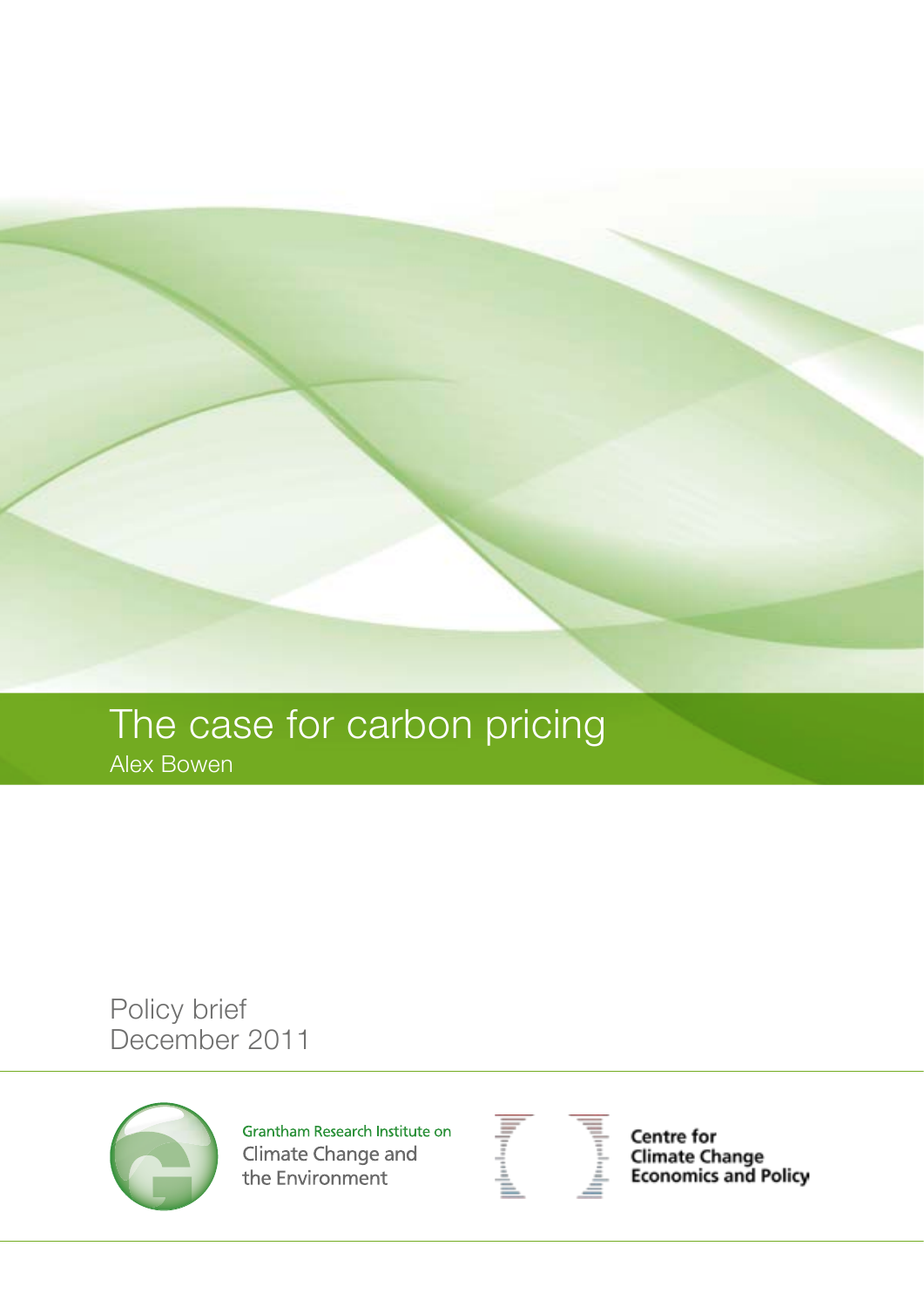

Grantham Research Institute on Climate Change and the Environment

The Grantham Research Institute in Climate Change and the Environment was established in 2008 at the London School of Economics and Political Science. The Institute brings together international expertise on economics, as well as finance, geography, the environment, international development and political economy to establish a worldleading centre for policy-relevant research, teaching and training in climate change and the environment. It is funded by the Grantham Foundation for the Protection of the Environment, which also funds the Grantham Institute for Climate Change at Imperial College London. More information about the Grantham Research Institute can be found at www.lse.ac.uk/grantham

Centre for **Climate Change Economics and Policy** 

The Centre for Climate Change Economics and Policy was established in 2008 to advance public and private action on climate change through rigorous, innovative research. The Centre is hosted jointly by the University of Leeds and the London School of Economics and Political Science. It is funded by the UK Economic and Social Research Council and Munich Re. More information about the Centre can be found at: www.cccep.ac.uk





THE LONDON SCHOOL OF ECONOMICS AND POLITICAL SCIENCE



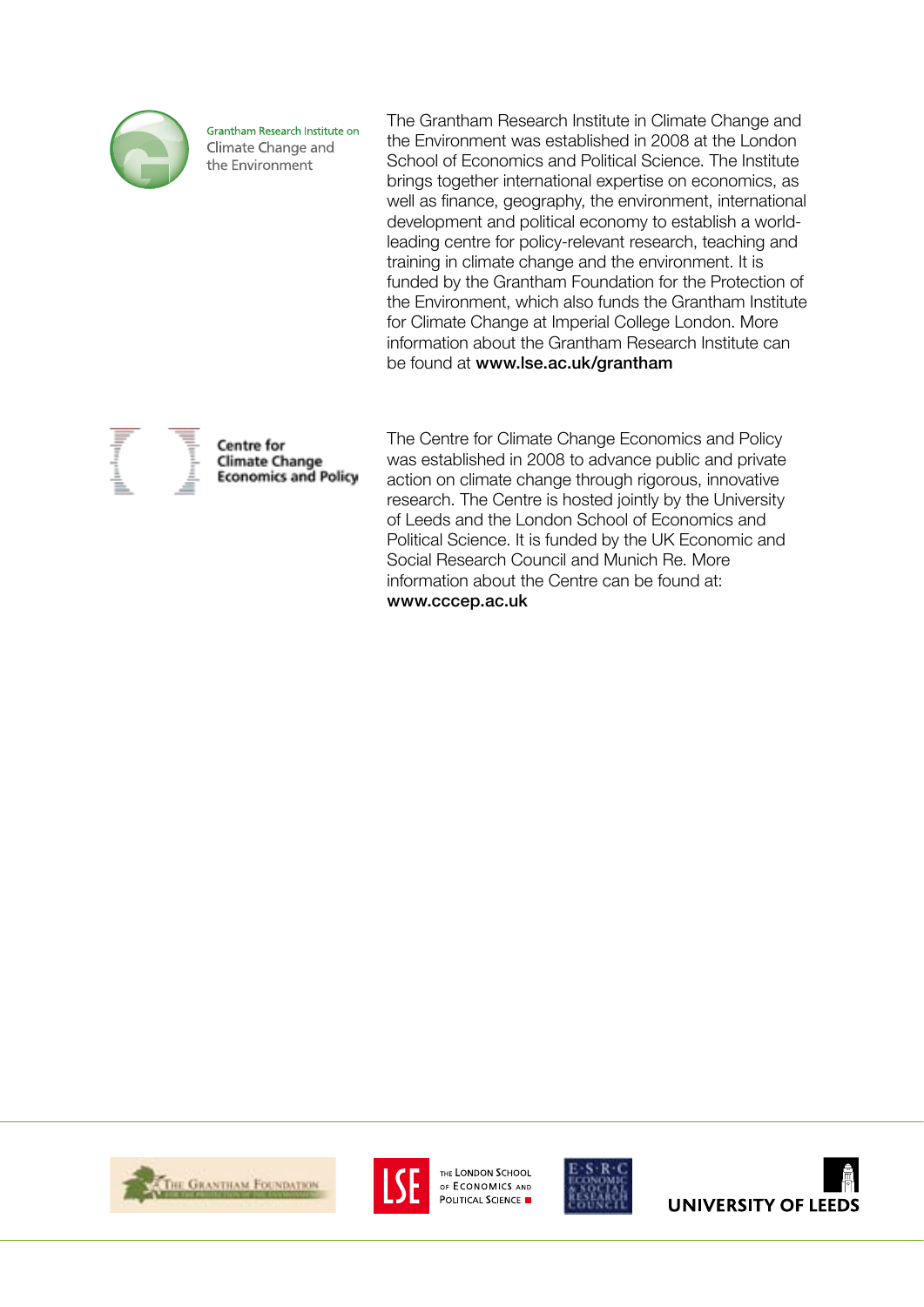# **Contents**

| Executive summary                                 | $\overline{2}$ |
|---------------------------------------------------|----------------|
| 1. Introduction                                   | 3              |
| 2. The analytical case for carbon pricing         | 4              |
| 3. The challenge of deciding on the correct price |                |
| 4. How should a carbon price be introduced?       | 14             |
| 5. Carbon pricing and incomes                     | 26             |
| 6. Why not rely on other policies?                | 28             |
| 7. Conclusions                                    | 31             |
| References                                        | 32             |

### The Author

Dr Alex Bowen is Principal Research Fellow at the Grantham Research Institute on Climate Change and the Environment at the London School of Economics and Political Science and The Centre for Climate Change Economics and Policy. He previously worked at the Bank of England, most recently as a Senior Policy Adviser.

Alex's research interests were stimulated by his year on sabbatical contributing to 'The Economics of Climate Change: The Stern Review' as senior economic adviser.

Alex graduated in economics from Clare College, Cambridge, and received a PhD from the Massachusetts Institute of Technology, where he studied as a Kennedy Scholar.

# Acknowledgements

The author is grateful to Simon Dietz, Chris Duffy, Tim Foxon, Cameron Hepburn and Bob Ward for their comments, without wishing to implicate them or the organisations for which they work in the views and arguments set out in the brief.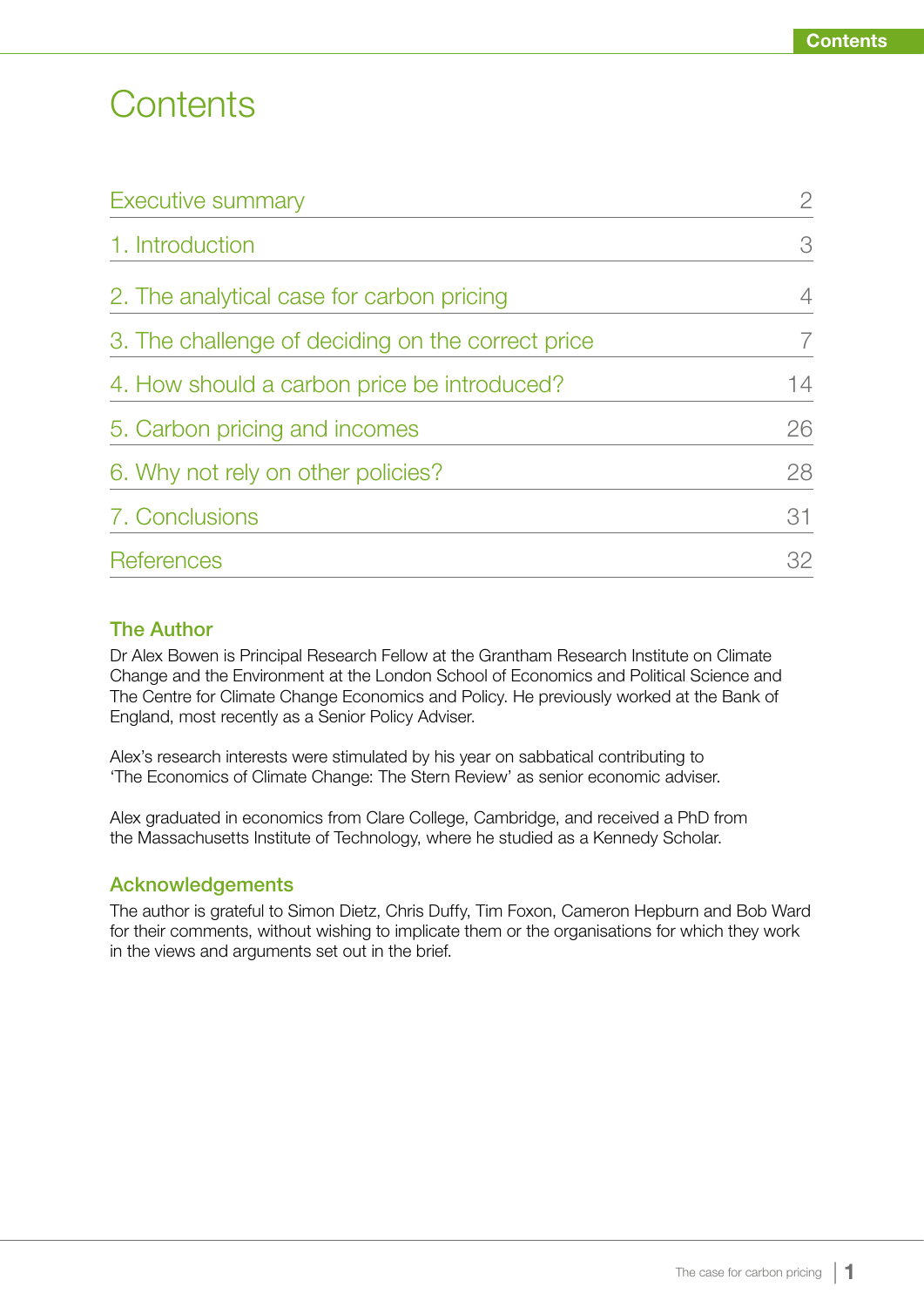# Executive summary

- A uniform global carbon price (and prices on other greenhouse gases in proportion to their warming potential), delivered either by carbon taxes or carbon trading, would be an ideal tool to reduce greenhouse gas emissions sharply in a cost-effective way, based on the principle that the 'polluter pays'. In practice, this will be difficult to achieve but the principle remains a vital yardstick with which to assess actual policy measures.
- A uniform global carbon price would act as a pervasive encouragement for businesses to adjust their investment, their mix of inputs and their innovation away from greenhouse-gasintensive technologies, and for consumers to reduce their spending on high-carbon products.
- It is difficult to be sure what the precise level of the carbon price should be and how exactly to introduce it country by country, including whether by carbon trading or carbon taxes, but the broad direction for policy is clear.
- The UK's Committee on Climate Change has suggested that a price of £30 per tonne of carbon-dioxide-equivalent in 2020, rising to £70 in 2030, would be consistent with achieving UK Government targets for emissions reductions. It is argued here that it might be preferable to move more rapidly towards a price of the order of £30 per tonne of carbon-dioxideequivalent, while taking due account of structural adjustment costs and the macroeconomic environment. But the price could then rise more slowly than suggested by the Committee.
- The key point is that a carbon tax or trading scheme can and should be revised over time as policy-makers learn from experience. Given the extent of uncertainties and debate about the science, economics and ethics, policy-makers will have to be ready to engineer changes in the expected price trajectory over time as evidence is collected about the costs of emissions reductions, the risks of climate change and the pace of low-carbon innovation.
- It is also important to encourage policy-makers in the UK and other countries to move towards a uniform carbon price across sectors so that the burden of adjustment costs is spread efficiently across economies and thus minimised. Promoting cost-effectiveness is also likely to promote political acceptability.
- Policy-makers will also have to consider the distributional consequences of carbon pricing, which could be problematic if compensatory measures are not taken. The potential revenue from charges on carbon or from emission quota auctions allows the incidence of carbon pricing on the disadvantaged to be offset to some extent. But policy-makers are unlikely to have all the information necessary to do so entirely.
- The consequences for competitiveness have to be assessed, too. They seem unlikely to be substantial. However, the possibility of switching to levying a carbon price on the embedded carbon in all domestically consumed goods and services, whether produced domestically or abroad – for example, by means of border tax adjustments – should be considered as a potential policy option.
- Other policies are needed, too, particularly to promote innovation and appropriate infrastructure investment, but cannot be relied upon by themselves to bring about the necessary reductions in emissions. Carbon pricing is crucial.
- A major challenge for policy-makers is to communicate to businesses and the public why carbon pricing is a sensible option. To do this, policy-makers must explain very clearly the nature of the market failure that means the current prices of goods and services do not fully reflect the expected costs of climate change impacts which will be borne by future generations. A failure to explain the rationale for carbon pricing in terms of the 'polluter pays' principle could jeopardise public acceptance and support.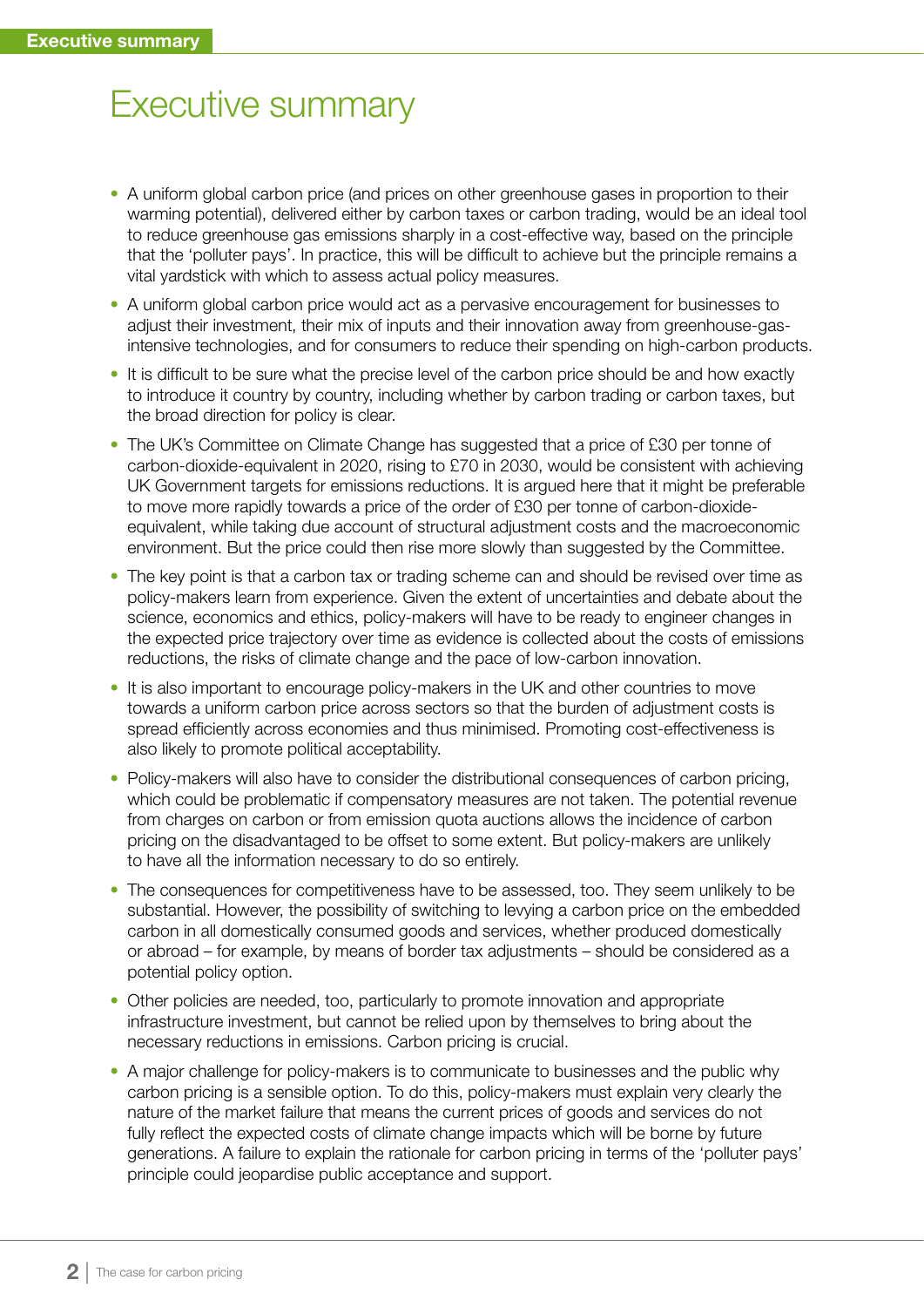# 1. Introduction

Human-induced climate change poses enormous risks to our environment, economies and societies. Nations have come together under the auspices of the United Nations to debate what needs to be done to manage these risks.<sup>1</sup> They have agreed that it is prudent to attempt to limit the increase in the global mean temperature to 2°C or less and have recognised that that entails sharp reductions in annual global emissions of greenhouse gases over the next few decades.<sup>2</sup> But how is that to be achieved? This policy brief outlines the arguments for a broadly uniform carbon price as a key part of the policy framework in the UK and other countries. It is by no means the only policy tool needed but it is essential if a cost-efficient and fair solution to the challenge of human-induced climate change is to be found.

This policy brief outlines the arguments for a broadly uniform carbon price as a key part of the policy framework in the UK and other countries.

The case for carbon pricing rests on the economic analysis of 'externalities' – circumstances where the effect of production or consumption of goods and services imposes costs or benefits on others that are not reflected in the prices charged for those goods and services. This case is laid out in Section 2. Having established the case for carbon pricing, Section 3 tackles the challenge of deciding what the price should be. In Section 4, the practical policy question of how to introduce a carbon price is addressed. Carbon pricing affects the distribution of income and wealth as well as the incentives to emit greenhouse gases; some of the issues to which this gives rise are discussed in Section 5. Section 6 develops the argument that, while other policies are needed too, in particular to promote innovation and energy saving, it would be a big mistake to rely on them alone to halt human-induced climate change. Section 7 concludes.

<sup>1.</sup> The World Meteorological Organization and the UN Environment Programme jointly set up the Intergovernmental Panel on Climate Change (IPCC) in 1988, which was endorsed by the UN General Assembly that year. The UN Framework Convention on Climate Change (UNFCCC) was launched at the UN Earth Summit in Rio de Janeiro in 1992 and came into force in 1994. Its ultimate objective is 'stabilization of greenhouse gas concentrations in the atmosphere at a level that would prevent dangerous anthropogenic interference with the climate system'. The Convention has been ratified by 195 countries, and there are regular meetings of the Conference of the Parties (COP) to the Convention; COP17 is scheduled to take place in Durban, South Africa, in late 2011.

<sup>2.</sup> The 16th session of Conference of the Parties to the UNFCCC (COP16) in Cancùn, Mexico, in December 2010, agreed that 'deep cuts in global greenhouse gas emissions are required according to science, and as documented in the Fourth Assessment Report of the Intergovernmental Panel on Climate Change, with a view to reducing global gas emissions so as to hold the increase in global average temperature below 2°C above pre-industrial levels, and that Parties should take urgent action to meet this long-term goal, consistent with science and on the basis of equity' (http://unfccc.int/resource/docs/2010/cop16/eng/07a01.pdf#page=2).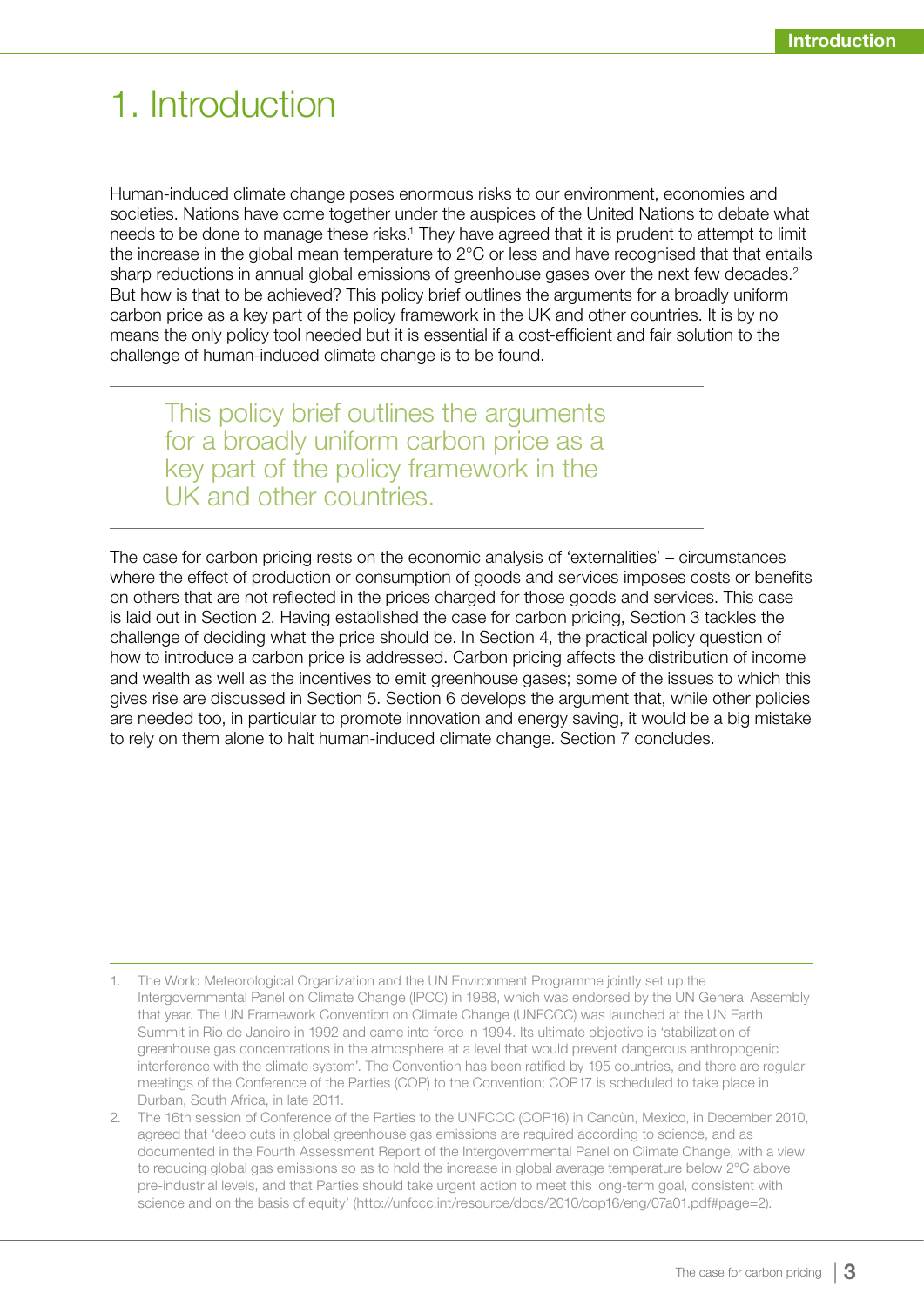# 2. The analytical case for carbon pricing

# 1. Making the polluter pay

The increasing emissions of greenhouse gases in the course of activities such as electricity production, driving cars and cutting down forests has upset the balance between the entry of greenhouse gases to the atmosphere and their removal by their absorption in the land and oceans and chemical transformation. The mounting concentrations of greenhouse gases in the atmosphere are bringing about global warming and climate change, thereby leading to a wide range of potential effects on the environment, economies and societies. These effects will differ by location and timing but it is very likely that most will be adverse, the more so the larger the global temperature increase. The risks of catastrophic outcomes rise with the temperature change.

Those who produce greenhouse gas emissions are therefore imposing potentially huge costs on other people over time. However, emitters of greenhouse gas pollution do not have to face the consequences of their individual actions, through markets or other ways, unless policymakers intervene. If they can be made to do so, they will be discouraged from emitting as much and the products they make will become relatively more expensive, discouraging demand for them. The imposition of costs will also spur innovation to find less costly, less greenhouse-gasintensive ways of providing goods and services. This is the basic case for putting a price on greenhouse gas emissions by deliberate policy measures.

A tonne of carbon dioxide emitted today will have practically the same impact on climate change whether it originates in London, New York or Mumbai.

The greenhouse gases produced by economic activities mix rapidly with other gases in the atmosphere and most remain in the atmosphere for a long time. As a result, a tonne of carbon dioxide emitted today will have practically the same impact on climate change whether it originates in London, New York or Mumbai. Whatever the costs are, they are the same no matter where the greenhouse gases are emitted, which is what leads to the presumption in favour of uniform global pricing of any particular greenhouse gas.<sup>3,4</sup> This poses an enormous challenge to the world community to undertake the collective action necessary to impose broadly the same carbon price worldwide and to manage the consequences for the global distribution of income.

<sup>3.</sup> This presumption is not always valid; it depends on what other market and policy failures have to be taken into account when designing climate change policies. See Section 3.

<sup>4.</sup> This characteristic means that in one respect, at least, climate change is an easier problem to tackle than many other environmental externalities, where the consequences are heavily dependent on local circumstances.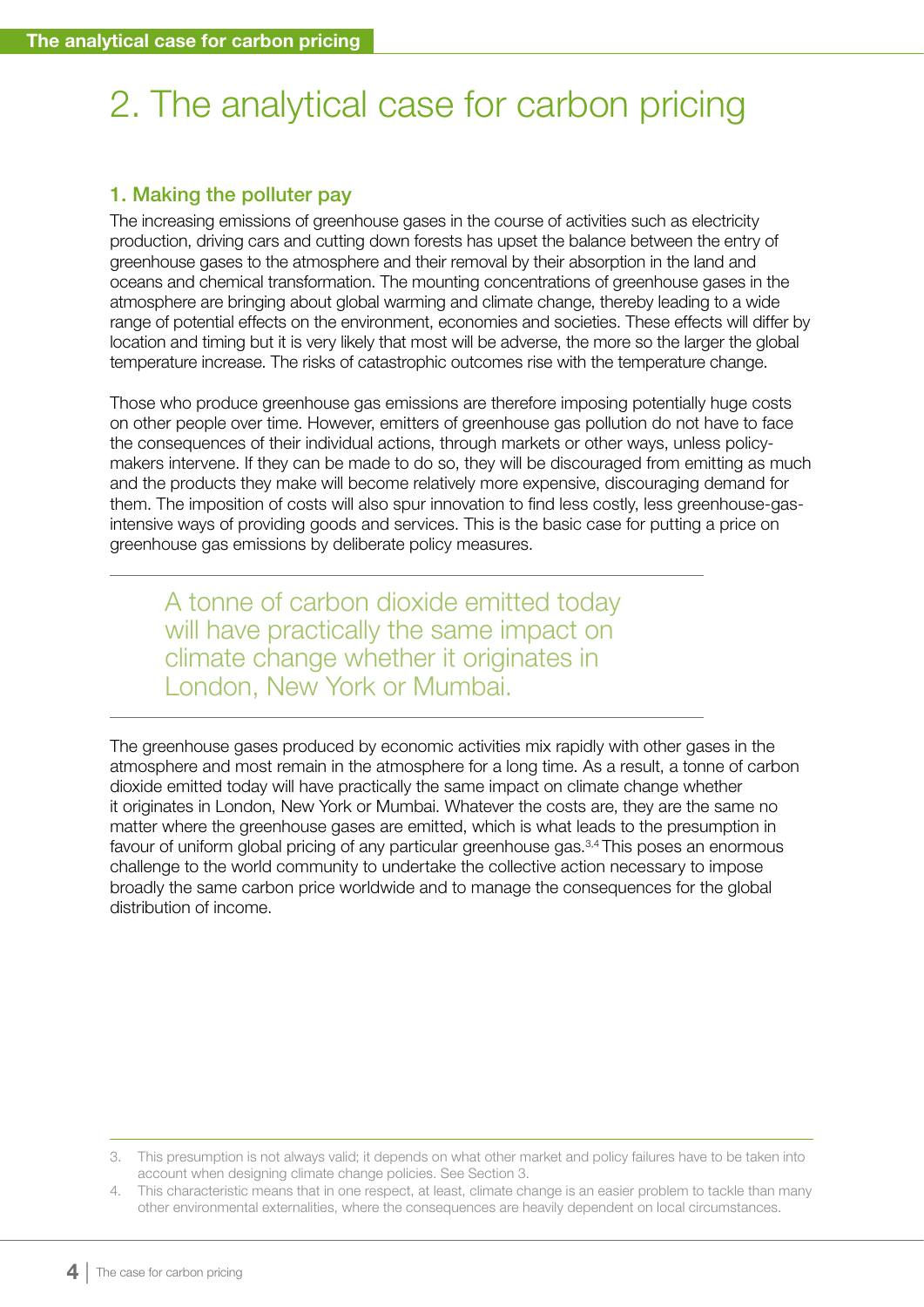Different greenhouse gases have different effects on global warming and stay in the atmosphere for different periods, so the costs incurred per tonne of emissions vary according to the gas concerned.<sup>5</sup> But, as these costs can be expressed as a fixed multiple of the costs incurred by a tonne of carbon dioxide (see Box 2.1), the shorthand of referring to 'carbon pricing' has evolved.<sup>6</sup>

The idea of 'internalising' externalities by putting a price on them stretches back to the early 20th century (for example, in Pigou, 1912, 1932). The principle is to balance the harm done (or benefit provided) at the margin by the activity generating the externality with the price charged to (or received by) the business undertaking that activity. The objective is to alter the amount of the activity until this balance is obtained.<sup>7</sup> At the same time, the price changes the pattern of incentives for future investment, consumption and innovation, directing all three away from harmful activities and towards beneficial ones.

#### Box 2.1 Pricing for different greenhouse gases

The damage done by the emission of a tonne of a greenhouse gas depends on (i) its impact on radiative forcing – the balance between the energy the Earth receives from the Sun and the energy it radiates back into space, (ii) how long it is resident in the atmosphere, and (iii) the damage done by the consequent increase in global temperatures. The impact of different greenhouse gases is usually compared by means of their Global Warming Potential (GWP) over a given period – usually 100 years. The GWP of a gas is the impact that a tonne would have on radiative forcing over the given period relative to a tonne of carbon dioxide. Methane has a GWP over 100 years of 25. Over a shorter period, it has a higher GWP because less of it has broken down into its constituent parts; over 20 years, for example, it has a GWP of 72. A higher price should be placed on emissions of gases with higher GWPs. Although the social cost of emissions depends on the time profile of the stock of greenhouse gases to which it is added and the time profile of its effect on global temperature as well as its GWP, the GWP over a standard period such as 100 years provides a rough and ready way of deriving a price relative to the price for carbon dioxide.

#### 2. Price incentives work

Empirical evidence shows that price changes do change behaviour (see Box 2.2). If in the case of carbon dioxide the price is set uniformly across the economy, these effects will be pervasive, without policy-makers themselves having to identify where there are opportunities for abatement – so pricing economises on the information that policy-makers need. If a government tried to allocate specific greenhouse gas emission quotas to each and every producer of such gases, and those producers had to stick to their quotas exactly – the 'command and control' approach – it is extremely unlikely that the reduction in greenhouse gas emissions would be achieved at least cost, because the government would not have accurate information about how the costs of abatement varied across businesses.

<sup>5.</sup> About 50% of a carbon dioxide increase will be removed from the atmosphere within 30 years, and a further 30% will be removed within a few centuries. The remaining 20% may stay in the atmosphere for many thousands of years. The average time methane stays in the atmosphere is 12 years, while for nitrous oxide the time is 114 years; some greenhouse gases (e.g. SF6, CF4) stay for thousands of years.

<sup>6.</sup> The atomic weight of carbon dioxide is 44 while the atomic weight of carbon is 12, so if a price of p per tonne of carbon dioxide is set, the price of a tonne of carbon is (44 x p)/12.

<sup>7.</sup> In general, in the case of an adverse externality like noise pollution, that does not mean reducing the activity to zero, although there are cases where this is desirable.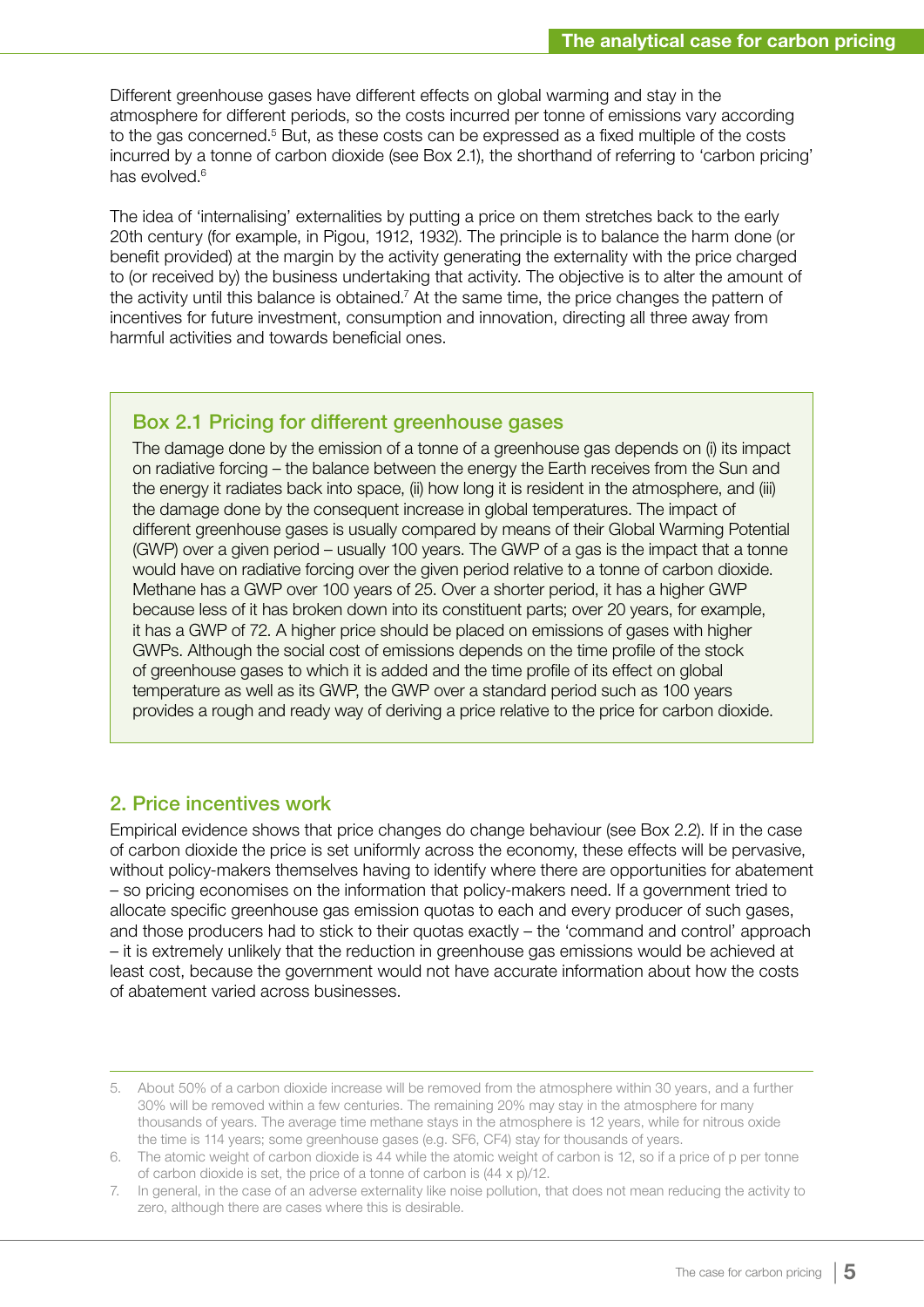#### Box 2.2 Changing prices does affect demand

Carbon pricing only works as a policy instrument if it succeeds in reducing the demand for greenhouse-gas-intensive activities. The evidence suggests that it is likely to do so, particularly over the longer run and when price changes are expected to persist, because demand does respond to prices.

For example, energy demand has been found to be responsive to changes in energy prices. Indeed, two recent studies suggest that energy demand is more sensitive to prices than many earlier estimates indicated. Agnolucci (2009) investigated energy demand from the British and German industrial sectors and found a long-run price elasticity of demand of -0.64 (i.e. a 10% rise in price, other things being equal, leads in the long run to a fall in energy demand of 6.4%). Adeyemi and Hunt (2007) analysed industrial energy demand across the members of the Organisation for Economic Co-operation and Development (OECD), and found some support for the hypothesis that the response of energy demand to a price change is asymmetric: it depends whether the price increases or decreases. They estimated that the price elasticity of demand for a price increase above its previous maximum is -0.5; for a price increase below its previous maximum it is -0.6; and for a price decrease it is -0.3. That is consistent with the hypothesis put forward by Gately and Huntington (2002) and Huntington (2006) that price increases induce technological improvements designed to economise on the now more expensive energy inputs; if the price falls subsequently, the producer does not usually find it profitable to return to using its previous technology, so energy demand does not increase as much as it fell in the first place.

The demand for petrol provides another example. Brons *et al.* (2008) reviewed studies of the price elasticity of demand for gasoline and found that the mean short-run price elasticity was -0.34 and the mean long-run elasticity was -0.84. Both in the short and the long run, the impact of a change in the gasoline price on demand was mainly driven by responses in fuel efficiency and mileage per car and to a slightly lesser degree by changes in car ownership. That illustrates the point that the adjustment to price increases takes place along several dimensions. Technological changes are induced that lead to greater fuel efficiency but consumer behaviour and purchase patterns are altered too.

Empirical estimates suggest that, even in the long run, a given percentage increase in the price of carbon will bring about a smaller percentage decreases in industrial sector demand for energy and consumers' demand for petrol. One implication is that increases in the carbon price are likely to increase tax revenue, at least until alternative low-carbon technologies become more cost-competitive and displace existing high-carbon ones.

Price changes also affect the direction taken by innovation. Popp (2002) has demonstrated that higher energy prices induce energy-saving technical progress. He concludes that "[m]y results also make clear that simply relying on technological change as a panacea for environmental problems is not enough. There must be some mechanism in place that encourages new innovation." Carbon pricing is one such mechanism. Further evidence using firm-level data is provided by Aghion *et al.* (2010), who found a strong impact of tax-adjusted fuel prices in inducing more technical change in the auto industry, directed towards clean technologies.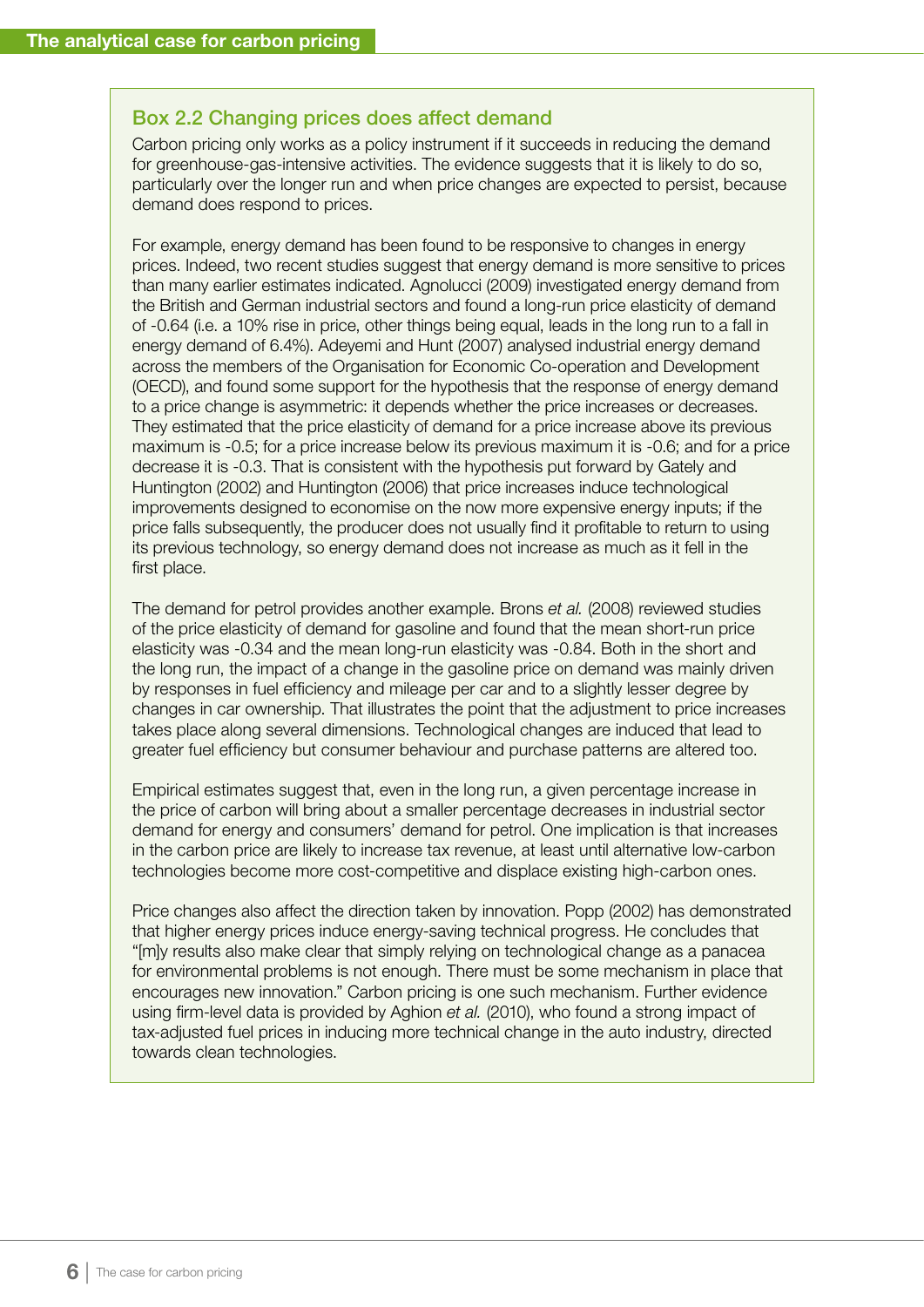# 3. The challenge of deciding on the correct price

#### 1. The carbon price as the social cost of carbon

The carbon price should reflect the marginal cost of emitting an extra unit of carbon dioxide (or of any other greenhouse gas measured in terms of its carbon dioxide equivalent). Profitmaximising firms will cut back on their greenhouse gas emissions up to the point where the loss of profits from reducing emissions by a further unit – the marginal abatement cost – just starts to get bigger than the price it has to pay for continuing to emit that unit. The problem for policy-makers is how to determine that price, which should in theory be set at the marginal damage cost of a unit of emissions; in other words the present value of the economic cost caused by one extra unit of greenhouse gas while it is in the atmosphere. In the case of carbon dioxide, this marginal damage cost has come to be known as the 'social cost of carbon'.

Estimating the social cost of carbon is, however, a profoundly difficult exercise. The difficulty arises because there are several deep uncertainties in estimating the present value of the economic damage from carbon dioxide while it is in the atmosphere, including uncertainties about the science (the warming resulting from emissions of carbon dioxide and other greenhouse gases and the environmental changes accompanying warming, such as precipitation changes and sea level rise) and uncertainties about the economic impact of climate change. Moreover, these uncertainties are rendered greater by the long residence time of carbon dioxide and other greenhouse gases in the atmosphere, which means that the social cost of carbon today depends on forecasts of greenhouse gas emissions, atmospheric concentrations of greenhouse gases, warming and other climatic changes, and the economic impacts of these over at least two centuries. The slow removal of greenhouse gases from the atmosphere also presents an ethical choice for policy-makers: how much weight should be placed on the impacts of climate change on unborn generations, compared with equivalent impacts today?

The difficulties of assessing all these factors and agreeing on the ethical standpoints taken in so doing have given rise to a large range of estimates of the social cost of carbon and much methodological debate amongst economists (a flavour of the debate is evident in Tol, 2008; Nordhaus, 2008; Ackerman and Stanton, 2010; Dietz, 2011.

#### 2. The carbon price as the marginal cost of abatement

Yet this is not the end of the story. Policies also have to take into account the costs of limiting the risks of human-induced climate change through emissions reductions. That is what helps to pin down the range of greenhouse gas trajectories that are likely to balance over time the uncertain costs of climate change at the margin and the uncertain costs of stopping it – the marginal abatement costs.<sup>8</sup> Just as with the social cost of carbon, many factors influence marginal abatement costs, including the pace of low-carbon innovation likely in the future, the chances of major technological breakthroughs (including finding 'geo-engineering' ways of extracting greenhouse gases from the atmosphere directly) and the ease with which businesses and households can substitute low-carbon products for currently high-carbon ones (in both production and consumption). These factors are likely to have very different effects according to the time horizon over which one is looking.

<sup>8.</sup> A slightly more formal discussion of how to solve the policy-makers' problem is laid out in Chapter 13 of Stern (2007), which makes the simplifying assumption that the key choice is at what level to stabilise the concentration of greenhouse gases in the atmosphere. To maximise well-being, the expected costs (in terms of well-being sacrificed) over time, suitably discounted, of setting a slightly lower target should equal the expected benefits from the climate change damages thereby averted.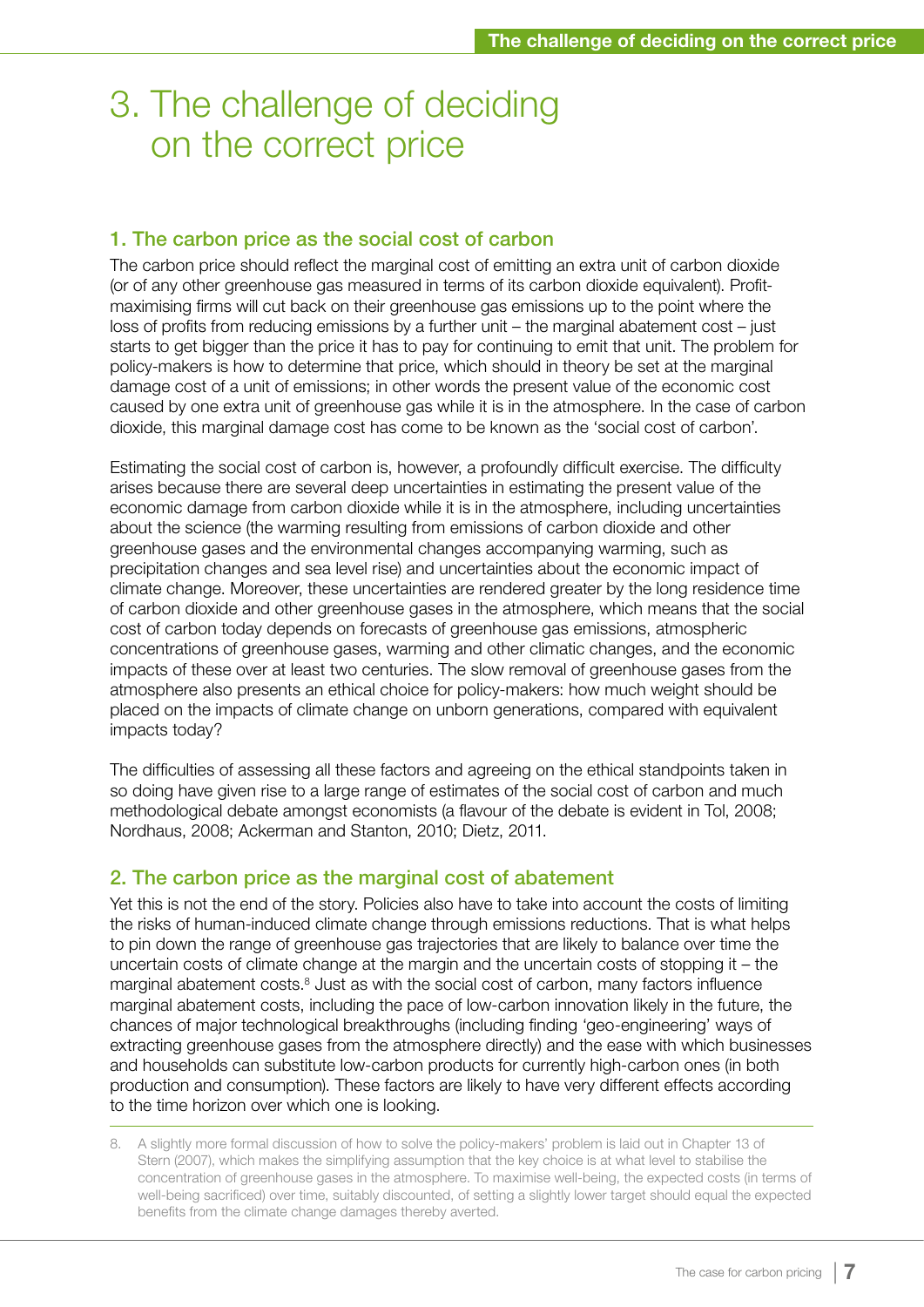# 3. A pragmatic approach in the face of uncertainty

Faced with this multiplicity of factors that ought in principle to be taken into account in setting the carbon price, what are policy-makers to do? The argument presented in this Policy Brief is that they should pool their knowledge and understanding of these factors, however incomplete, discuss the issues and make a best guess about the global goal that is likely to result in the highest well-being. As more is learnt about the scientific, economic and ethical uncertainties afflicting climate change, the goal can be periodically adjusted.<sup>9</sup> That goal should allow policymakers to deduce the appropriate carbon price.

In practice, that is broadly what has happened. A remarkable amount of agreement has been reached about the desirability of limiting the rise in the global mean temperature to 2°C above pre-industrial times. The Conference of the Parties to the United Nations Framework Convention on Climate Change agreed at their 16th session in Cancùn, Mexico, in December 2010 that "deep cuts in global greenhouse gas emissions are required according to science, and as documented in the Fourth Assessment Report of the Intergovernmental Panel on Climate Change, with a view to reducing global greenhouse gas emissions so as to hold the increase in global average temperature below 2°C above pre-industrial levels, and that Parties should take urgent action to meet this long-term goal, consistent with science and on the basis of equity."<sup>10</sup> With this target broadly agreed, climate models can tell us roughly the level of the concentration of greenhouse gases in the atmosphere for which the world should aim. Then economic models can derive paths for the carbon price that set appropriate incentives for cost-effective reductions in emissions consistent with hitting that target.

The argument is that, globally, in reaching a broad consensus about a goal for world collective action, policy-makers have implicitly balanced the social cost of carbon and marginal abatement costs. A lot of horse-trading has been involved, and a lot of the implications may not have been fully understood, but the process has had the advantage of bringing in necessary political and ethical judgements. Given the target, one can explore the likely costs of meeting it and deduce what the marginal abatement costs are likely to be, thereby allowing policy-makers to set an appropriate carbon price to encourage businesses and households to incur this level of costs.<sup>11</sup>

#### 4. How high should the carbon price be?

What does this pragmatic approach suggest about the level and path of carbon prices? There have been many estimates of what price path(s) would incentivise a reduction in emissions big enough to keep the expected temperature increase to 2°C. In general, they have been based on aiming to stabilise the atmospheric concentration of greenhouse gases at or below around 450 parts per million (ppm) of carbon-dioxide-equivalent, although some have focused on carbon dioxide alone.<sup>12</sup>

<sup>9.</sup> Thus the target should reflect economic and ethical considerations, not only scientific ones.

<sup>10.</sup> Integrated assessment models that attempt to calculate an optimal ceiling tend to suggest a higher ceiling than 2°C. Critics argue that they do not account properly for uncertainty, the risk of extreme and irreversible changes in climate and climate change impacts that are difficult to quantify. Many countries have also argued that the wisdom of a lower ceiling of 1.5°C should be assessed. There is some ambiguity about what tolerance policy-makers have for exceeding the ceiling and hence what the central expectation should be for the eventual increase in global temperature.

<sup>11.</sup> This is now broadly the approach recommended by the UK Government for public policy appraisal purposes. The Government emission reduction targets are taken as given and marginal abatement curve projections are used to estimate the cost of reaching them and hence the appropriate price of carbon for project appraisal: see www.decc.gov.uk/en/content/cms/emissions/valuation/valuation.aspx

<sup>12.</sup> Greenhouse gas concentration measured in terms of carbon-dioxide-equivalent is the concentration of carbon dioxide that would cause the same level of radiative forcing as the actual mix of greenhouse gases in the atmosphere.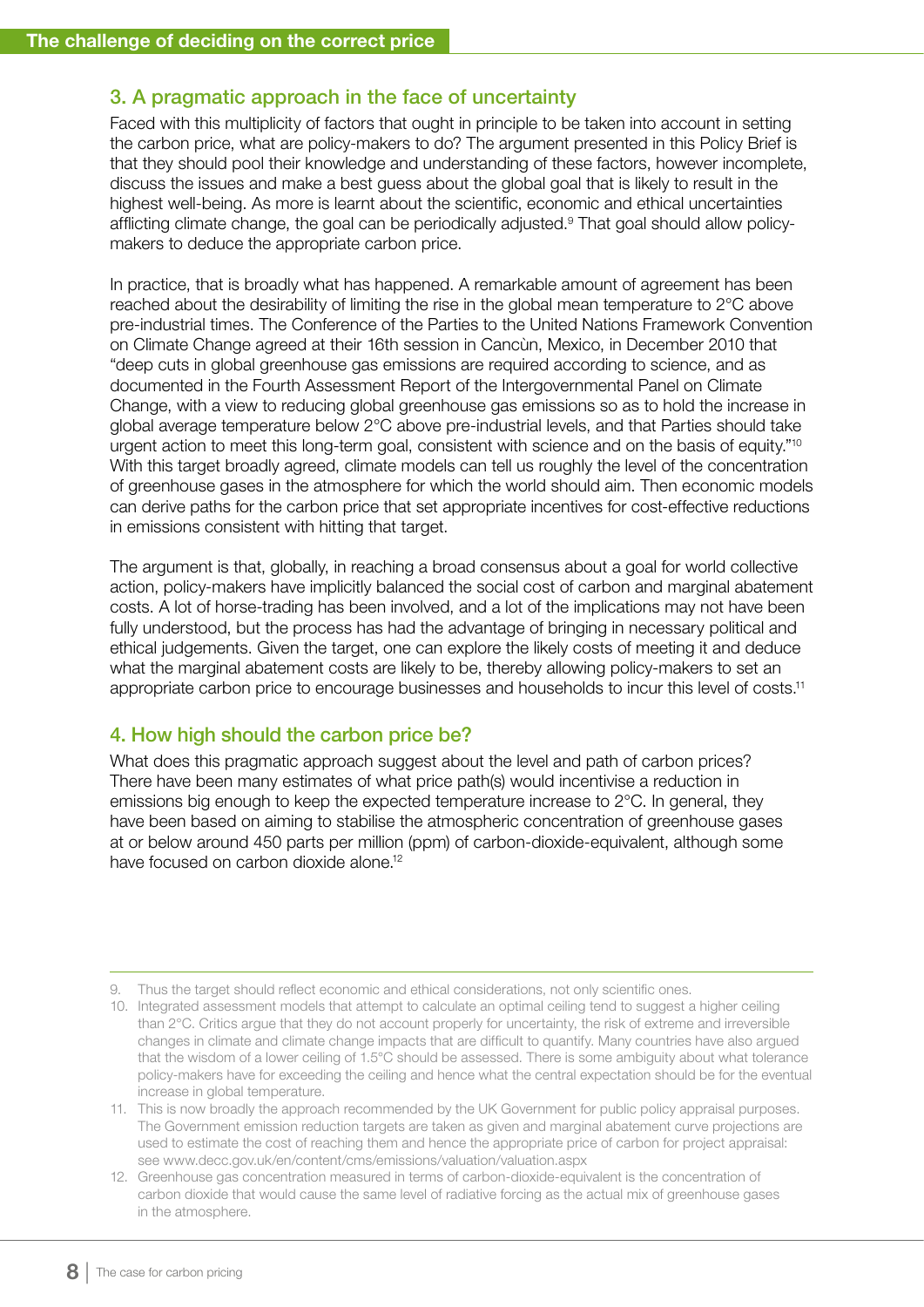To take a few examples: The UK Committee on Climate Change has indicated that prices of £30 per tonne of carbon dioxide in 2020 and £70 in 2030 (in terms of the 2009 overall price level) in the EU Emissions Trading System would be consistent with the UK's own emission reduction goals (see Figure 3.1). The RECIPE project (Edenhofer *et al*., 2009) used three different models and used an atmospheric concentration of 410 ppm of carbon dioxide only as its '2°C target'; one model suggested a price of around US\$13 per tonne in 2020, one indicated a price of around US\$44 per tonne, and the model that was most pessimistic about abatement costs produced, a price of around US\$280 per tonne (£8.16, £27.61 and £175.71 respectively at today's exchange rate).13 The ADAM project (Knopf *et al.*, 2009), focusing on a more stringent target of 400 ppm of carbon-dioxide-equivalent, used four different models, three of which suggested carbon prices of around US\$40 (£25) per tonne or less for 2020 but one indicated a price of around US\$175 per tonne (£109.82). One large-scale US-based model comparison, the Stanford Energy Modeling Forum, was more pessimistic (Clarke *et al.*, 2009); the range of carbon prices for 2020 derived from eight different models was from US\$15 per tonne to US\$263 per tonne (£9.41 and £165.04 respectively at today's exchange rate), but six further models implied that meeting the target would simply be infeasible.<sup>14</sup>



<sup>13.</sup> Prices measured in terms of the value of the US\$ in 2005.

<sup>14.</sup> The prices here are derived from the versions of these models that assume participation by all countries from the outset and that allow the atmospheric concentration of greenhouse gases to overshoot temporarily the long-run level necessary to meet the temperature increase target.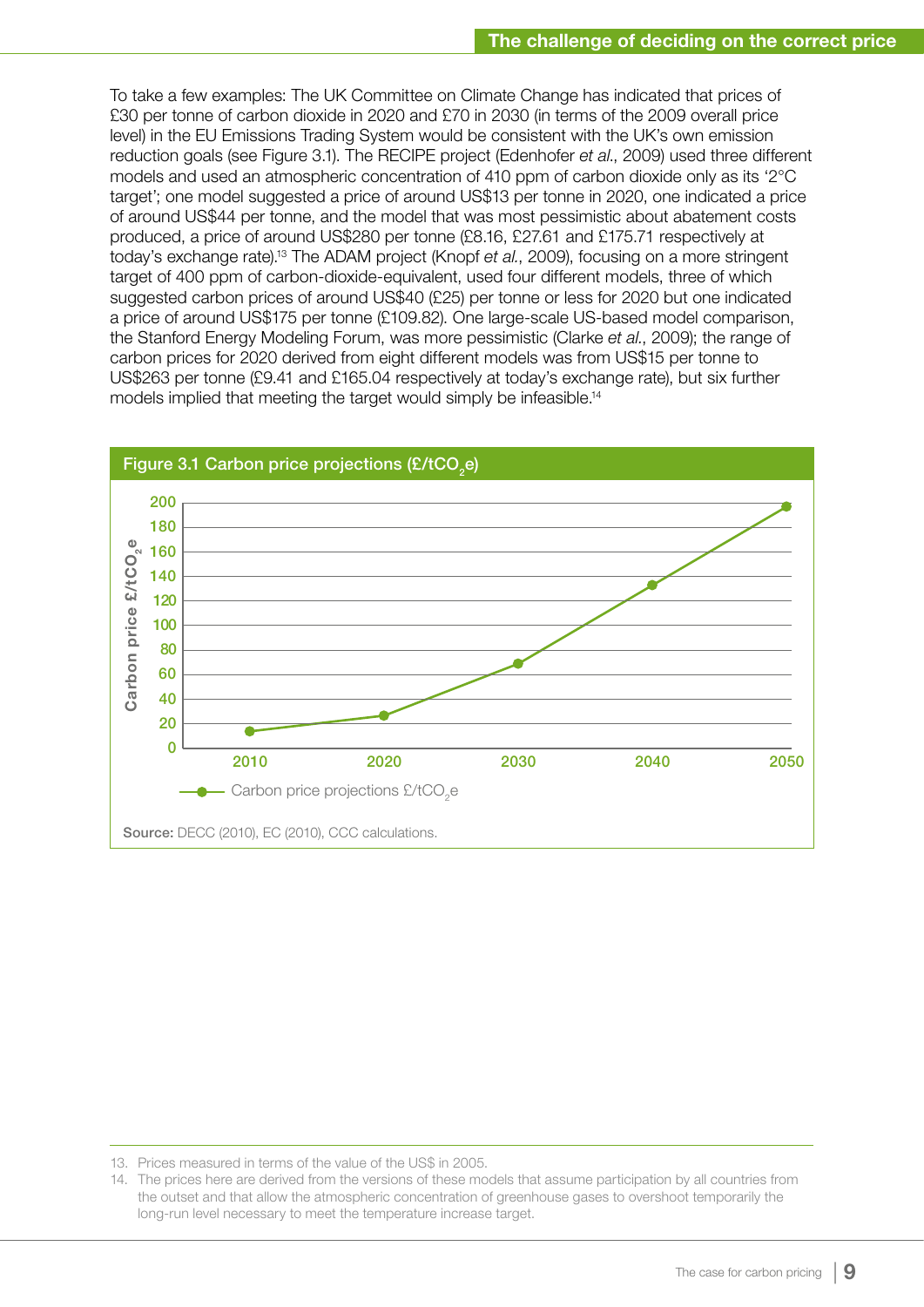As far as the time path of carbon prices is concerned, the general conclusion is that the price should rise steadily for many years.<sup>15</sup> According to models in which the greenhouse gas externality is the only one that policy-makers have to worry about, it should increase at a constant rate close to the real rate of interest (that is, after correcting for inflation), as this ensures that the marginal cost of abatement, discounted to the present, is the same in all periods, so that total costs cannot be reduced by shifting around when abatement efforts are carried out.16 Models have typically adopted a real interest rate of 3% to 5% per year, depending in part on the assumptions they incorporate about the appropriate rate of trade-off of welfare across time.

In practice, there are other externalities relevant to climate change policy-making, such as spill-overs from research and development and economies of scale, which may warrant a higher price in early years to induce more innovation in low-carbon technologies. Later on, if and when new technologies have become cost-competitive, the price incentive is no longer needed according to some models, so the carbon price can be allowed to fall.17 Macroeconomic feedbacks can also complicate the story. For example, fossil fuel prices may fall if owners of fossil fuel reserves, fearing the success of climate policies, start to exploit the reserves faster to earn returns while they still can. If that were to happen, that would require higher carbon prices than the simple models suggest. They would have to be high enough to drive down the prices of fossil fuels far enough that production beyond the constraints implied by carbon emission targets would be rendered unprofitable. That could require a large fall in fossil fuel prices given the number of potential producers of oil, gas and coal with low long-run marginal extraction costs (e.g. in Iraq, Saudi Arabia, China).18

A carbon price of around £30 per tonne would be appropriate now, which contrasts with the current price in the European Union Emissions Trading Scheme of around £8.55 per tonne at current exchange rates.

These complexities, together with the uncertainties surrounding the parameters used in models of emissions abatement, pose a challenge to policy-makers. They will have to make a 'best guess' of the desired trajectory of the carbon price and then monitor whether emissions reductions and low-carbon innovation are proceeding at roughly the pace anticipated. Some changes in pace may be temporary, so a rapid succession of corrections to the planned trajectory would not make sense. But at some interval – say, every five years – policy-makers should update both their target and their understanding of what carbon price trajectory it will take to reach it.

<sup>15.</sup> Some models suggest the price should rise monotonically while others suggest that eventually the price should fall (e.g. because cumulative innovation eventually renders low-carbon technologies cheaper than high-carbon ones even without a carbon price, or because a declining carbon tax is necessary to persuade residual fossil fuel suppliers to keep their fuel stocks in the ground until later).

<sup>16.</sup> More precisely, the carbon price should rise at a rate equal to the real discount rate used by policy-makers plus the rate at which the greenhouse gas concerned leaves the atmosphere via carbon sinks, etc. With the ethical approach to intergenerational income differences adopted in Stern (2007), that would suggest that the carbon price should rise at around 3% per year in real terms (i.e. after allowing for inflation).

<sup>17.</sup> This pattern is found, for example, in the theoretical work of Acemoglu *et al.* (2009). But few integrated assessment models project a significant decline. It is very difficult to substitute low-carbon technologies in some sectors and they may require a permanently rising carbon price to keep demand down.

<sup>18.</sup> The story would change if carbon capture and storage became viable at scale for fossil fuel burning.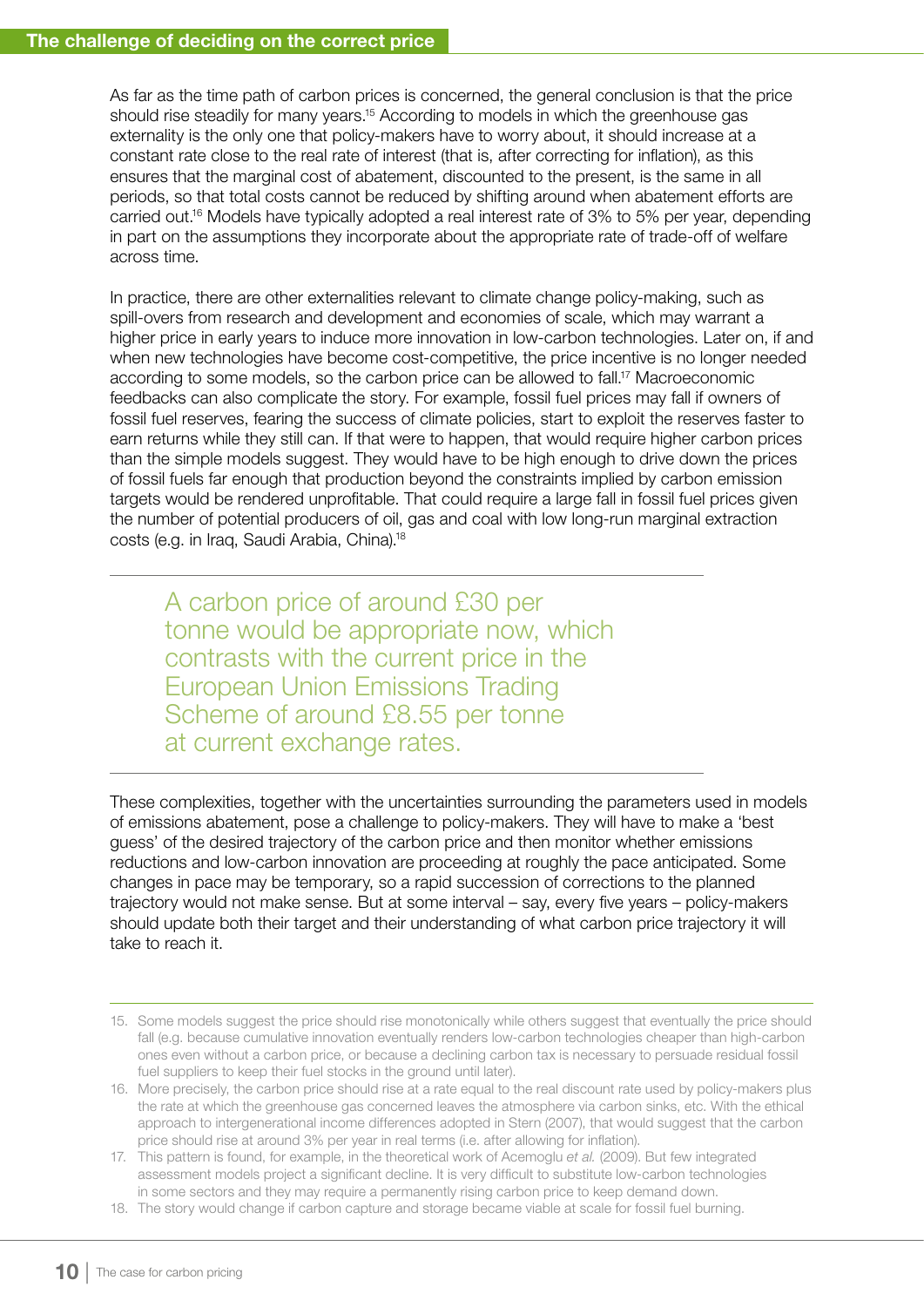The UK Committee on Climate Change's thorough review of the outlook for UK abatement is a good starting point for thinking about the appropriate level of UK carbon prices. However, the suggestion of a price of £30 per tonne of CO<sub>2</sub> in 2020 rising to £70 in 2030 implies a faster rate of increase than is likely to be desirable from the point of view of society as a whole – around 9% per year instead of around 3% (see footnote 16). Instead a price of £40 per tonne in 2020 rising to £55 per tonne in 2030 would get closer to equating marginal discounted abatement costs at around the average level implied by the CCC's proposal. Working back to the present day, that would imply that a carbon price of around £30 per tonne would be appropriate now, which contrasts with the current price in the European Union Emissions Trading Scheme (EU ETS) of around  $€10$  per tonne (around £8.55 per tonne at current exchange rates)<sup>19</sup>.

That would encourage more energy saving and other changes in behaviour by companies and households in the near term and provide a more powerful incentive for early low-carbon innovation. And it would recognise that there is less advantage in delaying collective action from the vantage point of society as a whole than the steeper price profile implied.

# 5. The impact of the economic slowdown

How does the fact that most high-income economies are at present suffering from slow growth and unusually high unemployment affect the merits of imposing a high carbon price? In general, environmental policy settings are unlikely to be independent of the business cycle, but the desired adjustment of instruments such as environmental taxes and subsidies depends on the nature of the environmental problem addressed, the source of the business cycle and the extent of rigidities impeding an economy's recovery (Bowen and Stern, 2010).

For example, if aggregate demand is below aggregate potential supply because of the macroeconomic downturn, one would expect the future GDP growth rate in the short to medium term, during the recovery, to be above trend for a while. Compared with a situation where economies were growing at full employment, that would warrant a higher discount rate over the 'catch-up' period and hence a somewhat lower carbon price today (followed by a more rapid rate of increase). But the effect would be small, because the temporary blip in growth would have very little effect on the cumulative stock of greenhouse gases in the atmosphere and hence on the risks from climate change. To the extent that the impact on the level of the trajectory of GDP is to lower it permanently, cumulative greenhouse emissions by any date would be lower and the associated level of risk from climate change damages would be lower, too, also warranting a lower carbon price. But in either of these cases, the impact on the desired carbon price would be less than the drop in price seen in a cap-and-trade system such as the EU ETS, in which emission ceilings are not tightened in response to unexpectedly lower growth.

If an economic slowdown hits before carbon pricing has been introduced comprehensively at the desired level, it is still likely to be a good idea to go ahead, even if a slightly lower starting point for the carbon price is warranted. In particular, 'getting relative prices right' and reinforcing the credibility of policy-makers' long-term commitment to decarbonising economies are both likely to encourage private sector investment in low-carbon technologies, buildings, plant and equipment. If other factors inhibiting green investment, such as the large minimum scale of some infrastructure capital needs and the uncertainties surrounding innovative technology, are tackled at the same time, carbon pricing can be part of a strategy to speed up macroeconomic recovery. Carbon pricing would signal a profitable use, in financing green investment, for the increases in planned saving. Such increases characterise the current economic outlook in most advanced economies because many households and governments are struggling to reduce their indebtedness.

<sup>19.</sup> as of October 2011.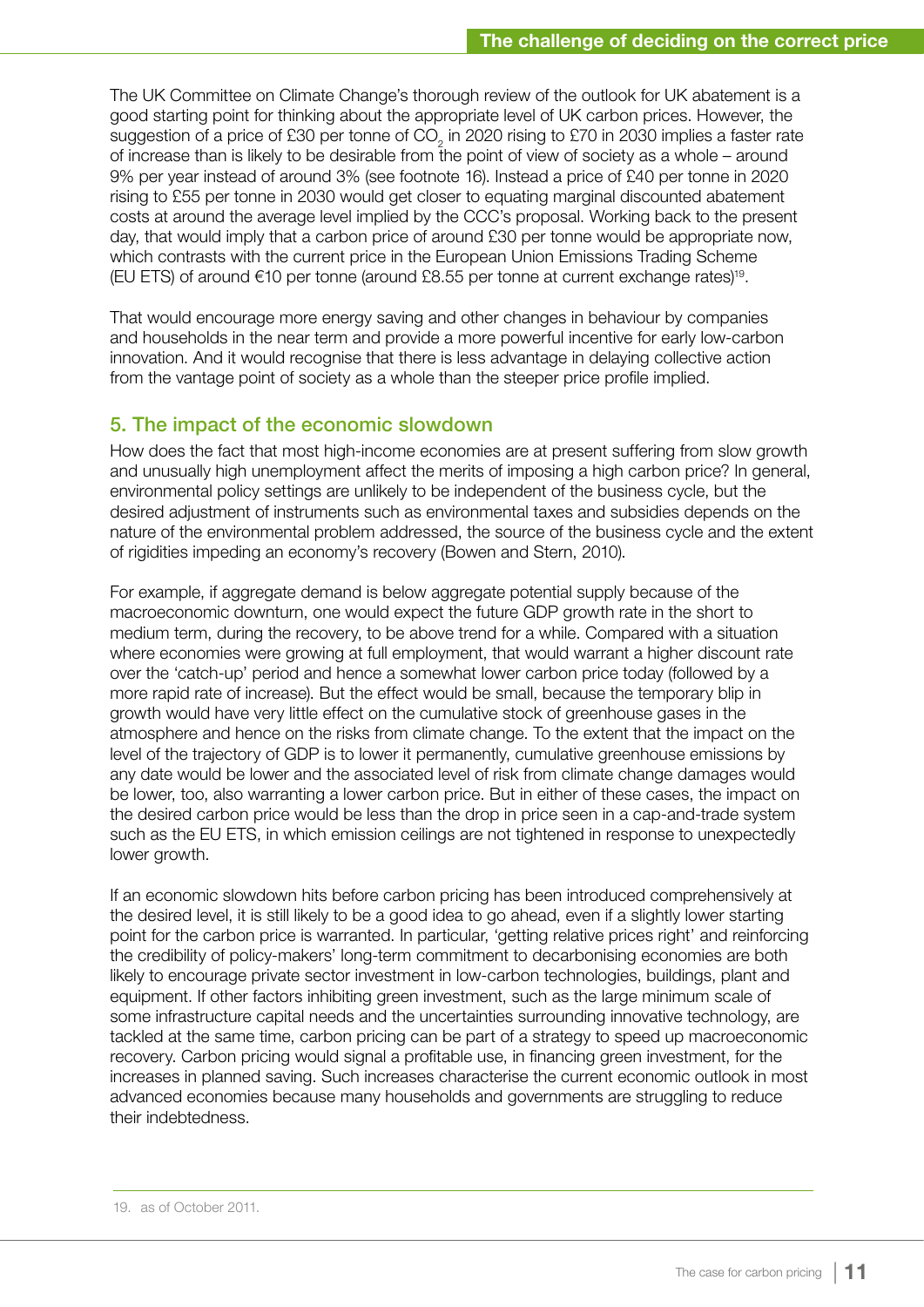# Box 3.1 What impact would a carbon price of £30 per tonne have on prices and incomes?

In the hypothetical case (unlike in the UK) where the price of carbon dioxide was initially zero and was then increased across the economy to £30 per tonne, that would lead to an increase in the price of petrol of about seven pence a litre (and eight pence per litre for diesel), if demand for fuel remained unaltered. In practice, demand would be likely to fall and, with an upward-sloping supply curve for fuel, the price rise would be less than these figures. Figure B3.1a below shows the impact that various carbon price levels would have on a litre of petrol before any such induced reduction in demand, relative to the average real price over the period 2000-2010. The Figure also shows that the historical impact of fuel duty in the UK has been much larger than the impact these carbon prices would have.



www.decc.gov.uk/assets/decc/Statistics/source/prices/372-road-fuel-price-statistics-methodology.pdf

Similarly, an increase in the carbon price from zero to £30 per tonne would increase the price of a barrel of crude oil by around £13 (or at current exchange rates around \$21). Figure B3.1b shows the historical variation in the real price of a barrel of oil in dollar terms (given that the price of oil is usually quoted in US dollars) and the impact that various levels of the carbon price would have relative to the average oil price over the period 2000-2010. It shows that the variation in the oil price in recent years has been considerably greater than the price change that would be induced by carbon pricing.

However, these figures exaggerate the impact that more consistent and coherent carbon pricing would have on fuel prices because fuels such as petrol are already taxed heavily, in part in order to reduce greenhouse gas emissions. Also, industries subject to the EU ETS already pay a carbon price and other policy instruments such as the Climate Change Levy can be thought of as a form of carbon pricing (see Box 4.1 on the current extent of carbon pricing).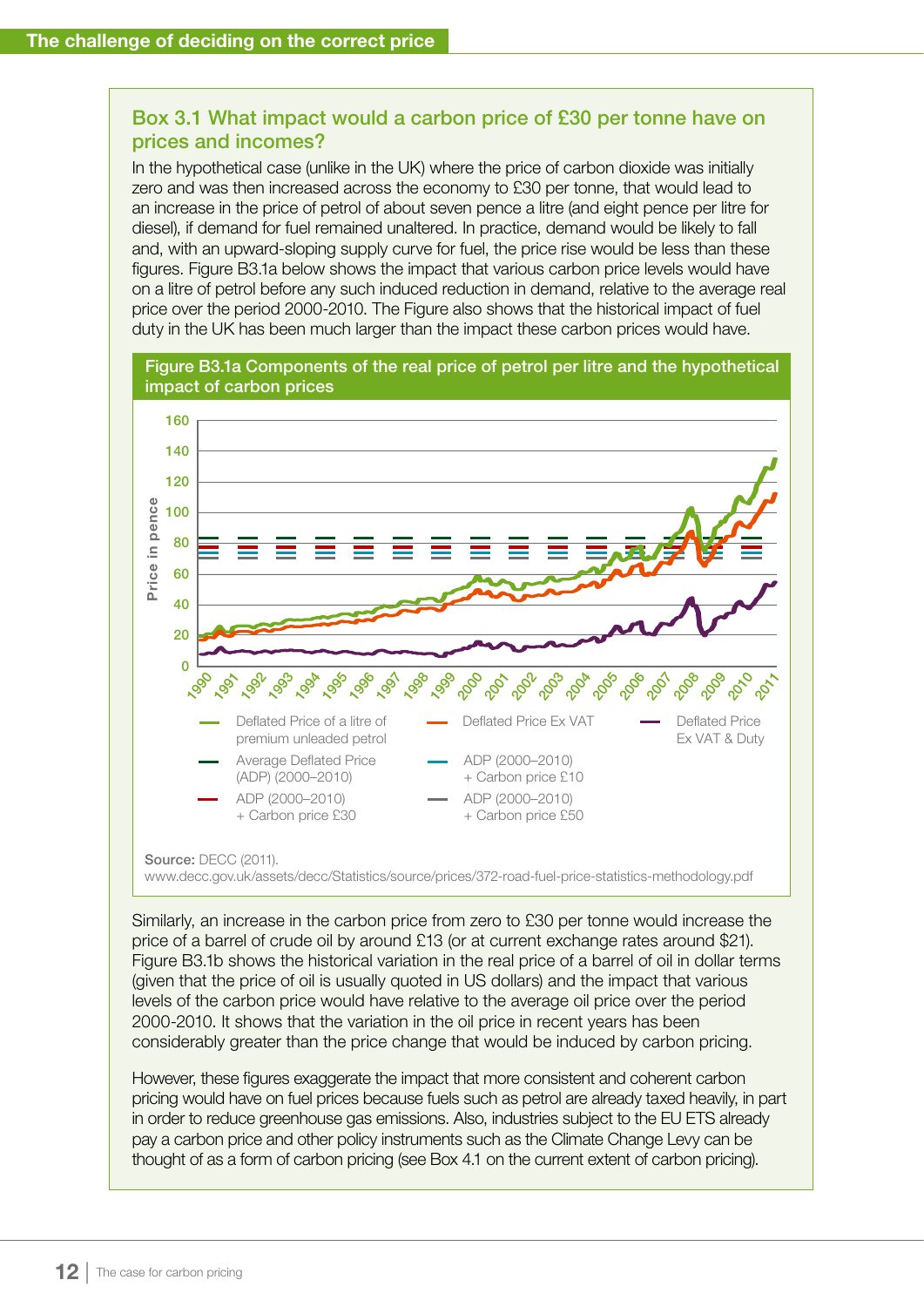

A move toward a single carbon tax rate across the UK economy might lead to a reduction in some prices and increases in others (depending on what other reasons the authorities have for taxing high-carbon-content goods and services). For example, petrol prices at the pump might go down while domestic heating bills might go up. Spending on domestic heating is the most 'emissions-intensive' part of household expenditure in terms of direct and indirect embodied emissions per pound sterling spent. Fuel for transport is the next most emissions-intensive part of the household budget; spending on personal services (e.g. laundry, hairdressing, etc.) is also fairly emissions-intensive. Clothing is much less so.<sup>20</sup> Direct emissions – from domestic fuel and electricity use and fuel for private cars – accounts for only around one fifth of all the emissions embodied in household expenditure.

The possible impact of carbon pricing on household budgets can be gauged by considering the likely tax take from uniform carbon pricing. Interpolating estimates by the UK Committee on Climate Change, full auctioning of emissions permits at £30 per tonne could raise around £6 billion a year by 2020 from sectors covered by the EU ETS. As these account for around half of UK emissions, about another £6 billion could be raised from other sectors. Imposing VAT at its full rate on domestic fuel could raise an additional £4 billion, giving a total revenue of some £16 billion (about £650 per household). That compares with current receipts from energy taxes of about £32.2 billion. Some current energy taxes could be reduced if carbon pricing were introduced across the board, while a share of the revenues could be spent on improving home energy efficiency for poorer households in energy-inefficient homes.

20. Symons *et al.* (1994) investigated the carbon content of a wide range of commodity groups from the then Family Expenditure Survey. The range of carbon content was large, with a few categories accounting for the majority of the typical carbon footprint. Given relative prices in 1990, and indexing the carbon content of household energy usage per pound sterling spent at 100, the carbon content of spending on petrol and diesel was 43.9, personal services was 20.5, china, glassware, etc was 10.7, food was 3.6, entertainment was 3.5, furniture, floors, etc was 1.8, adult clothing was 0.7 and tobacco products was 0.3.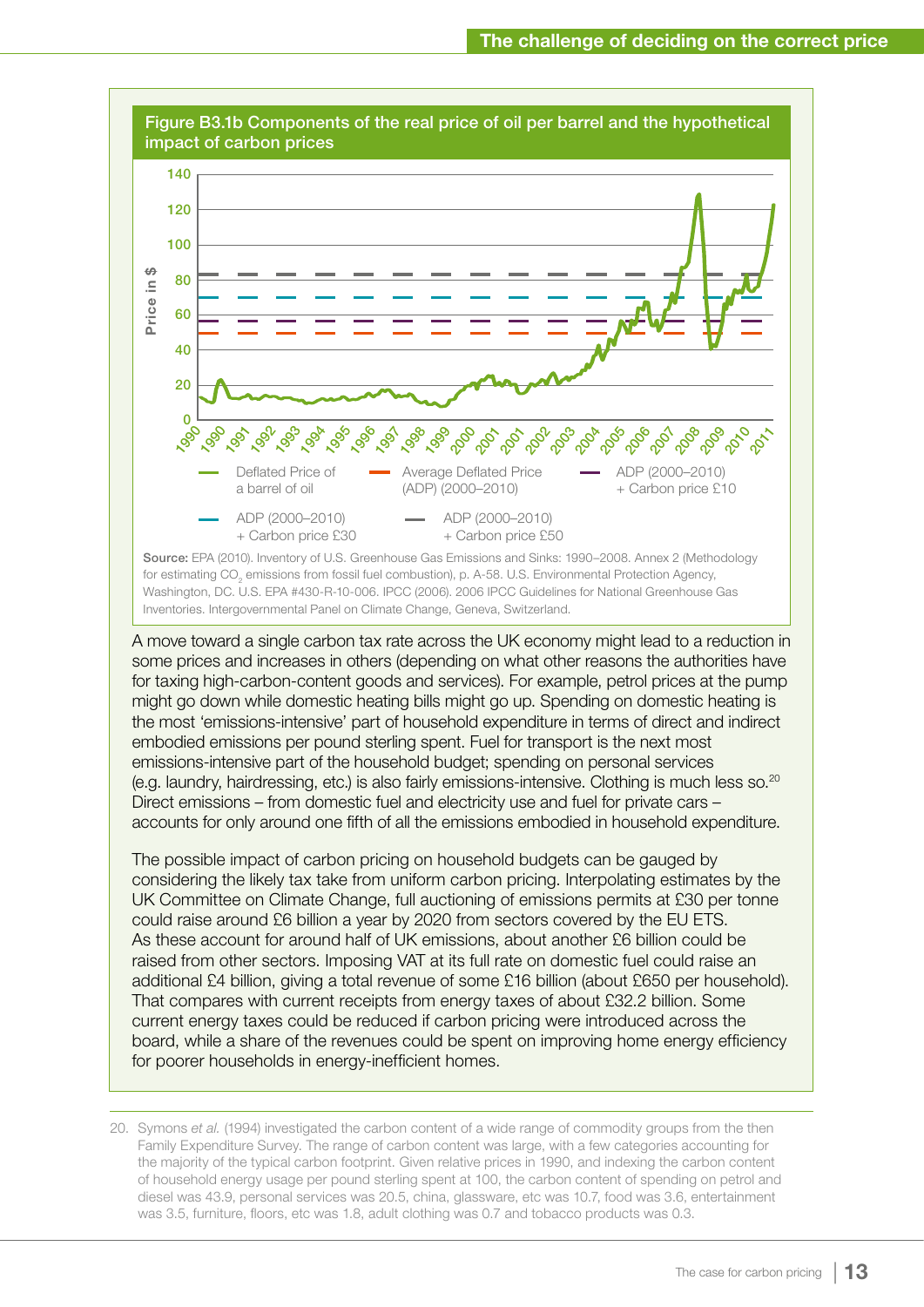# 4. How should a carbon price be introduced?

# 1. Taxes, quantity controls and hybrid schemes

There are two main methods of establishing a carbon price. First, a government can levy a tax or duty or charge on carbon (or carbon equivalent) content (i.e. the carbon dioxide emissions caused by its production and the production of its inputs, direct and indirect). Second, a government, or some other authority, can establish a quota system in which the aggregate level of emissions covered by the quotas is set equal to the desired level of total emissions and individual quotas are tradable – a cap-and-trade system. In a perfectly competitive market place, the price of a quota of one tonne would be uniform and equal to the marginal abatement cost in the economy, because businesses would balance the cost of cutting emissions by another tonne against the price they have to pay for a quota if they emit that tonne. Direct controls on emissions business by business or sector by sector, without any trading of quotas, would, in contrast, give rise to different marginal abatement costs (implicit carbon prices) across businesses or sectors, which would not be cost effective. The same emissions reductions could be obtained at less cost by having low-cost businesses do more abatement and high-cost businesses do less.

Hybrid schemes with elements of both price and quantity controls have also been proposed (e.g. Pizer, 2002; Hepburn, 2006). Their general principle is to allow some degree of response of both price and quantity to unexpected shocks to marginal abatement costs and economic activity. Both a carbon tax and a quota scheme can raise revenue – as long as, in the latter case, the quotas are auctioned. That provides an attraction to governments at a time of fiscal retrenchment, especially as it entails charging for 'bad' activities (emitting greenhouse gases) rather than 'good' ones (e.g. working).

Governments could also tie down the time profile of the carbon price by announcing a trajectory for the tax rate or, in the traded quota case, by announcing a schedule for future quota allocations.21 Allowing quotas for different years to be traded in advance can also help to establish an expected time profile. Quotas can also be set for different period lengths (as in McKibbin and Wilcoxen (1997), for example).

# 2. The role of uncertainties

If uncertainties about climate change damages and abatement costs did not exist, the two basic types of scheme – price-based and quantity-based – would both establish a price and a quantity of emissions in a given period and one could achieve the same desired outcome with either approach. But in an uncertain world, one has to consider the consequences of misjudging the level of damages and abatement costs. If one sets the price, marginal abatement costs are tied down to that level by businesses' responses but one might incur significantly higher- or lower-than-expected emissions. If, however, one sets the quantity of emissions permitted, the costs of achieving the amount of abatement implied could differ from what policy-makers expected.

<sup>21.</sup> Quota allocations for emissions in future years could also be allocated or auctioned beforehand.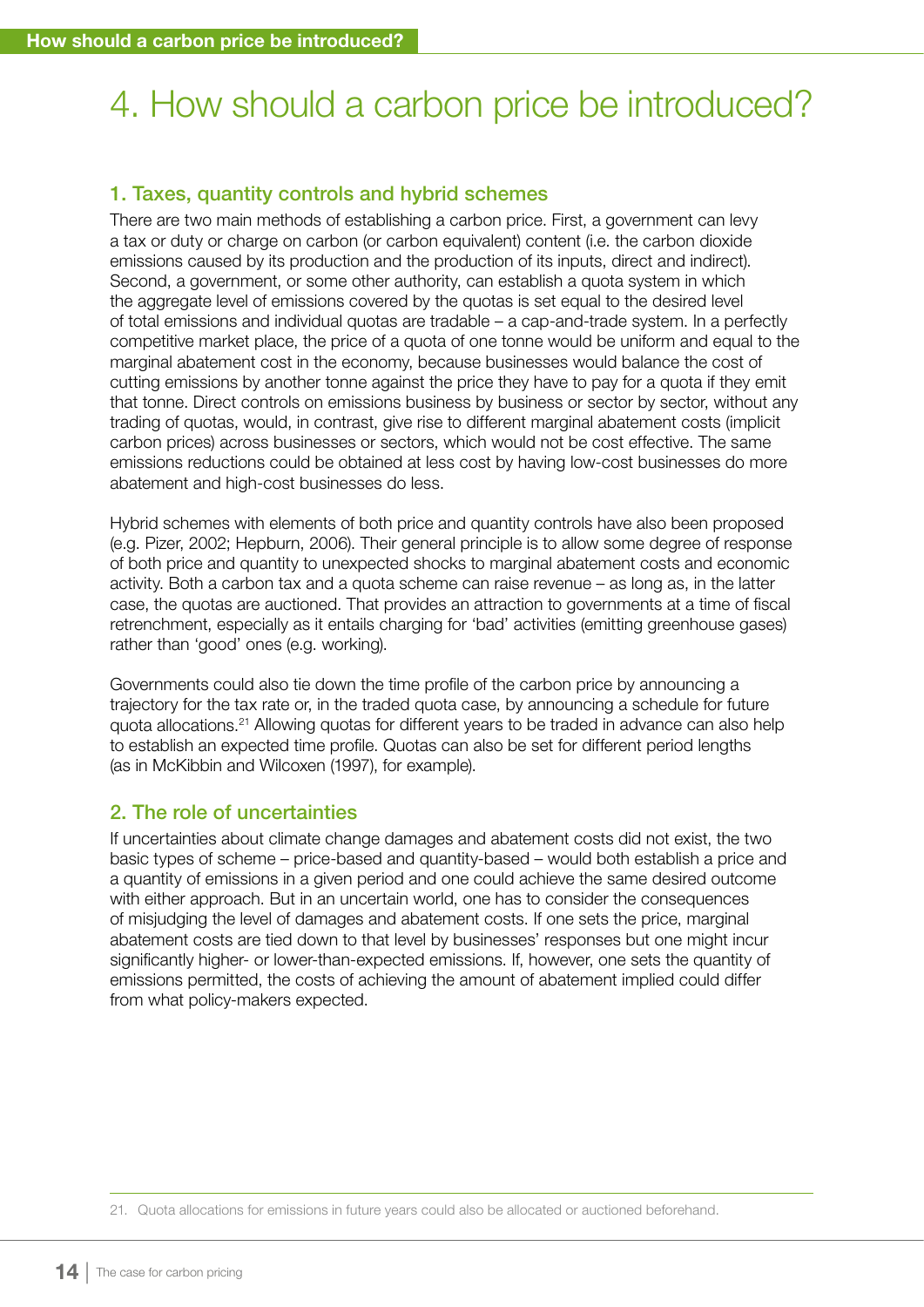Many economists prefer setting prices rather than setting quantities, because overshooting one year's emissions target will not have much effect on the total stock of greenhouse gases in the atmosphere, and hence on global warming, while forcing businesses to meet a quantity target in any specific year could push up resource costs sharply if policy-makers have misjudged the scope for abatement.<sup>22</sup> But in the long run, given the possibility of tipping points in the climate system and rising risks of catastrophe at higher temperatures, it is still necessary to consider revising the carbon price path if the emissions path deviates persistently from the expected one. That could happen, for example, if it turned out that fossil fuel suppliers did cut their prices in response to carbon pricing.

#### 3. Other pros and cons of different approaches

There are a number of other disputes in the debate over the merits of a carbon tax compared with a cap-and-trade system. For example, one critic of cap-and-trade has argued that "[q]uantity limits are particularly troublesome where targets must adapt to growing economies, differential economic growth, uncertain technological change, and evolving science" (Nordhaus, 2007). This is true but matters less for cost effectiveness if businesses in countries with emission caps are allowed to trade quotas across borders (as they are allowed to do within the EU ETS). In that case, more rapidly growing countries would shoulder more of the burden of adjustment – perhaps a desirable attribute if faster economic growth is reflected in faster per capita income growth (but less so if the growth is driven by faster population growth).

If a given tax has many purposes, how is one to measure the carbon tax element? This difficulty would be more easily overcome in the context of a comprehensive and systematic approach to setting taxes...

Another issue is the choice of baseline. The natural baseline for a tax is a zero tax whereas the baseline for a cap-and-trade system is usually emissions in a particular year. The choice of dates from which to measure emissions reductions affects how the costs of abatement are shared among countries and so can be the source of much argument. However, an international carbon tax would not escape such arguments as there would still remain the question of whether some countries should be compensated for higher total abatement costs or others compensated because they are poorer and therefore less able to bear any given costs. Also, one has to decide how to treat existing taxes. Does one score existing taxes on energy, for example, as carbon taxes? If a given tax has many purposes (as with the UK motor fuel duty), how is one to measure the carbon tax element? This difficulty would be more easily overcome in the context of a comprehensive and systematic approach to setting taxes, as advocated by the Mirrlees Review (Mirrlees *et al.*, 2011).

22. The formal argument is laid out by Pizer (1997, 1999), building on the insights of Weitzman (1974).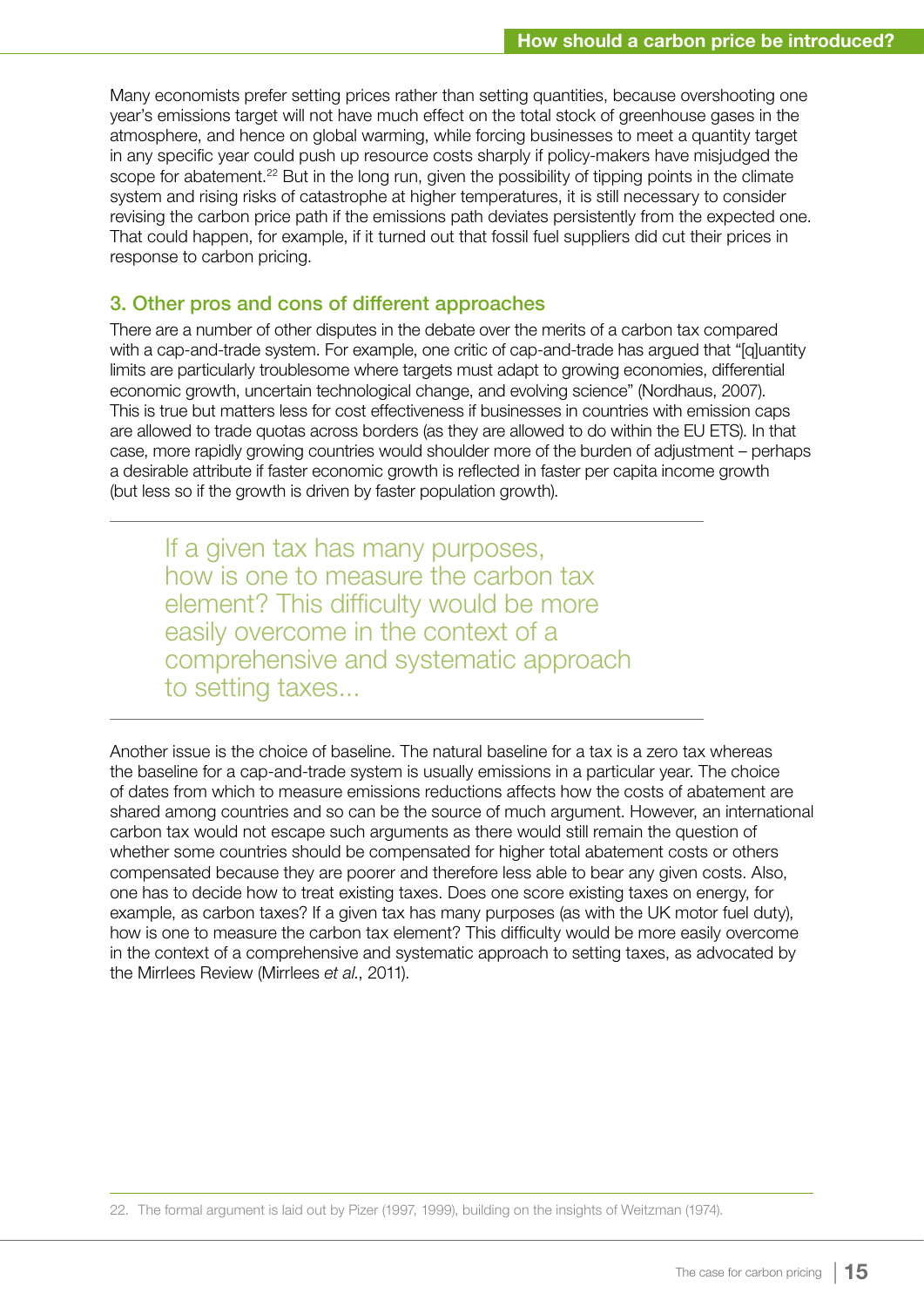A carbon tax gives certainty over the price of carbon whereas a cap-and-trade system can lead to considerable price volatility, because the inelasticity of the supply of permits in most such schemes combines with inelastic demand for permits in the short run (when plant, equipment and technology are fixed). Such volatility makes corporate planning difficult and is likely to be unattractive to risk-averse investors (although that depends on how correlated the price movements are with other input and output prices). But the volatility can be mitigated by allowing 'banking and borrowing' of quotas across time periods and/or by introducing hybrid schemes in which sharp price movements trigger a change in the authorities' supply of quotas (for instance, Metcalf's 2009 proposal for a 'Responsive Emissions Autonomous Carbon Tax' that combines the short-run price stability of a carbon tax with the long-run certainty of emissions reductions over a control period).

There is also a dispute about whether cap-and-trade schemes are inherently more prone to corruption, because they create rents for those who get their hands on the quotas. But the issue is not clear-cut. Auctioning all quotas removes many of the opportunities to earn rents in a cap-and-trade system, while tax systems can potentially be exploited by corrupt civil servants. Tax systems with cross-border payments to change the pattern of burden-sharing across countries raise the question of what happens to those cross-border flows. But without those flows, worldwide carbon pricing would not be regarded as fair by developing countries. An international cap-and-trade system, or a domestic one that allows firms to buy verifiable emissions reductions abroad, generates such flows automatically. Some see that as an advantage, because it links cross-border payments explicitly to emissions reductions, while others see the 'polluter to polluter' payments as a less transparent way of achieving fair international burden-sharing than straightforward payments to poorer countries. However, cap-and-trade systems may entail more administrative and transactions costs, because of the need to support quota trading.

The continuing debate shows that a consensus on the merits of the alternative systems of putting a price on carbon has not yet been established. Both pure price-based and pure quantity-based systems have their flaws. As far as cost efficiency is concerned, the case for price-based policy instruments in the short run and quantity-based instruments in the long run is persuasive. But the incidence of costs under different systems and the ease of making cross-border payments to ensure fairness also matter. As elements of both systems have been tried in various countries, more empirical research on their effects in practice is not only much needed but also possible. System design is thus another area where learning and refinement of policy tools over time are required.

# 4. The implications of incomplete global participation in mitigation policies

So far, this discussion of how to introduce a carbon price has concentrated on general principles. In practice, countries' circumstances and governance differ and national conditions may make it easier to use particular types of policy instrument in particular cases. More important, nations are proceeding at different speeds with implementing emissions reductions policies, with few yet implementing comprehensive carbon pricing and many doing little at all. That raises the following question: should a government introduce carbon pricing in its jurisdiction if others do not? Incomplete participation entails free-riding by the non-participants and creates the risk that carbon-intensive activities move from regulated jurisdictions to unregulated ones (i.e. 'pollution havens'), thus reducing the effectiveness of regulation with respect to the ultimate goal, sharp reductions in global emissions, and eroding the country's competitiveness in trade.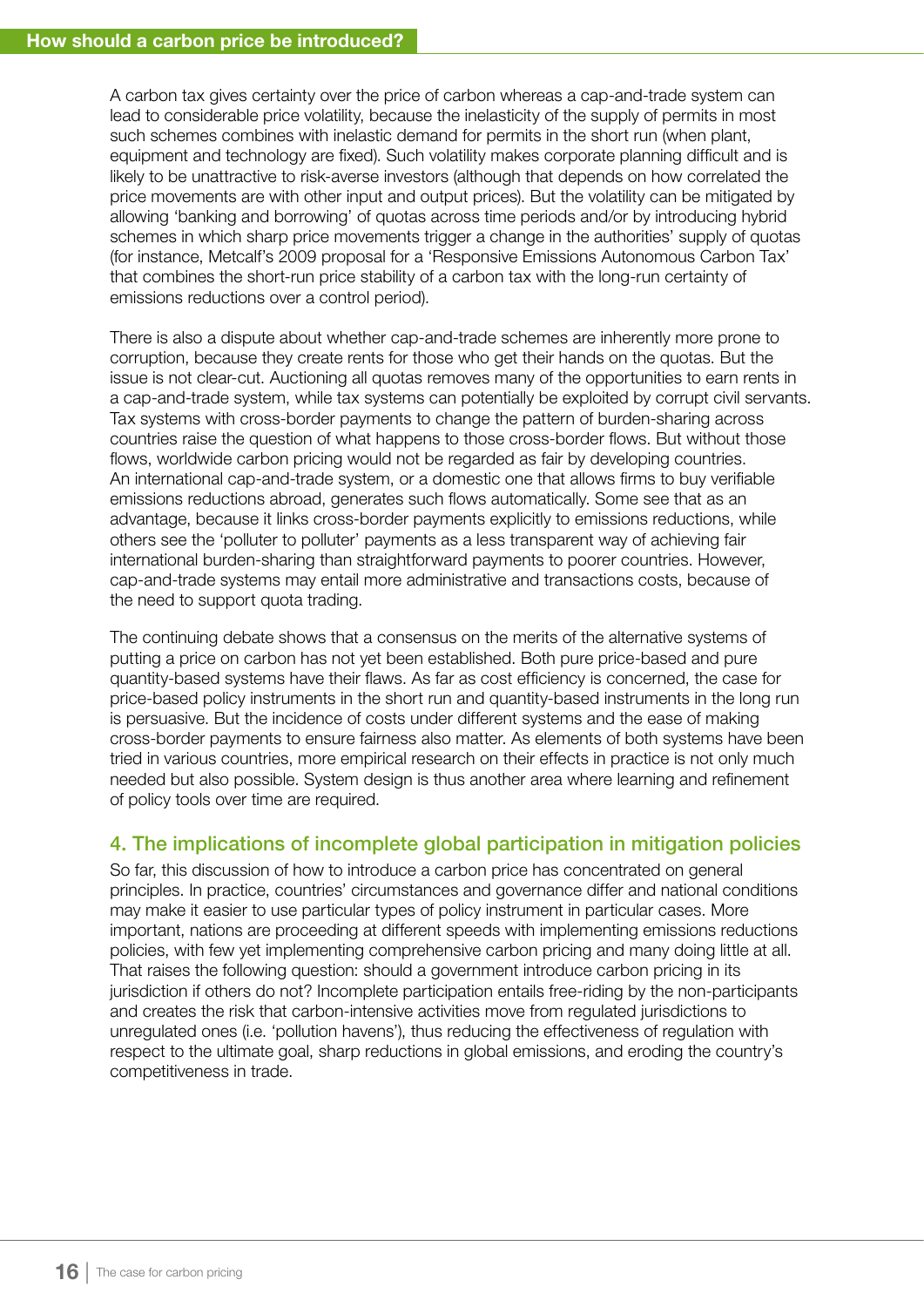This problem of 'carbon leakage' appears to weaken the case for carbon pricing unless it is universally applied. However, in practice the problem does not appear to be acute. Relative energy costs and environmental regulation are only two of the myriad factors that determine firms' location and relative profitability of existing plants. Some carbon-intensive activities, such as electricity generation, produce outputs that are difficult to trade across borders. Empirical work suggests that only for a small part of industry is a carbon price going to make a significant difference to production costs and materially worsen the trade balance (Stern, 2007; Aldy and Pizer, 2009; Carbon Trust, 2010). According to the Pew Center on Climate Change (2008), for example, energy-intensive industries (those for which energy costs are 4% or more of shipped value) consume more than half of the energy used in US manufacturing, while generating only 16% of manufacturing production and 20% of manufacturing employment (less than 1% of total US employment). The Carbon Trust (2010) identified only six sectors in the UK where cost increases are likely to be of significant concern for competitiveness: iron and steel; aluminium; nitrogen fertilisers; cement and lime; basic inorganic chemicals (principally chlorine and alkalines); and pulp and paper. In total, these sectors account for only around 0.5% of UK GDP. And if managers expect implicit or explicit carbon pricing to spread around the world in the near term as the climate challenge becomes more and more acute, they are unlikely to relocate production to 'pollution havens', with all the investment costs that that entails, to exploit a purely temporary policy-induced price differential.

This problem of 'carbon leakage' appears to weaken the case for carbon pricing unless it is universally applied. However, in practice the problem does not appear to be acute.

At present, however, there is considerable uncertainty about the pace at which carbon pricing will evolve and at what levels it will settle. One option for governments that are already convinced of the necessity of strong action on climate change is therefore to consider border pricing adjustments to tackle the competitiveness effects (see Carbon Trust, 2010). That is, governments could levy the carbon price on domestic emissions and the carbon footprint of imports, just as fuel excise duties are charged on both domestically produced and imported fuels. And they could rebate the carbon price levied on the production of goods and services for export. If the carbon pricing does not discriminate between domestic and foreign production, this approach would in principle appear to be compatible with the rules of the World Trade Organisation, although there is still some debate about this. Another approach would be to seek to conclude industry-sector agreements globally or across large regions for the few industries most heavily affected, with an emphasis on sharing best practice in low-carbon technology to make adjustment easier for lower-productivity countries that might otherwise be tempted to compete more aggressively on price.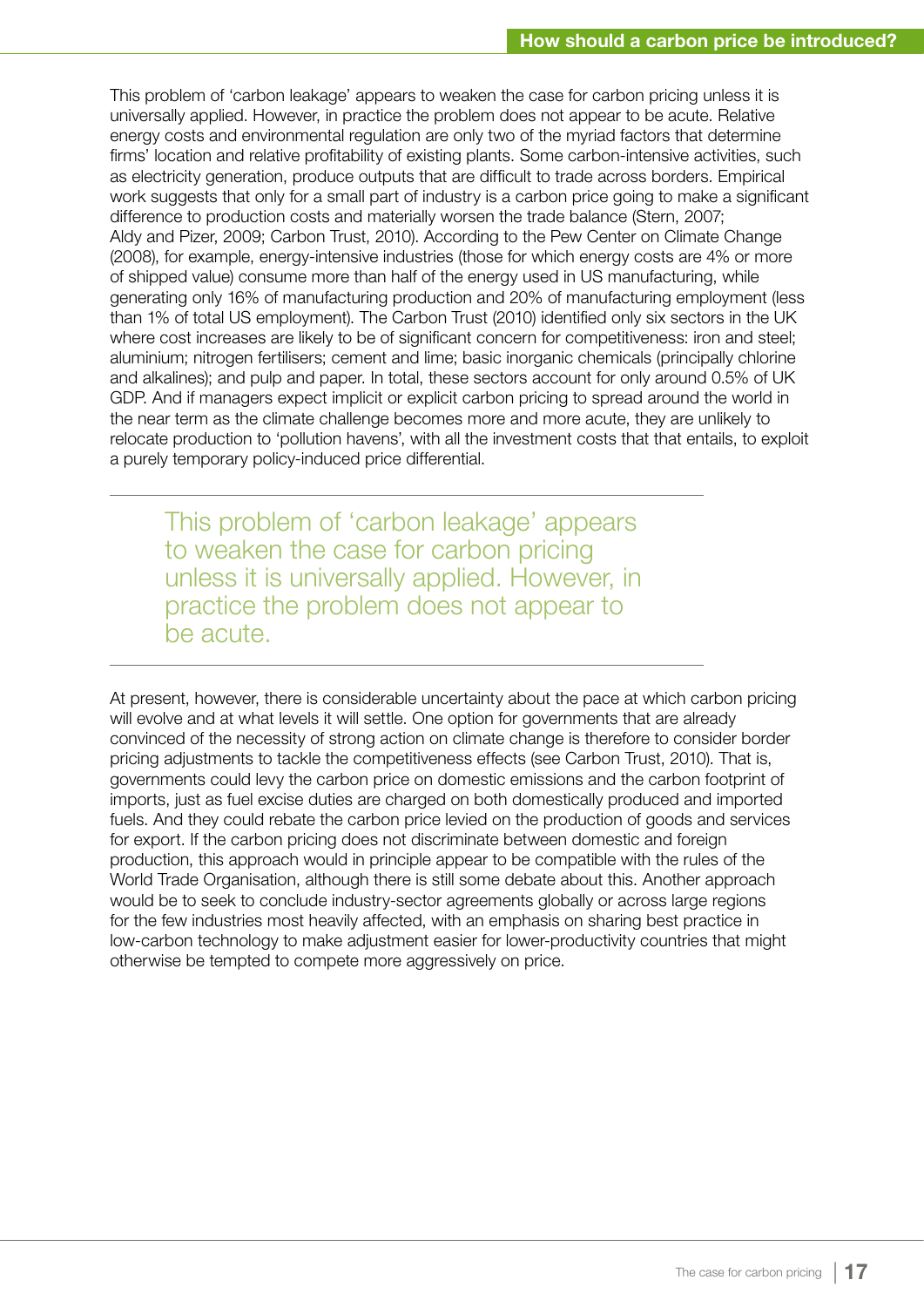### Box 4.1 How extensive is carbon pricing in practice?

The most extensive carbon pricing scheme is the European Union's Emissions Trading System (EU ETS), which covers more about 12,000 installations that are responsible for around half of the EU's emissions of carbon dioxide and 40% of its total greenhouse gas emissions. The ETS has also been joined by Norway, Iceland and Liechtenstein. But carbon taxes have been levied in Sweden, Finland, Norway and the Netherlands since the 1990s.

There are several other initiatives under way or about to be introduced around the world (detailed information on energy taxes country by country is available from the International Energy Agency). The next largest scheme is the recently legislated Australian system, which will apply a fixed price tax from July 2012 and a trading scheme from July 2015. (See Box 4.4 for more information.) The Chinese National Development and Reform Commission has suggested that trading schemes will begin in the cities of Beijing, Chongqing, Shanghai and Tianjin and the provinces of Hubei and Guangdong before 2013, with a view to introducing a national scheme by 2015. New Zealand has a cap-andtrade scheme and Switzerland has operated a carbon tax (now supplemented by a cap-and-trade scheme) since 2008. Quebec, Alberta and British Columbia all levy carbon taxes. India introduced a carbon tax on coal in 2010. Costa Rica has had a fossil fuel tax for carbon reduction purposes since 1997. In South Korea, targets under a new Greenhouse Gas and Energy Target Management System have been promulgated with the intention of preparing for a national cap-and-trade scheme from the beginning of 2015. In short, there are a large number of existing and proposed carbon pricing initiatives around the world.

In the United States, in contrast, success has been mixed. The American Clean Energy and Security Act of 2009 (the 'Waxman-Markey' Act), which proposed a federal cap-andtrade scheme, passed in the House of Representatives but died in the Senate. Ten US states in the North East operate the Regional Greenhouse Gas Initiative (RGGI), a cap-andtrade system for emissions from power plants. The goal is to reduce emissions by 10% by 2018. States sell nearly all emission allowances through auctions and invest the proceeds largely in energy efficiency, renewable energy, and other clean energy technologies, although three states have used revenues to support their general budgets. Given the economic slowdown and the fall in the price of natural gas (which has led to it being substituted extensively for more polluting coal), actual emissions have already fallen some 30% below the cap. And one state, New Jersey, has announced that it will withdraw from participation. The Midwestern Governors' Greenhouse Gas Reduction Accord, which was to have promoted a cap-and-trade scheme from 2012, now appears to be dead. But the state of California has received the go-ahead for a state-wide cap-and-trade scheme to start in 2013. According to 'The Los Angeles Times', by 2016, about US\$10 billion in carbon allowances are expected to be traded through the California market, which will be the second-largest carbon market in the world behind that of the EU ETS. Other western states may participate in due course through the Western Climate Initiative.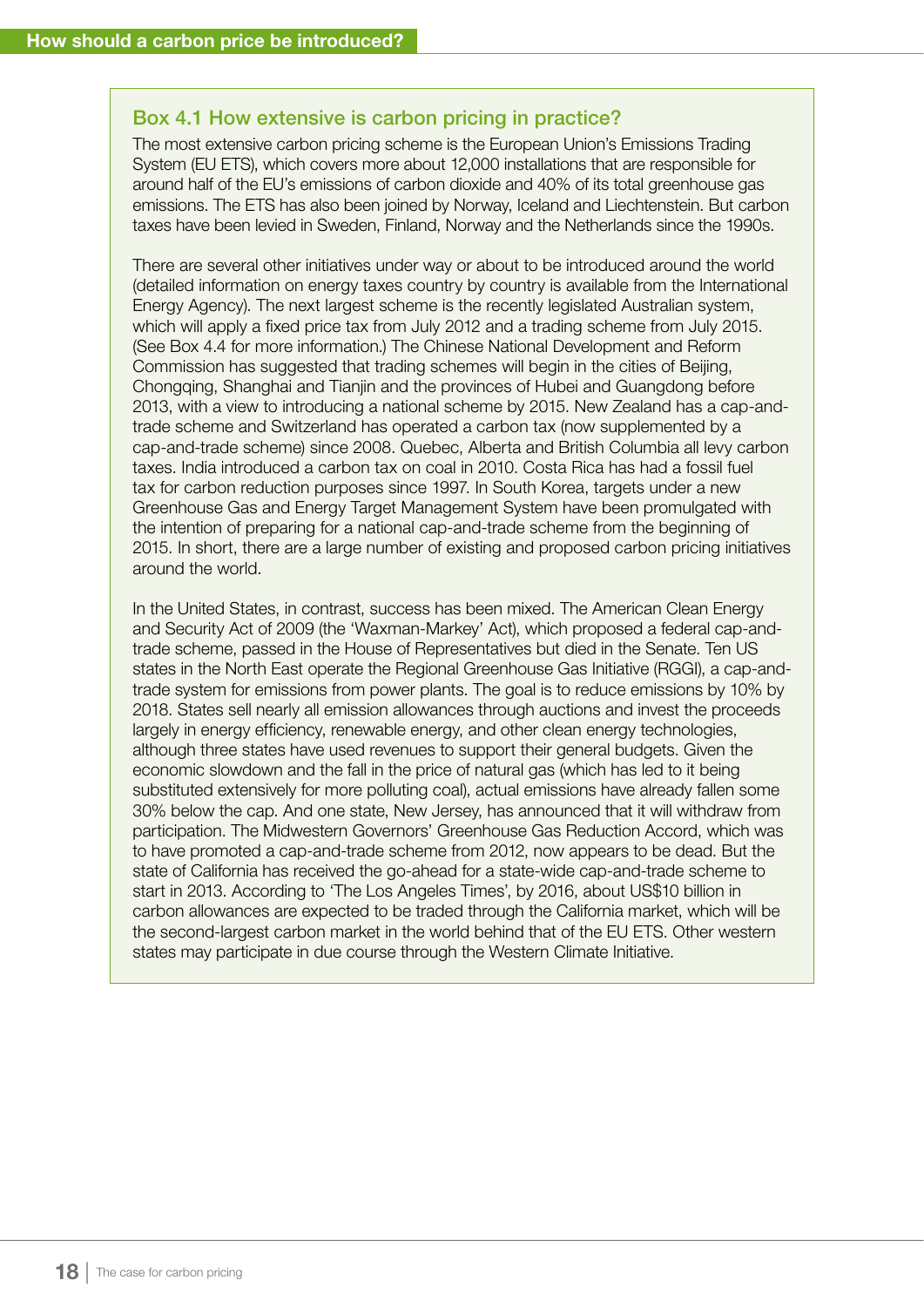# Box 4.1 (continued)

The carbon prices resulting from these arrangements vary widely. For example, the most recent auction under the RGGI set a floor price of US\$1.89 per short ton of carbon dioxide (about \$2.08 per tonne or £1.33 per tonne at current exchange rates) while the carbon tax in British Columbia is CAN\$25 per tonne (about £15.43 per tonne at current exchange rates – much higher than in the other two Canadian provinces levying a tax). The highest Swiss rate is around €30 per tonne (£25.65 per tonne at current exchange rates) but has a relatively low coverage. Australia is proposing a carbon tax of \$23 per tonne (£14.86 per tonne at current exchange rates) from next July. These figures compare with an EU ETS price that has ranged in 2011 between a high of just over  $\epsilon$ 18 (£15.39) per tonne to less than €10 (£8.55) per tonne (with a sharp fall during June).



In addition to formal carbon pricing via carbon taxes or cap-and-trade schemes, many governments have levied charges on some types of energy usage. The UK, for example, has imposed a Climate Change Levy since 2001 and an Energy Efficiency Scheme since 2010, in addition to its membership of the EU ETS. And it has been levying excise duties on fossil fuels since 1909 to pursue various objectives, including in recent years emissions reductions.23 Overlapping schemes can result in considerable variation between the implicit carbon tax on emissions generated in different industrial sectors and different sizes of business, with adverse consequences for cost effectiveness (Fankhauser *et al*., 2010; Bowen and Rydge, 2011).

<sup>23.</sup> Petrol duty was introduced in the UK in 1909, the rate being set at 3d (£0.013) per UK gallon.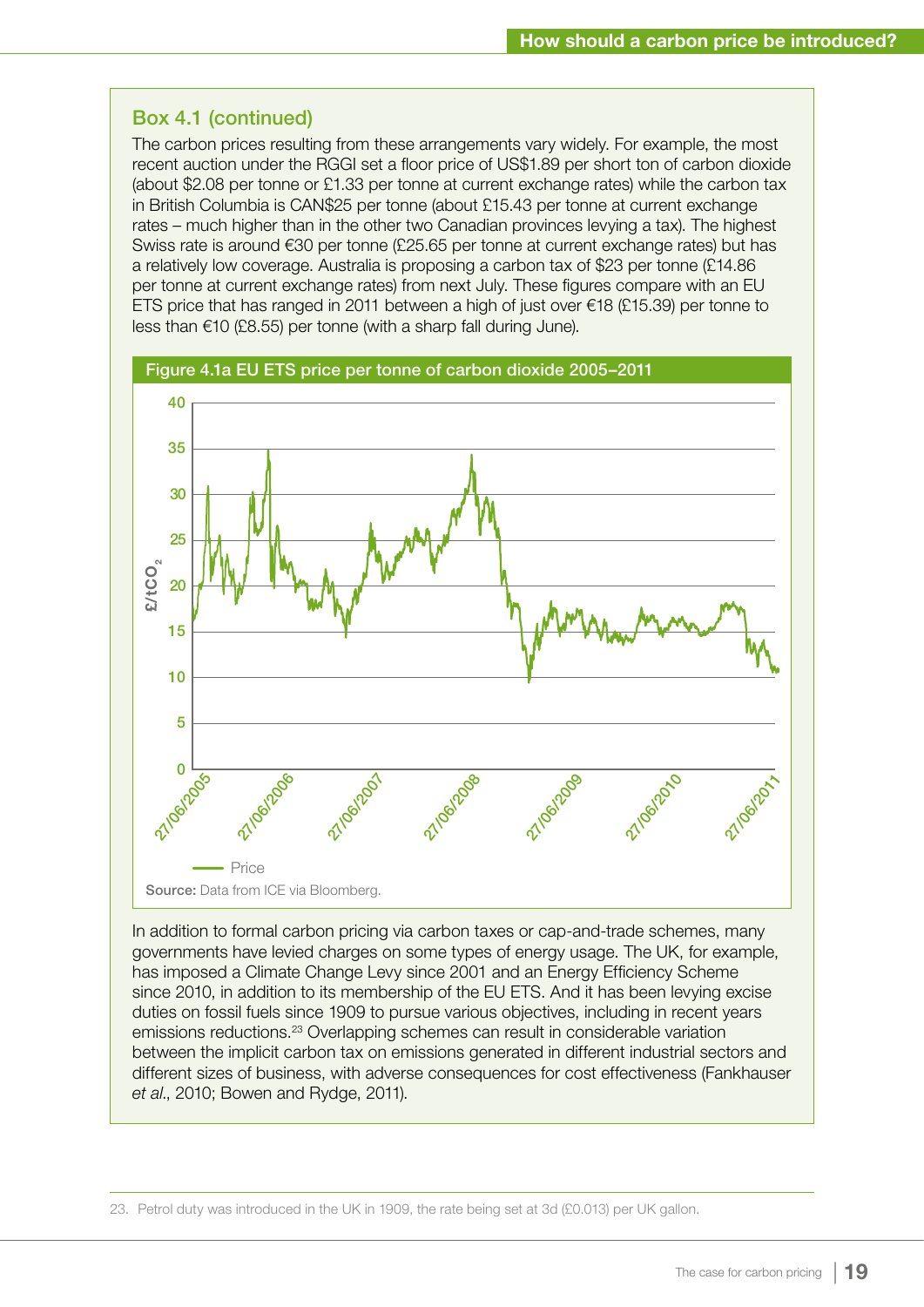### Box 4.1 (continued)

There is also a semantic issue of whether measures designed to promote the use of low-carbon energy directly (Feed-In Tariffs and Renewables Obligations in the UK), and which also push up the price of carbon-intensive goods and services, should be counted as a form of carbon taxation. On one set of assumptions for the UK, implicit carbon taxes range from zero on the domestic use of natural gas to £43.14 per tonne for gas used to generate electricity for business and £246.33 per tonne for petrol used for transport, although the latter figure assumes that the entire tax on petrol is a carbon tax. Figure 4.1b shows some estimates by the Institute of Fiscal Studies of implicit carbon prices in the UK for electricity and heating, based on information and projections supplied by the Department for Energy and Climate Change and Ofgem. The reduced rate of VAT levied on UK energy use in the home (5% instead of 20%) amounts to a carbon subsidy.



Source: Institute for Fiscal Studies, presentation – indirect and environmental taxes: www.ifs.org.uk/budgets/budget2011/budget2011\_al.pdf

It is a challenge for policy-makers in countries pushing forward with carbon-pricing policy to communicate to the public how and why it is a sensible option. The current debate in the UK about increasing energy bills is a case in point, wherein the Department for Energy and Climate Change has failed to explain the principle of carbon pricing in its documentation relating the impact of climate change policies on energy costs. What needs to be explained more clearly is that without carbon pricing the prices of products and services (such as domestic electricity use) that involve emissions of greenhouse gases do not fully reflect the costs associated with the impacts of climate change. This massive market failure imposes costs on those now and in the future who have to deal with the consequences of climate change, and can be corrected by making current polluters pay for emitting greenhouse gases. This is a complex and challenging public message but one which policy-makers must deliver to avoid jeopardising public acceptance of future policy.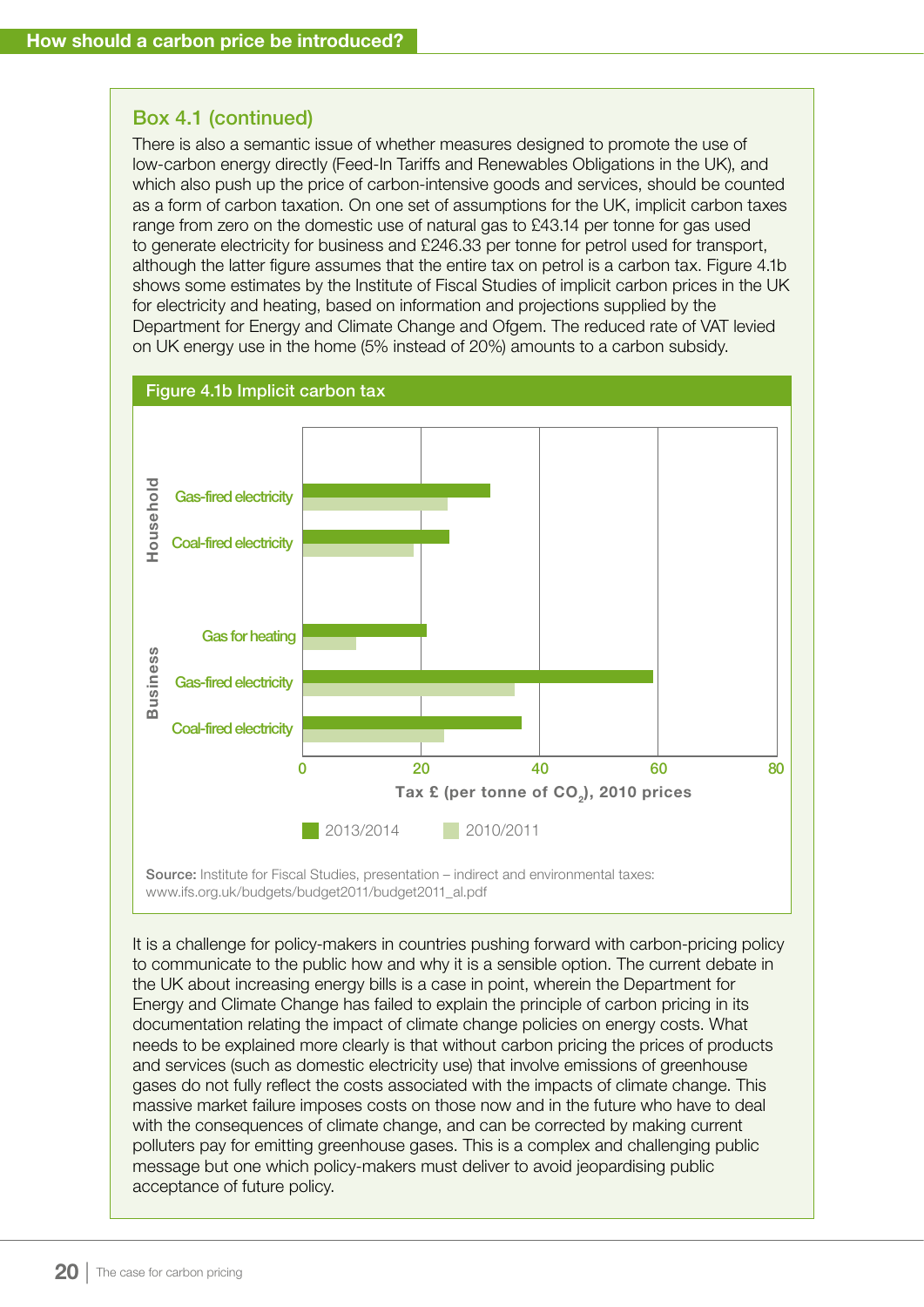### Box 4.2 A carbon price floor

The UK Government plans to introduce a carbon price 'floor' for power generators (HM Treasury, 2011). Power generators are subject to the EU ETS regime but do not currently have to pay the UK Climate Change Levy on the fossil fuels that they use. The plan is to charge a Climate Change Levy at a rate sufficient to 'top up' the EU ETS carbon price to reach the carbon floor price trajectory that the government projects will be consistent with the UK's medium-term emissions reductions targets. The introduction of a carbon price floor from 1 April 2013 was announced in the 2011 Budget. The floor will start at around £16 per tonne of carbon dioxide (tCO<sub>2</sub>) and follow a linear path to a target of £30/tCO<sub>2</sub> in 2020 (both in 2009 prices). Given projections for the EU ETS price, the floor price will be implemented by a carbon price support rate in 2013–14 of £4.94/tCO<sub>2</sub>. Indicative rates for 2014–15 and 2015–16 are £7.28/tCO<sub>2</sub> and £9.86/tCO<sub>2</sub> respectively.

As the Levy rate has to be pre-determined but the EU ETS price varies from day to day according to conditions in the carbon market, the carbon price for generators will remain volatile. The measure will reduce the demand for quotas within the EU ETS, so it will tend to depress the carbon price outside the UK power sector unless the overall EU ETS cap is tightened. If the EU ETS price is below the floor price, EU emission reductions are unlikely to be carried out in the most cost-effective way (IPPR, 2011). But the judgement of the UK Government, and that of the Committee on Climate Change, is that underpinning the EU ETS carbon price will make it much more likely that the UK meets its own emissions targets.

Given the ambition of overall EU emissions reductions targets, the official judgement seems to be that the EU ETS caps are likely to be too loose to be consistent with those targets. That is consistent with the view that the carbon price in the non-ETS sectors is likely to have to be considerably higher than in the EU ETS if UK targets are to be met. It would be more cost effective if the EU ETS had much wider coverage. And emissions reductions targets would be more likely to be achieved if a EU-wide floor were put in place by means of a reserve price at emission quota auctions. Reducing year-to-year volatility in the carbon price in that way would reduce abatement costs over time.

# Box 4.3 Case study – The European Union Emissions Trading System

Emissions trading is often seen as superior to command-and-control policy instruments. Markets for environmental resources aggregate information leading to the formation of prices, providing valuable insights about the costs of compliance to environmental regulators. Moreover, market-based instruments ensure that the costs of meeting a given target are minimised. Today, transferable quotas have advanced from being a textbook recommendation to being an important policy instrument. The European Union (EU) Emissions Trading System (ETS) is a remarkable example.

The EU ETS is the largest multinational trading system in the world. It was introduced formally in January 2005 as part of the EU agreement to cut emissions of carbon dioxide through the Kyoto Protocol. Under the Protocol's first commitment period, the EU is due to reduce its greenhouse gas emissions by 8% (relative to 1990 levels) by 2008–2012.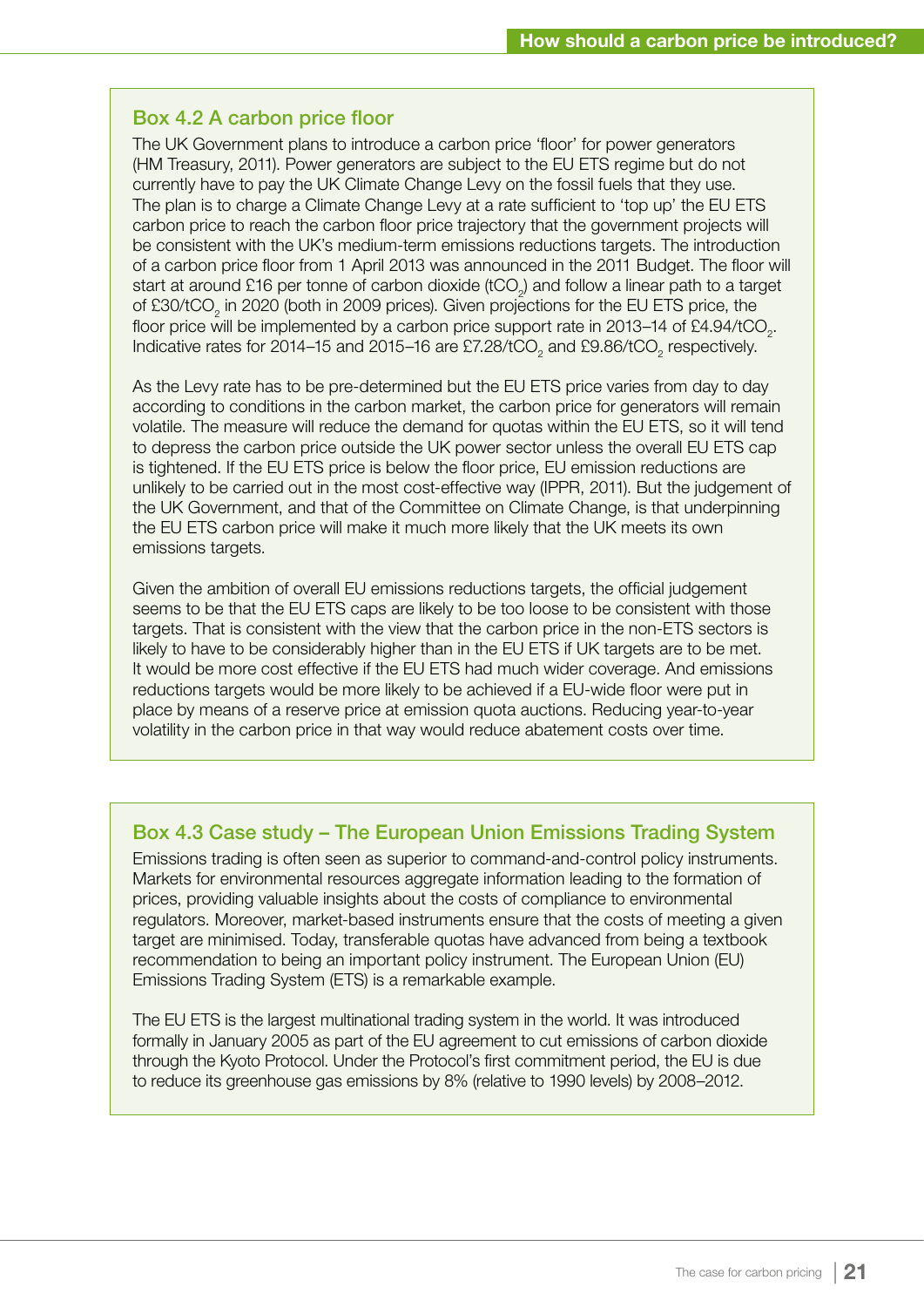#### Box 4.3 (continued)

#### How does it work?

The EU ETS consists of a cap on the total level of emissions allowed from the covered entities, along with permits for emitting greenhouse gases below this cap. These permits are allocated on an annual basis and they can be freely traded. So if a business's emissions are set to fall short of its quota it is free to trade its surplus permits with businesses that need more. In the EU ETS context the first phase of trading was 2005–2007 and the second one, which coincides with the first compliance period of the Kyoto Protocol, is 2008–2012. The third European trading phase will commence in 2013. Installations are allowed to bank and borrow permits within each trading period: they can cover a short position by using previous unused units (banking) or by using permits allocated to following years (borrowing). The scheme allows companies to bank allowances between the current trading period and the next one, but forbids borrowing between trading phases. Capping carbon dioxide emissions at a level lower than that which would take place in a 'business as usual' scenario creates scarcity, thereby generating a positive price for the emissions. An emissions allowance can therefore represent a value to emitters, if the cap is sufficiently strict.

A certain percentage of the allowances in the system are allocated for free, with the percentage differing per sector. In the first two phases of the EU ETS, the absolute majority of the allowances were allocated for free. In the coming third phase (2013–2020), the practice of allocating allowances for free will gradually diminish in favour of auctioning.

If a company reduces its emissions, it can either keep the spare allowances to cover its future needs or sell them to another company that is short on allowances. Furthermore, companies can buy credits through the Joint Implementation (JI) or Clean Development Mechanism (CDM). The former covers emissions abatements in other UNFCCC Annex I countries<sup>24</sup>, the latter applies to non-Annex I countries (largely developing countries).<sup>25</sup> The amount of JI or CDM credits that can be bought is limited, and is governed by Directive 2009/29/EC.

<sup>24.</sup> Australia, Austria, Belarus, Belgium, Bulgaria, Canada, Croatia, Czech Republic, Denmark, Estonia, Finland, France, Germany, Greece, Hungary, Iceland, Ireland, Italy, Japan, Latvia, Liechtenstein, Lithuania, Luxembourg, Malta, Monaco, Netherlands, New Zealand, Norway, Poland, Portugal, Romania, Russian Federation, Slovakia, Slovenia, Spain, Sweden, Switzerland, Turkey, Ukraine, United Kingdom, United States of America.

<sup>25.</sup> Afghanistan, Albania, Algeria, Angola, Antigua and Barbuda, Argentina, Armenia, Azerbaijan, Bahamas, Bahrain, Bangladesh, Barbados, Belize, Benin, Bhutan, Bolivia, Bosnia and Herzegovina, Botswana, Brazil, Brunei Darussalam, Burkina Faso, Burundi, Cambodia, Cameroon, Cape Verde, Central African Republic, Chad, Chile, China, Colombia, Comoros, Congo, Cook Islands, Costa Rica, Cuba, Cyprus, Côte d'Ivoire, Democratic People's Republic of Korea, Democratic Republic of the Congo, Djibouti, Dominica, Dominican Republic, Ecuador, Egypt, El Salvador, Equatorial Guinea, Eritrea, Ethiopia, Fiji, Gabon, Gambia, Georgia, Ghana, Grenada, Guatemala, Guinea, Guinea-Bissau, Guyana, Haiti, Honduras, India, Indonesia, Iran (Islamic Republic of), Iraq, Israel, Jamaica, Jordan, Kazakhstan, Kenya, Kiribati, Kuwait, Kyrgyzstan, Lao People's Democratic Republic, Lebanon, Lesotho, Liberia, Libya, Madagascar, Malawi, Malaysia, Maldives, Mali, Marshall Islands, Mauritania, Mauritius, Mexico, Micronesia (Federated States of), Mongolia, Montenegro, Morocco, Mozambique, Myanmar, Namibia, Nauru, Nepal, Nicaragua, Niger, Nigeria, Niue, Oman, Pakistan, Palau, Panama, Papua New Guinea, Paraguay , Peru, Philippines, Qatar, Republic of Korea, Republic of Moldova, Rwanda, Saint Kitts and Nevis, Saint Lucia, Saint Vincent and the Grenadines, Samoa, San Marino, Sao Tome and Principe, Saudi Arabia, Senegal, Serbia, Seychelles, Sierra Leone, Singapore, Solomon Islands, Somalia, South Africa, Sri Lanka, Sudan, Suriname, Swaziland, Syrian Arab Republic, Tajikistan, Thailand, The former Yugoslav Republic of Macedonia, Timor-Leste, Togo, Tonga, Trinidad and Tobago, Tunisia, Turkmenistan, Tuvalu, Uganda, United Arab Emirates, United Republic of Tanzania, Uruguay, Uzbekistan, Vanuatu, Venezuela (Bolivarian Republic of), Viet Nam, Yemen, Zambia, Zimbabwe.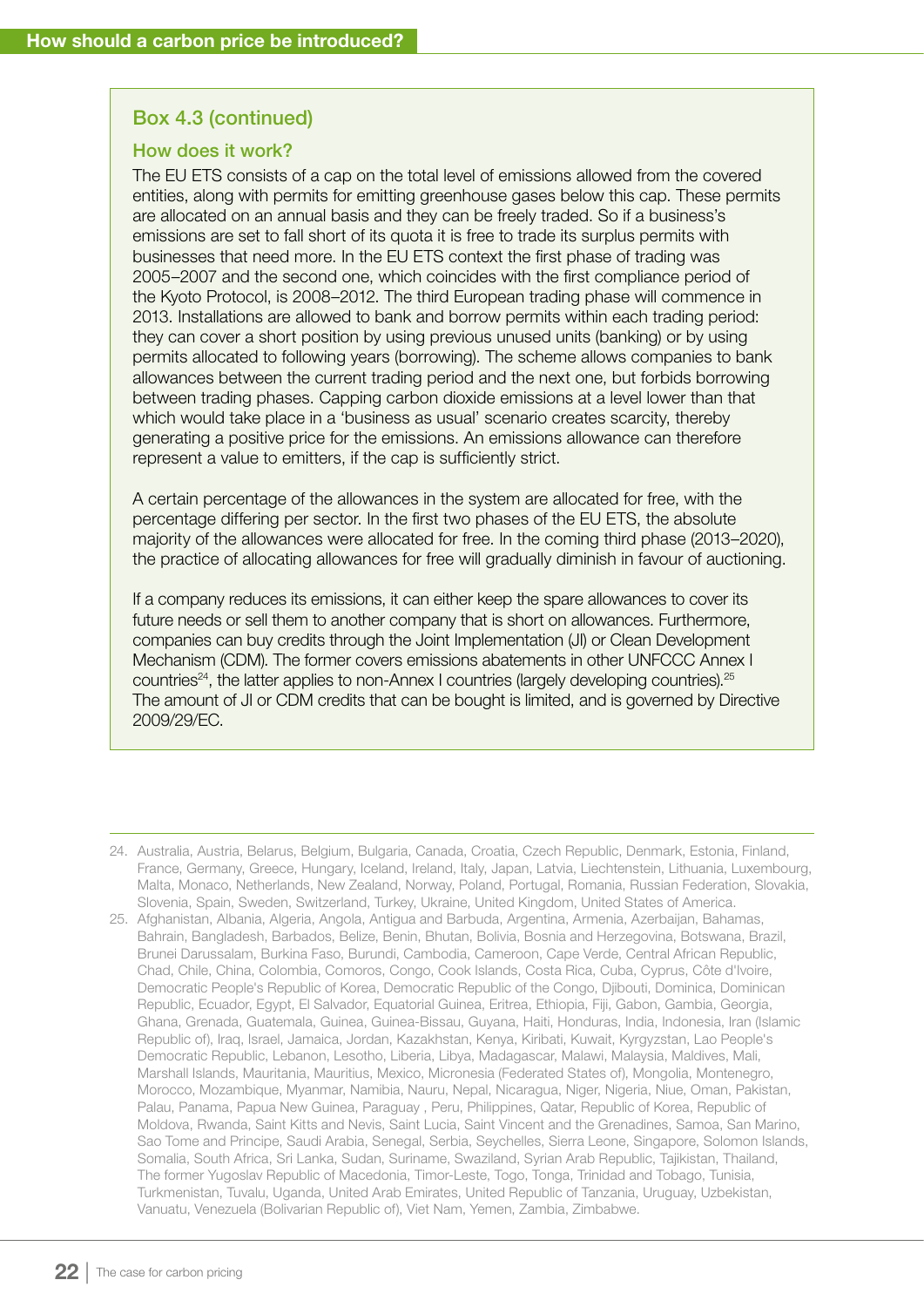### Box 4.3 (continued)

#### Who is covered?

Currently, the EU ETS applies mainly to large installations – approximately 12,000 in total – responsible for 40% of EU greenhouse gas emissions. Installations need to report greenhouse gas emissions annually and surrender an equivalent amount of allowances. Conversely, non-compliant installations face a stiff penalty that corresponds to €40 in phase I and €100 in Phases II and III for each tonne of carbon dioxide emitted without an allowance to offset it.

#### How is the scheme performing?

The EU ETS has been criticised for over-allocation of emissions allowances, price volatility, windfall profits for energy suppliers and failure to deliver significant emissions reductions<sup>26</sup>, in addition to the claim that it is unethical. $27$ 

Other assessments are more positive and highlight that the novelty and scope of the EU ETS have necessitated a 'learning-by-doing' approach, which has resulted in the optimisation of various aspects of the scheme over time.28 Phase III will feature a number of such optimisations such as the inclusion of the aviation sector and the auctioning of an increased proportion of permits – from around 3% in Phase II to at least 50% in Phase III – to prevent some energy generators reaping repeated windfall profits.

Overall, the EU ETS is delivering emissions reductions. Even the 'learning phase' from 2005–2007, during which prices fell to zero, delivered reductions of 50 to 100 million tonnes each year.<sup>29</sup> However, problems remain with the price level within the scheme as it is questionable whether it provides a sufficient incentive for the low-carbon investment that will be necessary if the EU is to meet its emissions reductions targets. The drivers of the low price include expectations about the future ambition of the EU ETS regime, the surplus permits created by the over-allocation of allowances in Phase I (which has never been properly addressed), and the drop in economic activity that followed the 2008–09 economic crisis. Phase I also saw extreme price volatility. Price volatility has been lower in Phase II.

<sup>26.</sup> Morris and Worthington (2010).

<sup>27.</sup> Caney and Hepburn (2011).

<sup>28.</sup> Ellerman *et al.* (2010).

<sup>29.</sup> Caney and Hepburn (2011).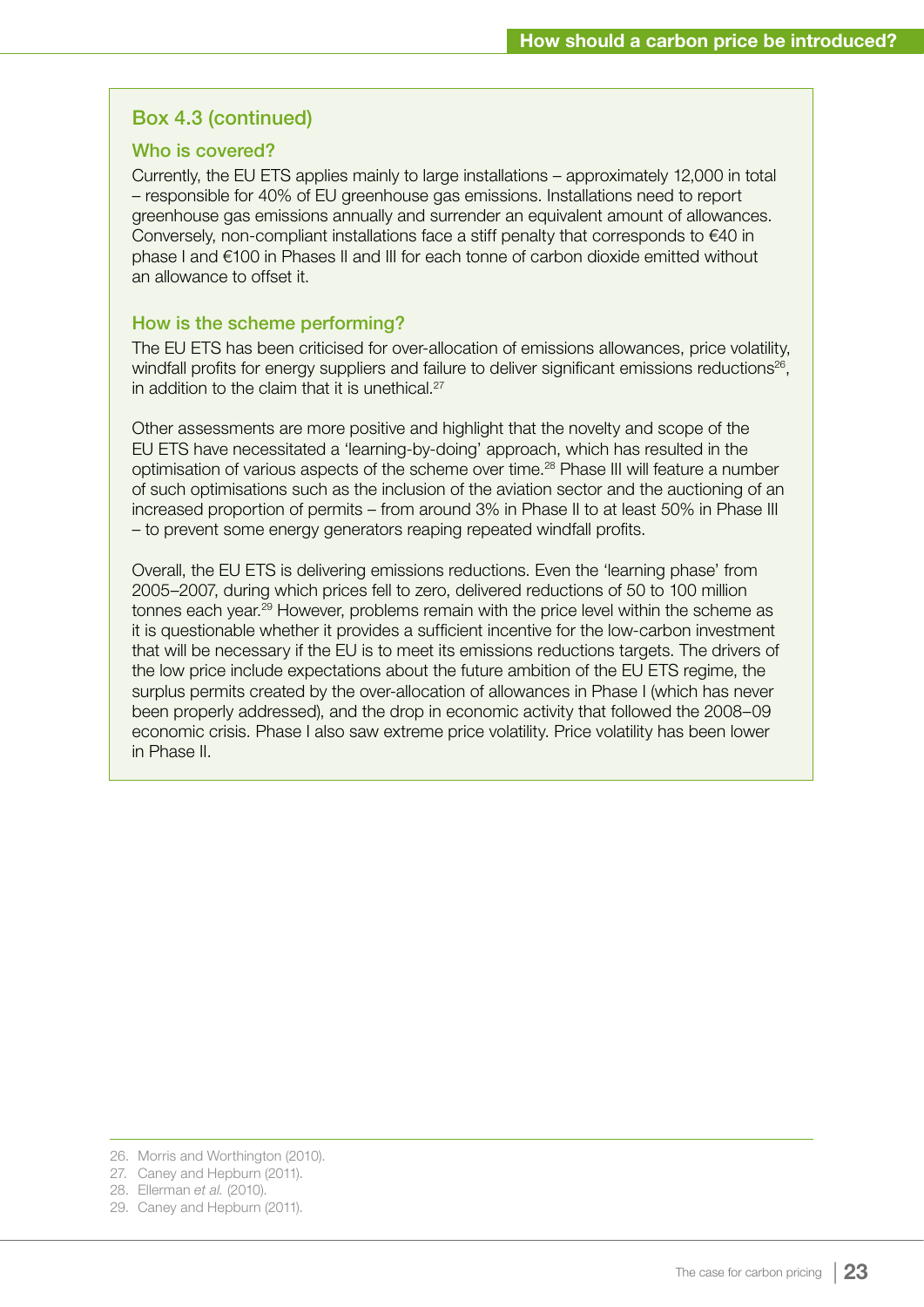# Box 4.4 Case study – The Australian Government's carbon pricing policy

Australia's carbon pricing scheme demonstrates the challenges carbon pricing can present for the political economy. Nonetheless, Australia is set to introduce a scheme in 2012 which, in many ways, is as significant as the EU ETS.

The scheme will initially tax carbon dioxide at A\$23 per tonne, before making the transition to a trading scheme. It is expected to deliver a large part of Australia's national target to reduce 159 million tonnes of carbon dioxide pollution by 2020, which is equivalent to a 5% reduction below 2000 levels (or approximately 10% below 1990 levels). The scheme will put Australia in a position to ratchet up its ambition to a 25% reduction by 2020 (compared with 1990 levels), which it has said it would agree to depending on future international agreements, as well as other countries' actions and commitments on emissions reductions.30

#### How does the scheme work?

From July 2012, Australia's biggest polluters will pay a fixed price of A\$23 (€17 or £15) per tonne of carbon dioxide emitted. Payment will be made through a permit system with unlimited permits available for the first three years, at a rising annual cost at 2.5% above inflation.

In 2015 the scheme will make the transition to emissions trading. From July 2015 the number of permits available will be capped in line with the national target for reducing emissions. An independent Climate Change Authority, modelled on the UK Committee on Climate Change, will provide formal advice on how the scheme is administered, including the setting of caps.

For the first three years of the trading phase there will be a floor price of A\$15 to give investors greater certainty. The floor price will be implemented by way of a reserve price at permit auctions, coupled with a fee on imported emissions units to bring their cost up to the floor price.<sup>31</sup> A ceiling price will also be applied to constrain extreme price volatility.

#### Who is covered?

The Australian scheme will cover about 500 of the country's biggest polluters. This accounts for around 60% of Australia's domestic emissions of greenhouse gases, which is a greater share than is covered by the EU ETS. Emissions from power plants, industrial processes and activities, and waste are regulated. In contrast, heavy road transport, aviation and synthetic greenhouse gases (such as hydrofluorocarbons and sulphur hexafluoride) are to be covered through an equivalent carbon price introduced through the tax system. Agriculture and forestry will be excluded, but are already subject to a domestic offset credit scheme.

30. Australian Government, Department for Climate and Energy Efficiency, National Targets: www.climatechange.gov.au/en/government/reduce/national-targets.aspx

31. Jotzo and Hatfield-Dodds. (2011).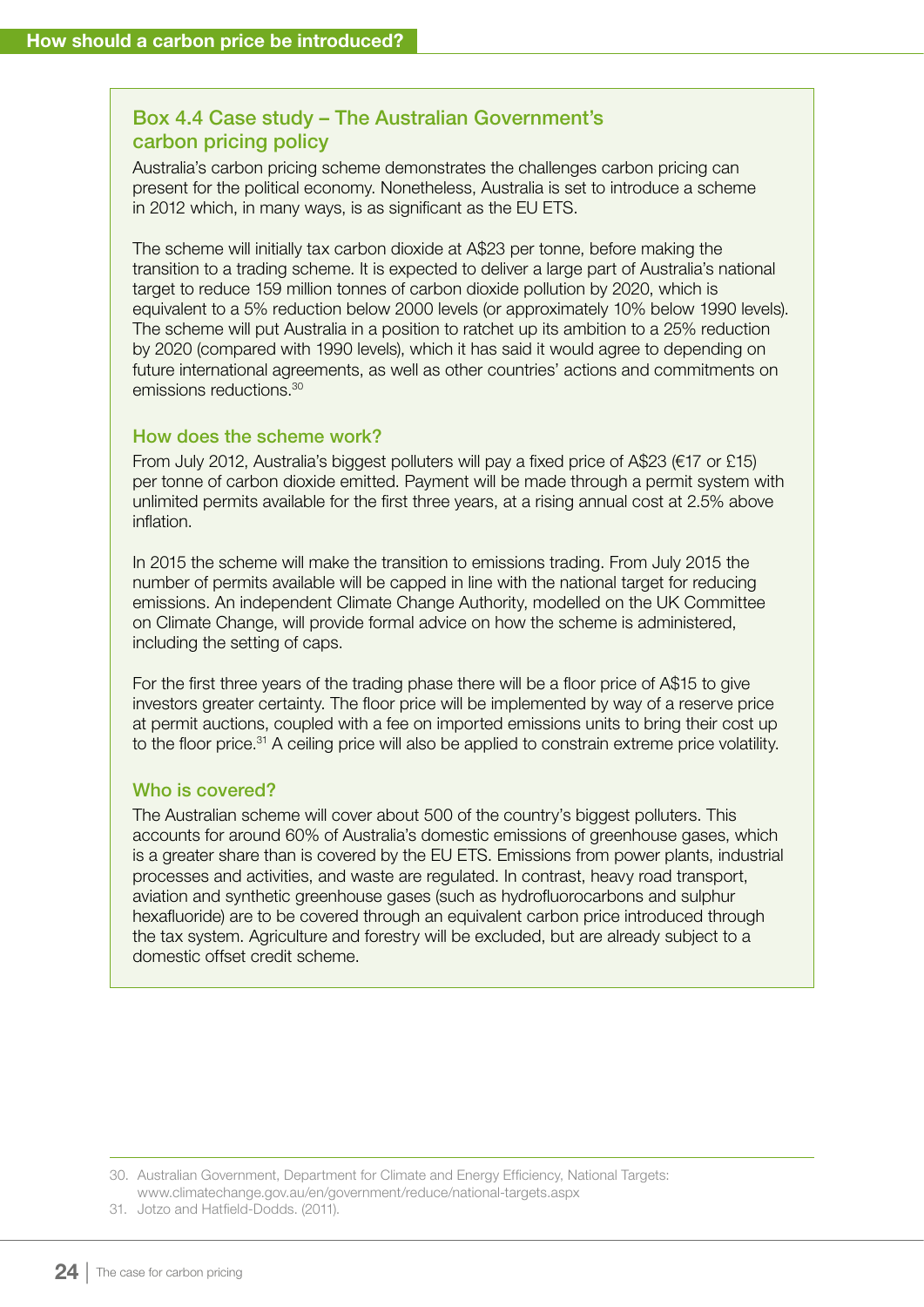### Box 4.4 (continued)

#### What will be the impacts on international competition?

As part of the scheme, a package of measures has been announced to ensure that emissions-intensive industries are not disadvantaged on the international market. The most vulnerable to international competition will be allocated some free permits as part of their quota. For the most emissions-intensive activities, the free permits will cover 95% of the emissions that would occur, based on levels of output and the industry average for emissions intensity. Those deemed intermediate emissions-intensive activities will receive free permits covering 66% of their emissions. However, this assistance is expected to fall by 1.3% a year, and will be reviewed by Australia's Productivity Commission. The most emissions-intensive coal-fired power plants will also be eligible for financial assistance, but all other emitters will have to buy permits.

#### What will be the impact on households?

The prospect of increased energy costs as a result of the scheme was central to the public debate prior to its adoption. The impact on households is to be addressed through changes in the income tax system, family payments and welfare. Benefits will be heavily skewed towards households on lower and middle incomes. According to the Australian Government, most individuals below an annual income of A\$65,000 will pay \$300 less tax, and a two-child family will gain up to \$1,200 per year from tax savings and government payments. The Government estimates that two-thirds of households will be fully compensated, or over-compensated, for the rise in their cost of living, even before taking into account changes in consumption because of higher prices for electricity and gas.

#### What complementary policy mechanisms are being put in place?

Alongside the pricing scheme are new policy initiatives to support investment in renewable energy (including a A\$10 billion financing facility), energy efficiency, and land-based carbon sequestration.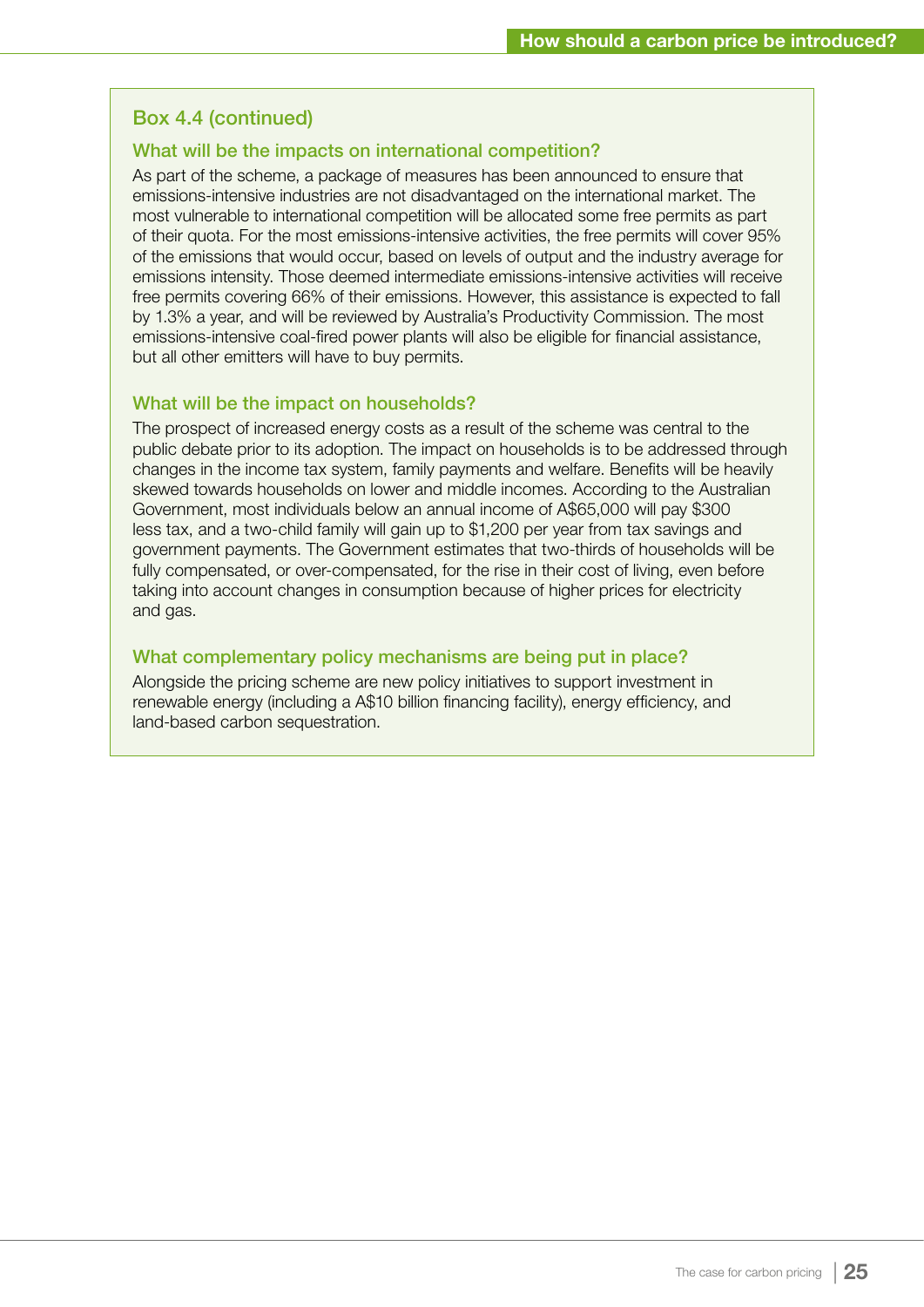# 5. Carbon pricing and incomes

#### 1. Carbon pricing has consequences for people's real incomes

The case for carbon pricing rests on the way in which it alters relative prices and thus incentives to emit greenhouse gases. However, it also affects people's incomes, businesses' profits and the rents received by fossil fuel owners. By itself, carbon pricing imposes a cost in the near term in order to achieve the benefits of avoided climate change primarily in the medium to long term (just as any investment entails spending on capital instead of consumption now in order to gain benefits in the future). The price has to be set carefully over time to ensure that this trade-off reflects people's ethical views about what weight to give future generations' opportunities.

Carbon pricing also alters relative incomes. For example, by itself, it hits heavy energy users – among both businesses and households – harder than others. It also increases living costs more for people who spend a larger proportion of their income on goods and services that require more energy along their supply chains to produce. The introduction of carbon pricing is designed to engineer a structural change in economies, but structural change rarely comes without adjustment costs, such as relocation expenses, frictional unemployment and additional capital investment needs. There are also changes in relative well-being brought about by the differing incidence of the co-benefits of climate change policies, such as lower particulate pollution. If policies result in different carbon prices for different parts of the economy (as they do in the UK at the moment; Bowen and Rydge, 2011), that will both increase the total cost of emissions abatement and lead to some households arbitrarily bearing a much heavier burden than others, and some industries arbitrarily carrying higher adjustment costs than necessary.

### 2. Carbon pricing by itself could be regressive via its impact on consumer prices

An assessment of the impact of climate change policies ought to take into account these distributional effects.32 Unfortunately, the evidence suggests that the impact of carbon pricing on real incomes via consumer prices is regressive – that is, lower-income groups take a proportionately larger hit. This result emerges from studies based on input-output tables (Symons *et al.*, 1994), econometric studies (Barker and Köhler, 1998) and general equilibrium models (Hassett *et al.*, 2009) for developed countries. Lower-income groups in most nations tend to spend a larger proportion of their incomes on energy, although this is not necessarily the case in poorer countries where the least well-off have very poor access to fossil fuel energy. Gough *et al.* (2011) showed that in the UK direct and indirect emissions per capita across households rise less than proportionately with per capita income. The regressivity is particularly acute for emissions associated with domestic energy usage, food and housing.<sup>33</sup>

<sup>32.</sup> In the terminology of textbook welfare economics, correcting a market failure by internalising an externality only allows an outcome in which no-one is worse off and some are better off (a 'Pareto-superior' outcome) if lump sum transfers are possible. It is only when compensatory payments are possible that considerations of economic efficiency can be separated from considerations of equity.

<sup>33.</sup> This regressivity underlies concerns about 'fuel poverty.' In the UK, households are deemed to suffer fuel poverty if they need to spend more than 10% of their income on fuel to maintain an adequate level of warmth (usually defined as 21 degrees Celsius for the main living area, and 18 degrees Celsius for other occupied rooms), as well as meeting their other fuel needs (lighting and appliances, cooking and water heating). But what really matters for families is how to balance their spending over a whole range of goods and services, not just fuel. Given the variations in fuel consumption per head, it is possible for households to be in fuel poverty but not poverty per se. It would be more helpful to investigate the extent to which energy requirements and energy prices are responsible for households falling into poverty, defined either by their position in the income distribution or their lack of access to a range of goods and services. Hills (2011) discusses the concept of fuel poverty at greater length.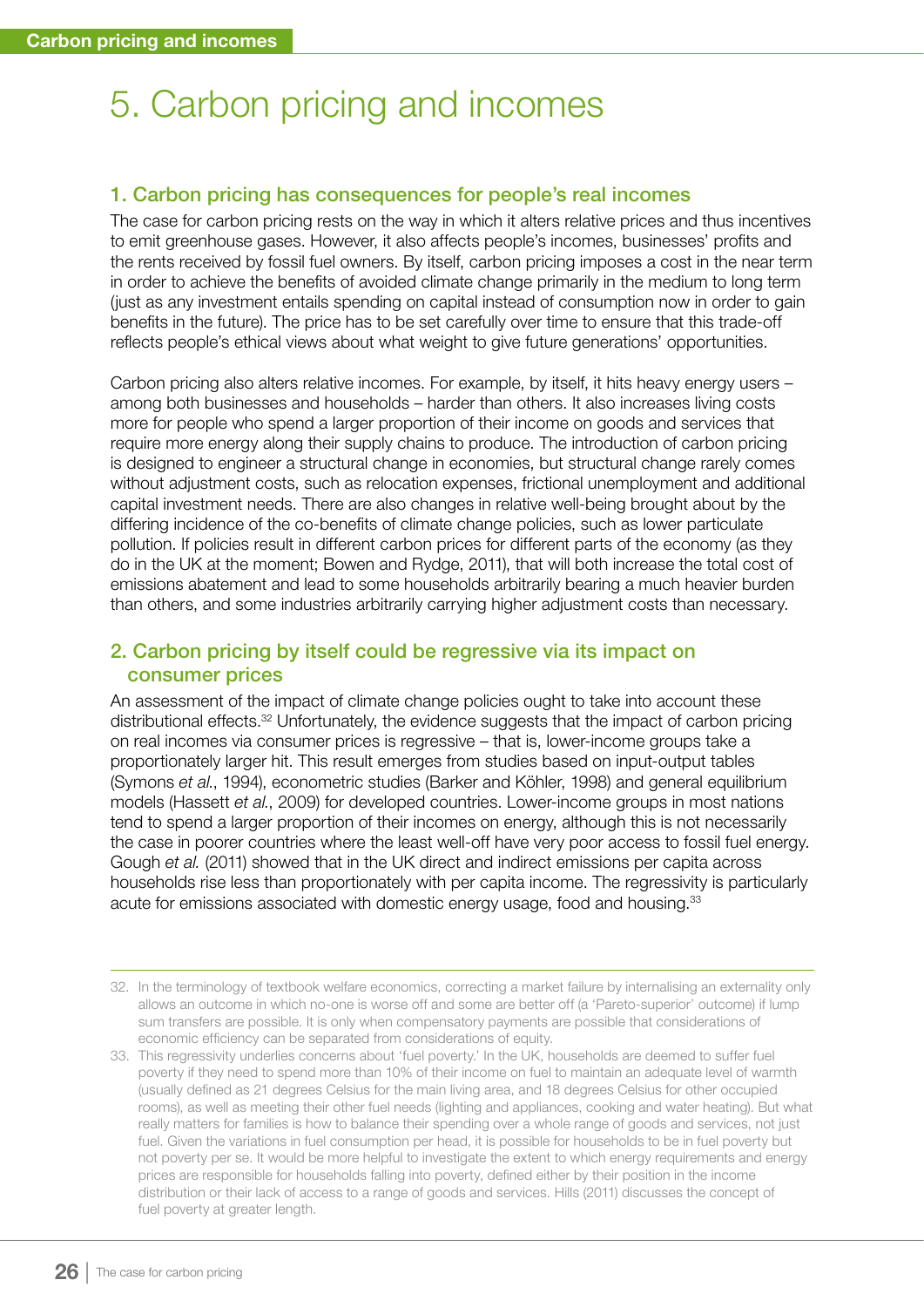However, the picture is less clear once the impacts of carbon pricing on wages, transfer payments and the returns on capital are taken into account. Rausch *et al.* (2011) show that, for the United States, impacts on these sources of income completely offset the adverse impact of carbon pricing on the uses of income. That is partly because nearly all transfer payments in the US tax-benefit system are indexed to the general price level, so that they increase automatically when carbon pricing is introduced, pushing up the general price level. Also, given the assumptions made by Rausch *et al.*, they calculate that carbon pricing would tend to depress returns to capital more than wage rates. In developing countries, a carbon price may favour unskilled labour over other factors in production, thus affecting rural and lower-income households less than other people (Yusuf, 2008). Studies, such as those of Gough *et al.* and Rausch *et al.,* which use micro data also show that there is considerable heterogeneity in the tax burden across households, depending on factors such as household size, employment status, region and urbanisation.

#### 3. Adverse distributional effects can be mitigated

Any distributional effects can be mitigated in various ways. First, compensatory payments can be made to groups who would otherwise carry a disproportionate share of the burden. Governments can finance such payments by using revenues raised from charging carbon duties or auctioning emission quotas. There is, however, a danger of revenues from carbon levies and quota auctions being earmarked several times over – for compensating domestic losers from carbon pricing, reducing other distortionary taxes, financing low-carbon research and development, paying for international climate change finance and closing unsustainable fiscal deficits. Policy-makers have to consider carefully the trade-offs among these objectives. Formal earmarking – 'hypothecation' of revenues – is very unlikely to be the best solution given changing and uncertain economic conditions and political preferences.

If compensatory payments are made, they must not reverse the very change in relative prices that carbon pricing is designed to bring about. Thus if one wants to compensate shareholders of energy-intensive firms, that can be done by allocating some free quotas to these firms instead of auctioning them all, while still allowing an emissions trading system to set a price for carbon. People with old, energy-inefficient houses can be given lump-sum payments through the tax-benefit system without giving them rebates on their energy bills. They can also be given help with energy efficiency measures.

Fairness across generations is also a consideration. The current generation can be 'compensated' by future generations in a sense if it bequeaths less plant, equipment and buildings to its successors than it would have done otherwise. That would offset to some degree the fact that the current generation would be leaving a better environment – more 'natural capital' – to their children. Nevertheless, the variety of people's carbon footprints makes it difficult to ensure that there will be no losers at all from carbon pricing. Families in compact, modern, energy-efficient housing in urban areas with good public transport and incomes indexed to inflation are likely to benefit relative to others.

Second, carbon pricing can be accompanied by the use of other policy instruments that generate compensatory benefits. Increased awareness of the risks and costs from climate change has cast light on a range of pre-existing market failures that are now recognised to be more harmful than previously thought, because they stand in the way of a cost-effective transition to a low-carbon economy. Pre-eminent among these market failures is the undersupply of new ideas, research and development because potential innovators cannot capture all the benefits of their innovations. But there are also market failures in the provision of public infrastructure, energy networks and finance. And there are public policy failures such as energy subsidies and unnecessarily distortionary tax systems. Carbon tax revenues, for example, can be used to reduce payroll taxes that discourage labour force participation. If governments are provoked into tackling these market and public policy failures by the threat of climate change, the costs of emissions reductions can be offset to some degree, while also accelerating the transition to a much more sustainable, low-carbon future. This is an important part of the intellectual case for 'green growth' (OECD, 2011; Bowen and Fankhauser, 2011).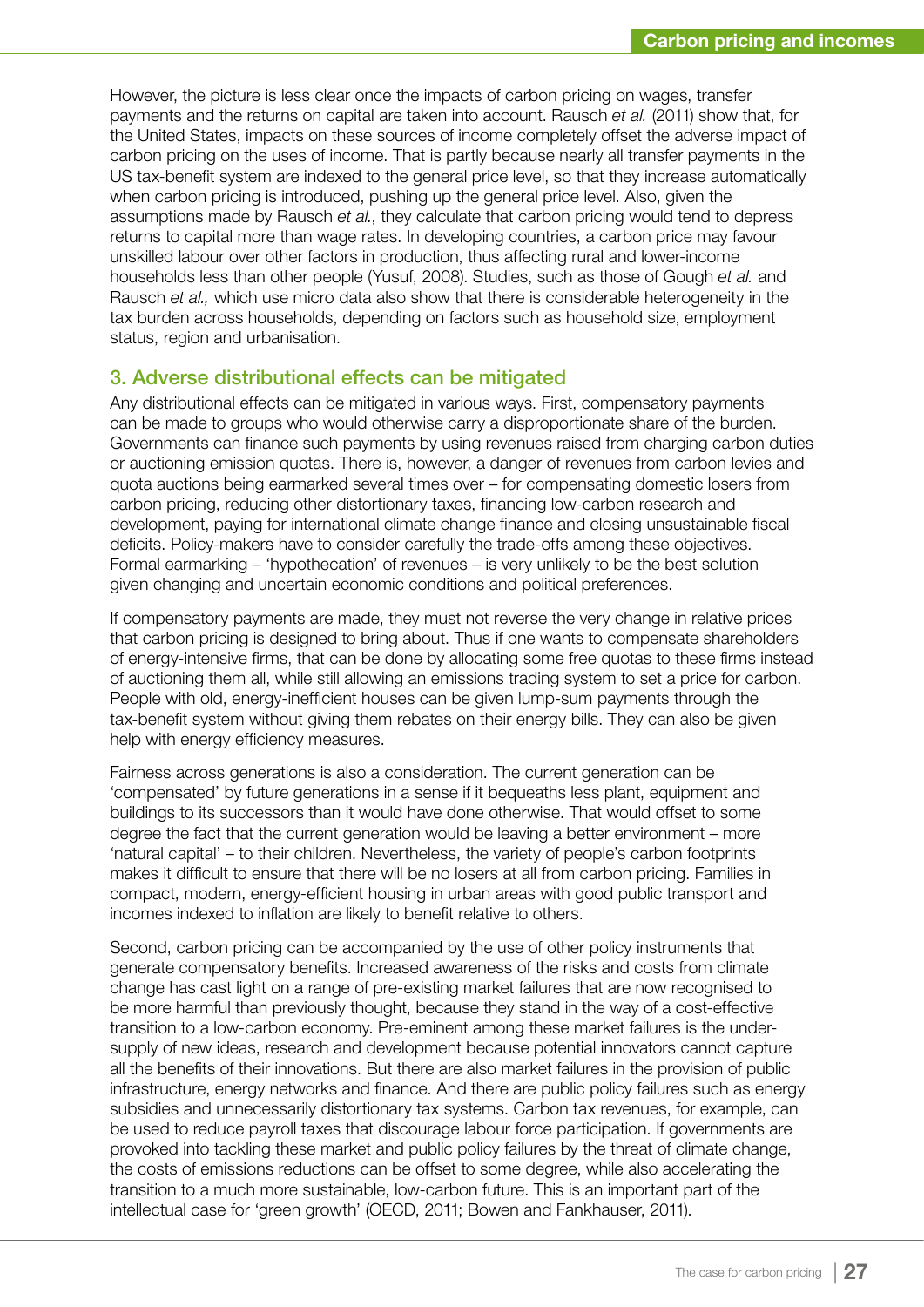# 6. Why not rely on other policies?

# 1. Carbon pricing by itself is not enough

Economists have for a long time<sup>34</sup> argued that when there are multiple market and public policy failures, several policy instruments are likely to be needed to tackle them efficiently and cost effectively, with each instrument targeting a particular failure but taking account of its consequences for the rest of the economy.<sup>35</sup> When market failures are present, public policy interventions can, in principle and if properly designed, enhance overall well-being. Policies may also be needed to compensate for the adverse impact of other public actions ('public failures' due, for example, to lobbying or the self-interest or incompetence of policy-makers).

In particular, various market failures afflict innovation (Stern, 2007, Part IV; Jaffe *et al.*, 2005), providing a rationale for carefully designed policy intervention to support research and development and learning-by-doing. First, there are spill-overs from the creation of new knowledge, because its use by its creator does not prevent its use by others (the use of knowledge is 'non-rival'). Second, the benefits to society as a whole from investment in research and development are often much greater than the benefits captured by the businesses undertaking the investment. In other words, the social returns exceed the private returns (Jaffe, 1986; Griliches, 1992), on average by a factor of four (Popp, 2006). Popp argued that the social returns in environmental and energy research and development are comparable to those in other fields. Some approaches to correcting this problem (such as granting unconstrained intellectual property rights) can create monopoly power, which can give rise to a market failure itself. Third, there are externalities from the adoption of new technologies, due to network effects, learning-by-using and learning-by-doing (Jaffe *et al.*, 2003; Edenhofer *et al.*, 2005). These can lead to path dependence of the choice of technologies and the 'lock-in' of high-carbon plant and equipment (Unruh, 2000; Acemoglu *et al.*, 2009). Fourth, the generation of knowledge is affected by uncertainties and asymmetric information (Böhringer *et al.*, 2009). Fifth, market failures in the rest of the economy can have implications for climate change mitigation and renewable energy support. For example, Sjögren (2009) and Guivarch *et al*. (2009) explored the interaction of environmental and labour market imperfections.

# 2. Carbon pricing is a vital part of the mix

No single policy instrument can correct fully all the relevant market failures. If that is not understood and policy-makers restrict themselves to one instrument, objectives have to be traded off against each other, and the costs of achieving any one objective are higher, because other objectives have to be sacrificed to some extent. Thus, in the context of climate change, an optimal portfolio of policies can achieve greenhouse gas emissions reductions at a significantly lower cost than any single policy – although models suggest that the bulk of the emissions reductions will be brought about by the pricing element of the policy package (Richels and Blanford, 2008; Otto *et al.*, 2008; Fischer, 2008; Fischer and Newell, 2008). Carbon pricing on its own is likely to under-deliver investment in research and development of new technologies (Rosendahl, 2004; Fischer, 2008; IEA, 2011) but innovation policy alone is likely to under-deliver on emissions reductions. Fischer (2008) found that a renewable support policy is much more effective in the context of a carbon price signal. Without carbon pricing, measures that make the energy sector as a whole more efficient make energy use cheaper, generating a 'rebound' effect – an offsetting increase in energy demand.

<sup>34.</sup> At least since Tinbergen (1952).

<sup>35.</sup> Market failures are phenomena that prevent private economic agents participating in markets producing by themselves a pattern of production and consumption over space and time in which no-one can be made better off without someone else being made worse off; that is, they prevent a 'Pareto efficient' outcome (Bator, 1958).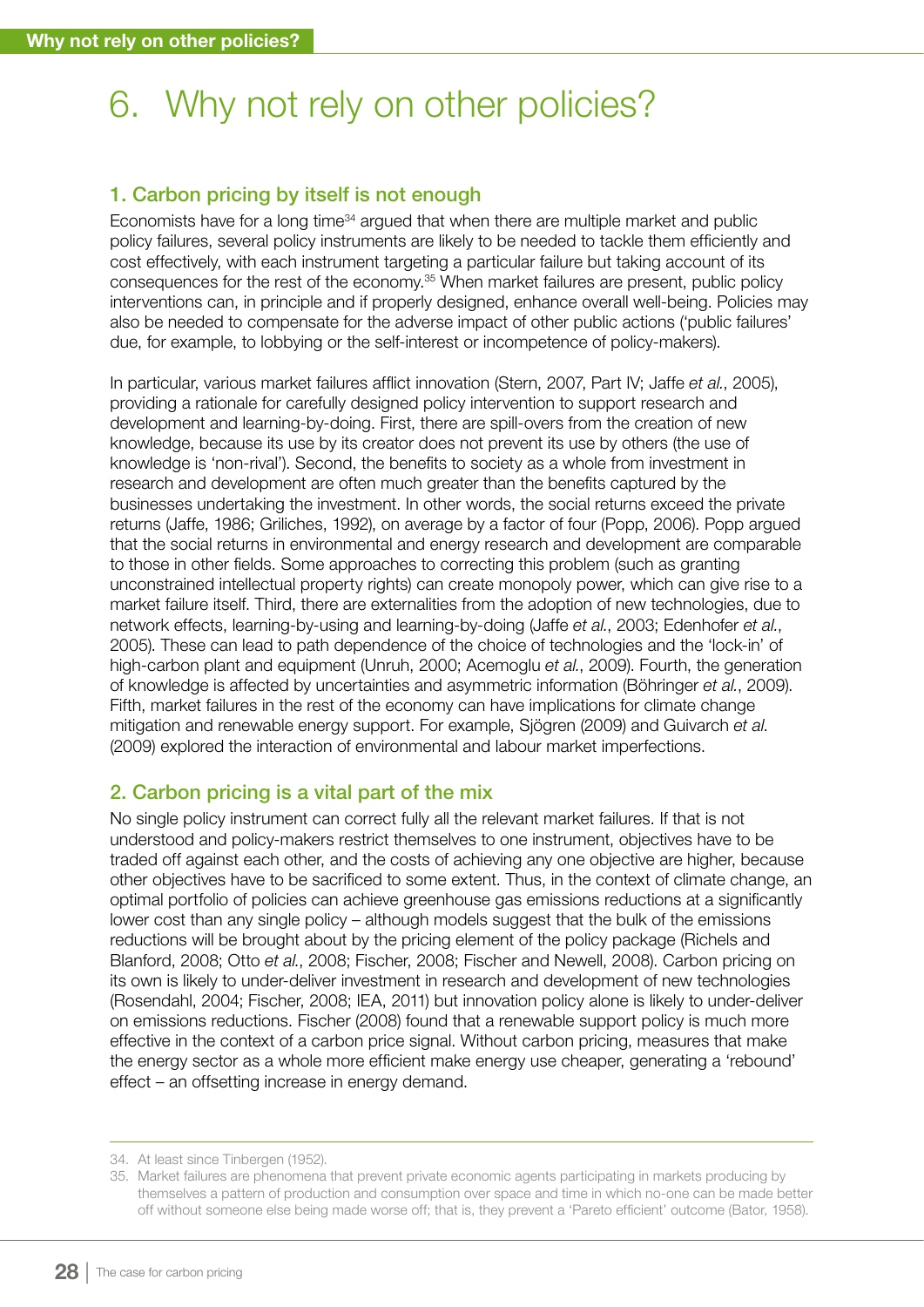In Fischer and Newell's model, the portfolio entails an emissions price, a subsidy for research and development and a renewable generation subsidy. Applying the model to the US electricity industry, they find that the use of their renewable energy support policies allows the emissions price for carbon dioxide to be 36% lower than it would have to be if hitting a specific emissions target relied on the emissions price alone – but a carbon price is still desirable. Also, the authors find that, if only one policy can be used for some reason, emissions pricing is the most cost effective. Grimaud and Lafforgue (2008) also found that the optimal policy portfolio entails both emissions pricing and subsidies to research and development on renewables. If a 'green' subsidy for research and development is impossible, the carbon tax has to be higher; and if the carbon tax is ruled out, the subsidy for research and development has to be higher.

Carbon pricing on its own is likely to under-deliver investment in research and development of new technologies but innovation policy alone is likely to underdeliver on emissions reductions.

The advantages of using multiple instruments are also evident when mitigation options other than renewable energy, such as carbon capture and storage (CCS), are considered. Gerlagh and van der Zwaan (2006) examined three emissions reductions options – energy savings, transition to low-carbon energy technologies and CCS – and five possible policy instruments  $-$  carbon taxes, fossil fuel taxes, renewable energy subsidies, a portfolio standard<sup>36</sup> for the carbon intensity of energy production, and a portfolio standard for the use of renewables. They found that CCS helps to reduce the cost of climate policies but it is still desirable to roll out renewables technologies on a large scale. The most cost-efficient policy is a carbonintensity portfolio standard combined with a carbon tax, the revenues of which are recycled to support renewables deployment.

The path dependency of technological choices and its implications for climate policy have also been analysed. Schmidt and Marschinski (2009) noted that new technologies (e.g. mobile telephones) have often reached a stage where economies of scale in production, and the incentive of rising returns to research and development as output rises, have started to reduce costs fast enough to permit very rapid diffusion throughout the economy. Using a model of energy generation in which research and development responds positively to rising returns and there are several market failures, they found that multiple equilibria are possible, and policy instruments have to be used to push the world economy towards an equilibrium with high renewable energy use. The optimal policy mix entails a tax on fossil energy (a carbon tax), a research and development subsidy, an investment subsidy and a fee for employing initial public knowledge (equal to the patent fee charged for private knowledge).

36. A 'portfolio standard' mandates that the portfolio of processes used to generate energy does not exceed a certain carbon intensity or comprises some particular proportions of renewable energy sources.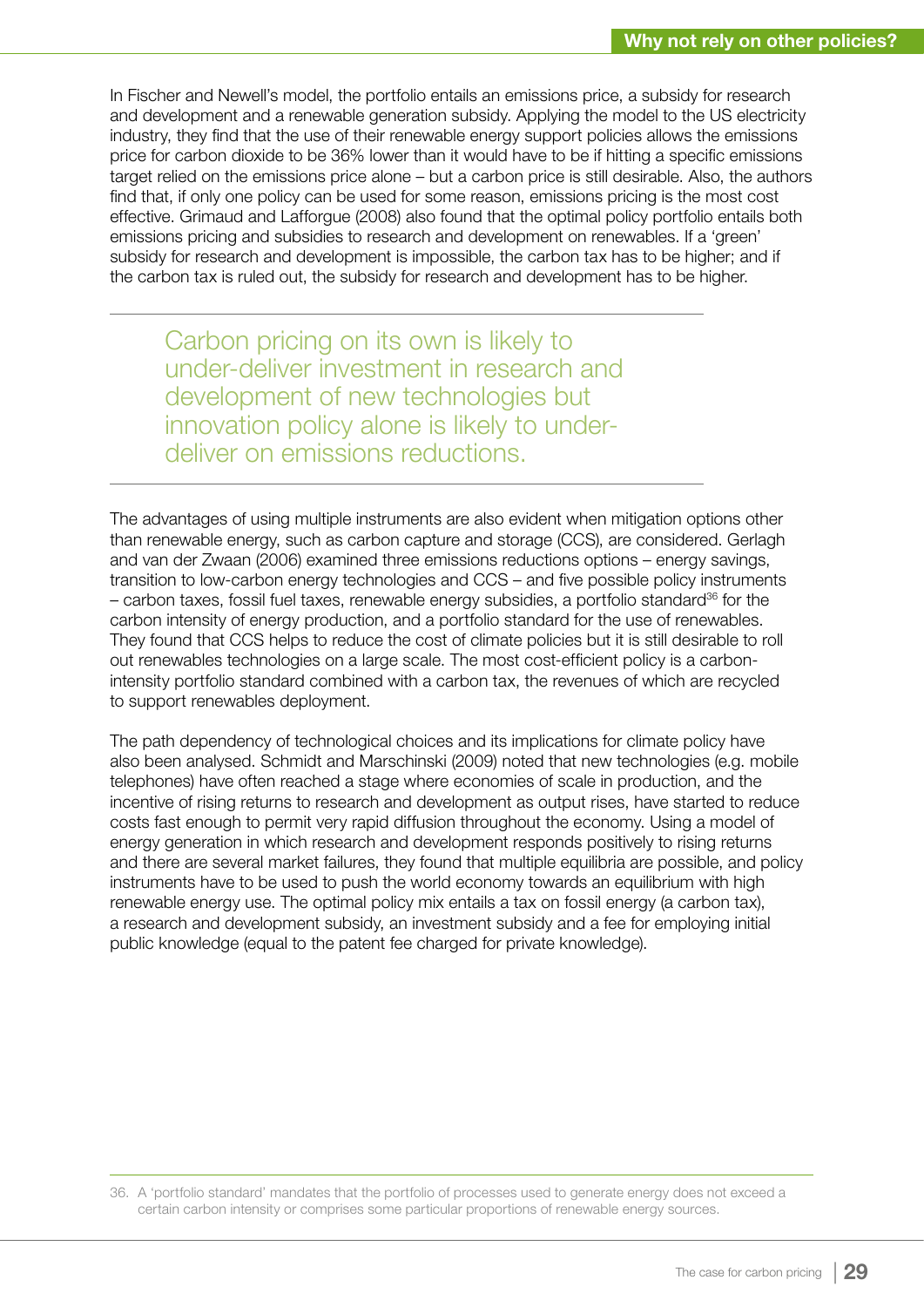Acemoglu *et al.* (2009) examined technical change that responds to the relative incentives across industry sectors, in a growth model with environmental constraints and limited resources. They showed that carbon taxes as well as taxes on fossil fuel energy production and innovation (or subsidies to clean energy production and innovation) are required. If renewables and fossil fuels are sufficiently substitutable as inputs to production, fossil fuel energy production and innovation only have to be taxed temporarily, until the increased incentive for research and development in renewables has reduced their production costs enough to switch the economy on to a low-emissions growth path.

Policy-makers must avoid 'own goals' such as overt and hidden fossil fuel subsidies, poor or unco-ordinated implementation of different policies and regulation by resource-intensive 'command and control' methods.

Just as a mix of policies that excludes carbon pricing is insufficient to manage the threat of climate change, a mix that ignores the market failures in the provision of energy system infrastructure and in the building industry's approach to energy efficiency is inadequate. Policy-makers need to consider how to overcome the difficulties faced by the private sector in financing large-scale energy projects, due to the asymmetry in knowledge about the costs, risks and benefits between project owners and financiers. They also need to provide incentives for the creation and growth of new energy (and possibly carbon dioxide) distribution networks, given that potential joiners would not normally factor in the benefit of their joining to other businesses (a particularly important issue for networks in their infancy). And they can play a major part in providing information about energy efficiency opportunities to buildings' tenants and owners, encouraging them to monitor their energy use. Finally, policy-makers must avoid 'own goals' such as overt and hidden fossil fuel subsidies, poor or unco-ordinated implementation of different policies and regulation by resource-intensive 'command and control' methods.37

<sup>37.</sup> Another market failure may arise with respect to 'energy security'. Private suppliers of energy may not give sufficient weight to the costs to a nation if energy supplies are disrupted, because the suppliers would not bear all of these costs. But the textbook economist's response would be to look for policy instruments attuned to this particular problem, such as support for larger, more robust, international energy distribution networks (echoing the arguments for the internet as a means of reducing the risk of interruptions to the supply of communications). It should also be noted that energy security is not a strong argument for clean energy in countries such as China, India and Poland, which have large domestic reserves of fossil fuels.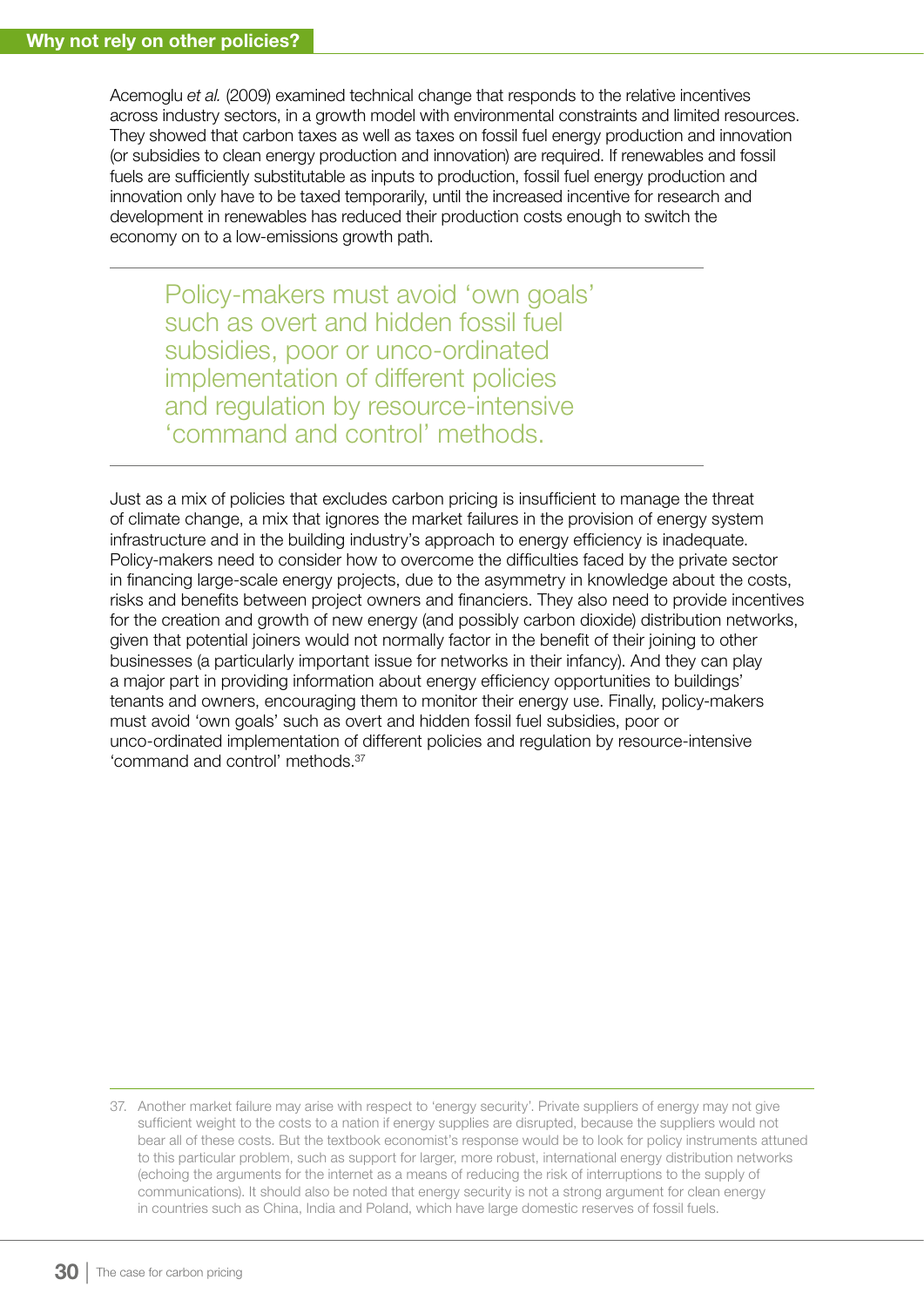# 7. Conclusions

The economics of climate change is a rapidly evolving subject but on one point it is clear: to reduce greenhouse gas emissions sharply in a cost-effective way, a uniform global carbon price (and prices on other greenhouse gases in proportion to their warming potential) would be desirable. It would act as a pervasive encouragement for businesses to adjust their investment, their mix of inputs and their innovatory activities away from greenhouse-gas-intensive technologies, and for consumers to adjust their spending patterns away from high-carbon products. There is less of a consensus among economists about the appropriate level of the carbon price today and about the precise way in which a price should be introduced. To keep the expected global temperature increase to no more than 2°C, it would be sensible to move rapidly towards a price of the order of £30 per tonne of carbon dioxide in the UK while taking due account of structural adjustment costs. In the absence of a strong binding international agreement, it is nevertheless important that policy-makers here and abroad move gradually towards a broadly equivalent carbon price across sectors so that the burden of adjustment costs is spread efficiently across economies and thus minimised.

Policy-makers will have to be ready to adjust their policies and the resulting price trajectory over time as they learn about the costs of emissions reductions, the risks of climate change and the pace of low-carbon innovation. It is important that these adjustments are signalled well in advance to the private sector, and done in a way that preserves policy credibility (Helm *et al.*, 2003). They will also have to consider the distributional consequences of carbon pricing. The potential revenue from charges on carbon or from emissions quota auctions in cap-and-trade schemes allows them to offset to some extent the incidence of carbon pricing on the disadvantaged. The consequences for competitiveness have to be assessed too, although they seem unlikely to be substantial. However, the possibility of switching to levying a carbon price on the embedded carbon in all domestically consumed goods and services, whether produced domestically or abroad – perhaps by means of border tax adjustments – should be considered as a policy option.

Other policies are needed too, particularly to promote innovation and appropriate infrastructure investment, but cannot be relied upon by themselves to bring about the necessary reductions in emissions. Carbon pricing is crucial.

A major challenge for policy-makers is to communicate to business and the public why carbon pricing is a sensible option. To do this, policy-makers must explain very clearly the nature of the market failure that means the current prices of goods and services do not fully reflect the expected costs of climate change impacts which will be borne by future generations. A failure to explain the rationale for carbon pricing in terms of the 'polluter pays' principle could jeopardise public acceptance and support.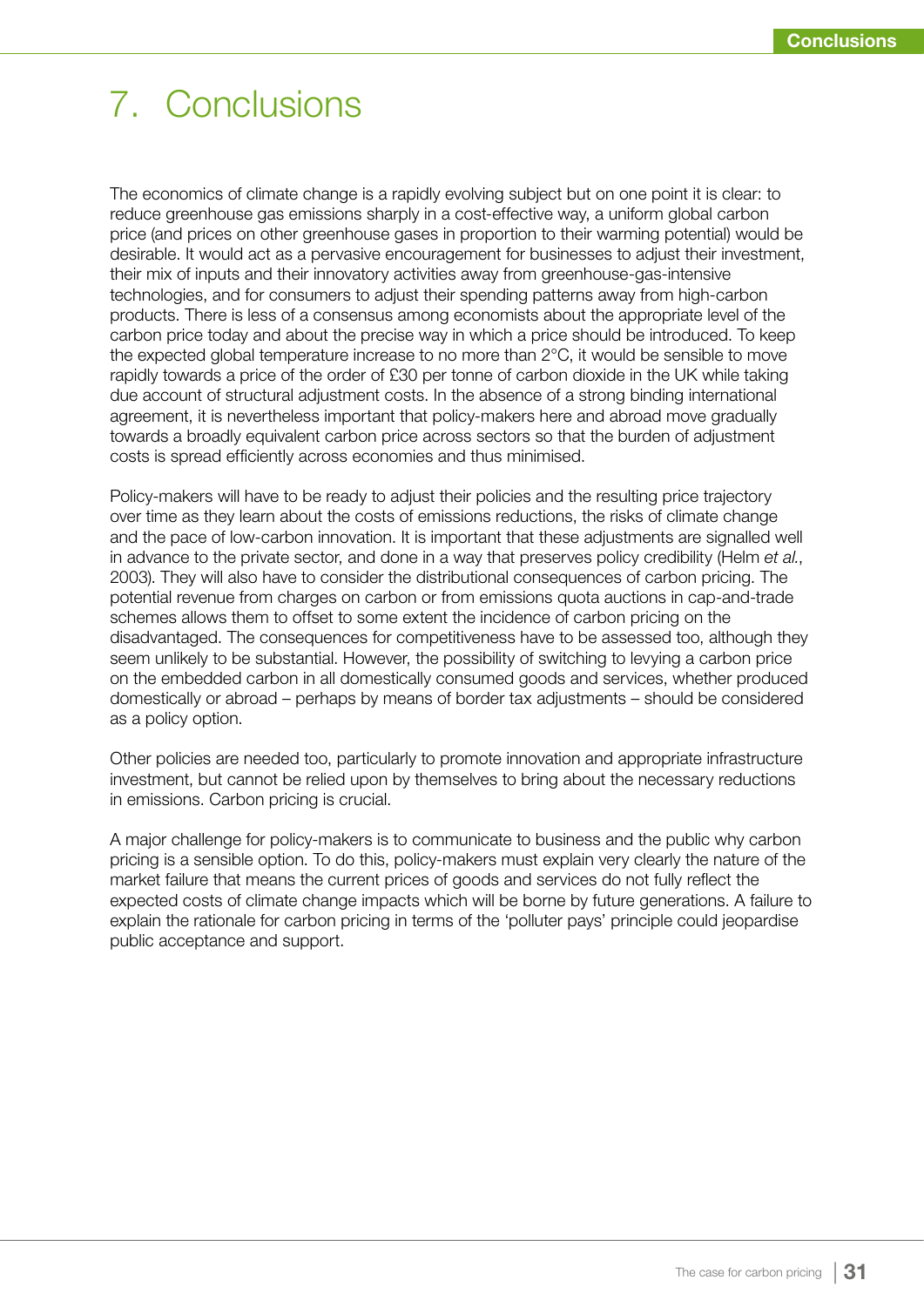# **References**

Acemoglu, D., Aghion, P., Bursztyn, L. and Hemous, D. 2009. The environment and directed technical change. NBER Working Paper 15451, NBER, Cambridge, MA, October.

Ackerman, F. and Stanton, E.A. 2010. *The social cost of carbon*. A Report for the Economics for Equity and the Environment Network, Stockholm Environment Institute – US Center, April.

Adeyemi, O.I. and Hunt, L.C. 2007. Modelling OECD industrial energy demand: asymmetric price responses and technical change. *Energy Economics*, v. 29, p. 693–709.

Aghion, P. Dechezlepretre, A., Hemous, D., Martin, R. and Van Reenen, J. 2010. Carbon taxes, path dependency and directed technical change: evidence from the auto industry. Paper presented at the EAERE conference, Rome, 2011.

Agnolucci, P. 2009. The energy demand in the British and German industrial sectors: Heterogeneity and common factors. *Energy Economics*, v. 31, p. 175–187.

Aldy, J.E. and Pizer, W.A. 2009. *The competitiveness impacts of climate change mitigation policies*, Resources for the Future for the Pew Center on Global Climate Change, Washington DC.

Barker, T. and Köhler, J. 1998. Equity and ecotax reform in the EU: achieving a 10 per cent reduction in CO<sub>2</sub> emissions using excise duties. *Fiscal Studies*. v. 19 (4), p. 375–402.

Bator, F.M. 1958. The anatomy of market failure. *Quarterly Journal of Economics*, v. 72 (3), p. 351–379.

Böhringer, C., Mennel, T.P. and Rutherford, T.F. 2009. Technological change and uncertainty in Environmental Economics. *Energy Economics*, v. 31, p. S1–S3.

Bowen, A. and Fankhauser, S. 2011. The green growth narrative: paradigm shift or just spin? *Global environmental change*, v. 21 (4), p. 1157–1159.

Bowen, A. and Rydge, J. 2011. Climate-change policy in the United Kingdom. *OECD Economics Department Working Papers*, No. 886, OECD Publishing. http://dx.doi.org/10.1787/5kg6qdx6b5q6-en

Bowen, A. and Stern, N. 2010. Environmental policy and the economic downturn. *Oxford Review of Economic Policy*, v. 26, p. 137–163.

Brons, M., Nijkamp, P., Pels, E. and Rietveld, P. 2008. A meta-analysis of the price elasticity of gasoline demand. A SUR approach. *Energy Economics*, v. 30, p. 2105–2122.

Caney, S. and Hepburn, C. 2011. Carbon trading: unethical, unjust and ineffective? Royal Institute of Philosophy Supplement, v. 69, p. 201–234.

Carbon Trust. 2010. *Tackling carbon leakage*. Carbon Trust, London, March.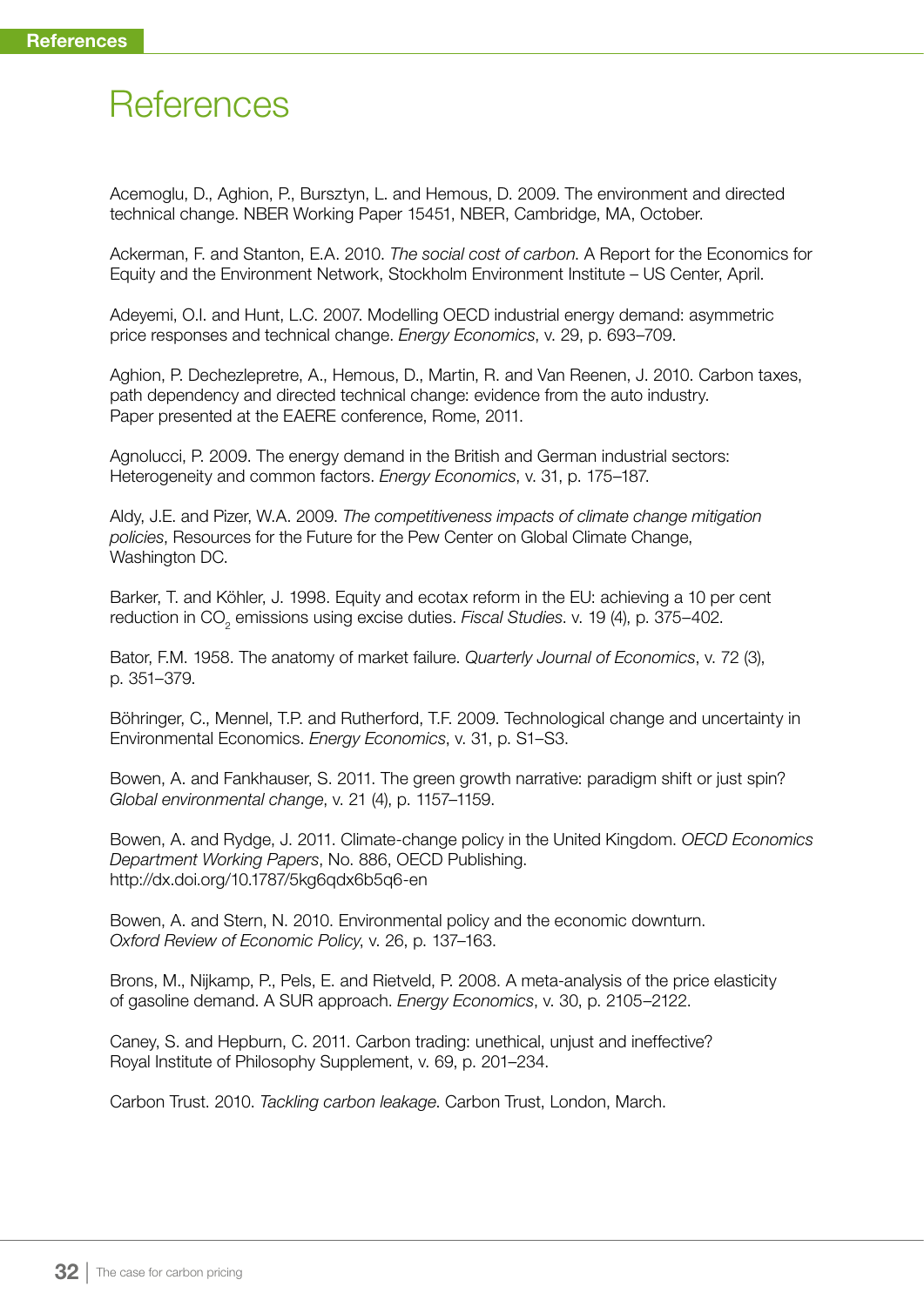Clarke, L., Edmonds, J., Krey, V., Richels, R., Rose, S. and Tavoni, M. 2009. International climate policy architectures: Overview of the EMF 22 international scenarios. *Energy Economics*, v. 31, Special Supplement 2, p S64–S81.

Committee on Climate Change 2011. Meeting Carbon Budgets – 3rd progress report to Parliament. Committee on Climate Change, London.

Dietz, S. 2011. The treatment of risk and uncertainty in the US social cost of carbon for regulatory impact analysis. *Economics* (e-journal), Discussion Paper No. 2011–30.

Ellerman, D., Convery, F.J. and Perthius, C. 2010. *Pricing Carbon: the European Union Emissions Trading Scheme*, Cambridge University Press, Cambridge.

Edenhofer, O., Bauer, N. and Kriegler, E. 2005. The impact of technological change on climate protection and welfare: insights from the model MIND. *Ecological Economics*, v. 54, p. 277–292.

Edenhofer, O., Carraro, C., Hourcade, J.-C., Neuhoff, K., Luderer, G., Flachsland, C., Jakob, M., Popp, M., Steckel, J., Strohschein, J., Bauer, N., Brunner, S., Leimbach, M., Lotze-Campen, H., Bosetti, V., de Cian, E., Tavoni, M., Sassi, O., Waisman, H., Crassous-Doerfler, R., Monjon, S., Dröge, S., van Essen, H., del Río, P. and Türk, A. 2009. *The Economics of Decarbonization*. Report of the RECIPE project, Potsdam Institute for Climate Impact Research, Potsdam.

Fankhauser, S., Hepburn, C. and Park, J. 2010. Combining multiple climate policy instruments: how not to do it. *Climate Change Economics*, v. 1 (3), p. 209–225.

Fischer, C. 2008. Emissions pricing, spillovers, and public investment in environmentally friendly technologies. *Energy Economics*, v. 30 (2), p. 487–502.

Fischer, C. and Newell, R.G. 2008. Environmental and technology policies for climate mitigation. *Journal of Environmental Economics and Management*, v. 55, p. 142–162.

Gerlagh, R. and Van der Zwaan, B. 2006. Options and instruments for a deep cut in CO<sub>2</sub> emissions: carbon dioxide capture or renewables, taxes or subsidies? *Energy Journal*, v. 27 (3), p. 25–48.

Gough, I., Abdallah, S., Johnson, V., Ryan-Collins, J. and Smith, C. 2011. The distribution of total greenhouse gas emissions by households in the UK, and some implications for social policy. CASE paper No. 152, Centre for Analysis of Social Exclusion, Suntory and Toyota Centres for Economics and Related Disciplines, London School of Economics and Political Science, July.

Gately, D. and Huntington, H.G. 2002. The asymmetric effects of changes in price and income on energy and oil demand. *Energy Journal*, v. 23 (1), p. 19–56.

Griliches, Z. 1992. The search for R&D spillovers. *Scandinavian Journal of Economics*, v. 94, p. S29–S47.

Grimaud, A. and Lafforgue, G. 2008. Climate change mitigation policies: are R&D subsidies preferable to a carbon tax?, LERNA Working Paper 08.31.275, University of Toulouse.

Guivarch, C., Crassous, R., Sassi, O. and Hallegatte, S. 2009. The costs of climate policies in a second best world with labour market imperfections. CIRED Working Paper 16–2009, September.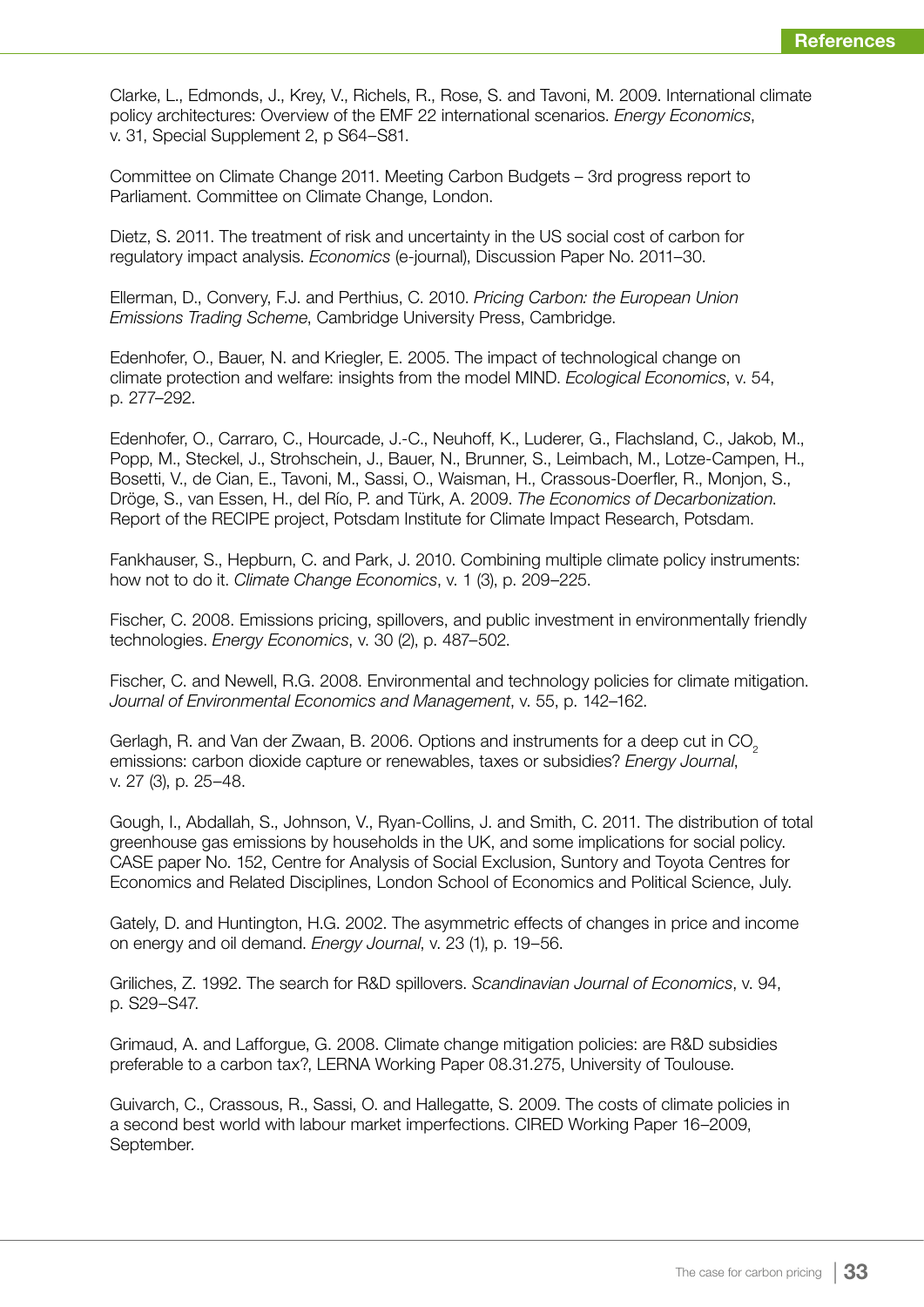Hassett, K.A., Mathur, A. and Metcalf, G.E. 2009. The incidence of a U.S. carbon tax: a lifetime and regional analysis. *The Energy Journal*, v. 30, p. 157–179.

Hepburn, C. 2006. Regulation by prices, quantities, or both: a review of instrument choice. *Oxford Review of Economic Policy*, v. 22 (2), p. 226–247.

Helm, D., Hepburn, C. and Mash, R. 2003. Credible carbon policy. *Oxford Review of Economic Policy*, v. 19 (3), p. 438–50.

HM Treasury 2011. *Carbon price floor consultation: the Government response*, March.

Huntington, H.G. 2006. A note on price asymmetry as induced technical change. *The Energy Journal*, v. 27 (3), p. 1–7.

Mirrlees, J., Adam, S., Besley, T., Blundell, R., Bond, S., Chote, R., Gammie, M., Johnson, P., Myles, G. and Poterba, J. 2011. *Tax by design: the Mirrlees review*. Oxford University Press, September.

Jotzo, F. and Hatfield-Dodds, S. 2011. Price floors in emissions trading to reduce policy related investment risks: an Australian view. CCEP Working Papers 1105, Centre for Climate Economics & Policy, Crawford School, Australian National University.

Morris, D. and Worthington, B. 2010. Cap or trap? How the EU ETS risks locking-in carbon emissions, Sandbag Climate Campaign. www.sandbag.org.uk/site\_media/pdfs/reports/caportrap.pdf

International Energy Agency. 2011. *Energy efficiency policy and carbon pricing*, Information Paper, Energy Efficiency Series, International Energy Agency, Paris, August.

Institute for Public Policy Research. 2011. *Hot air: the carbon price floor in the UK*. Institute for Public Policy Research, London, June.

Jaffe, A.B. 1986. Technological opportunity and spillover of R&D: evidence from firms' patents, profits, and market value. *American Economic Review*, v. 76, p. 984–1001.

Jaffe, A.B., Newell, R.G. and Stavins, R.N. 2003: Technological change and the environment, Chapter 11. In: Mäler, K.-G. and Vincent, J.R. (Eds), *Handbook of Environmental Economics*, v. 1. Elsevier Science, Amsterdam, p. 461–516.

Jaffe, A.B., Newell, R.G. and Stavins, R.N. 2005. A tale of two market failures: technology and environmental policy. *Ecological Economics*, v. 54, p. 164–174.

Knopf, B., Edenhofer, O. and others. 2009. The economics of low stabilisation: implications for technological change and policy. In: Hulme, M. and Neufeldt, H. (Eds), *Making climate change work for us*. Cambridge University press, Cambridge.

McKibbin, W. and Wilcoxen, P. 1997. A better way to slow global climate change. Brookings Policy Brief No. 17, June.

Metcalf, G. 2009. Cost containment in climate change policy: alternative approaches to mitigating price volatility. NBER Working Paper No. 15125, July.

Nordhaus, W. D. 2007. To tax or not to tax: alternative approaches to slowing global warming. *Review of Environmental Economics and Policy*, v. 1, p. 26–44.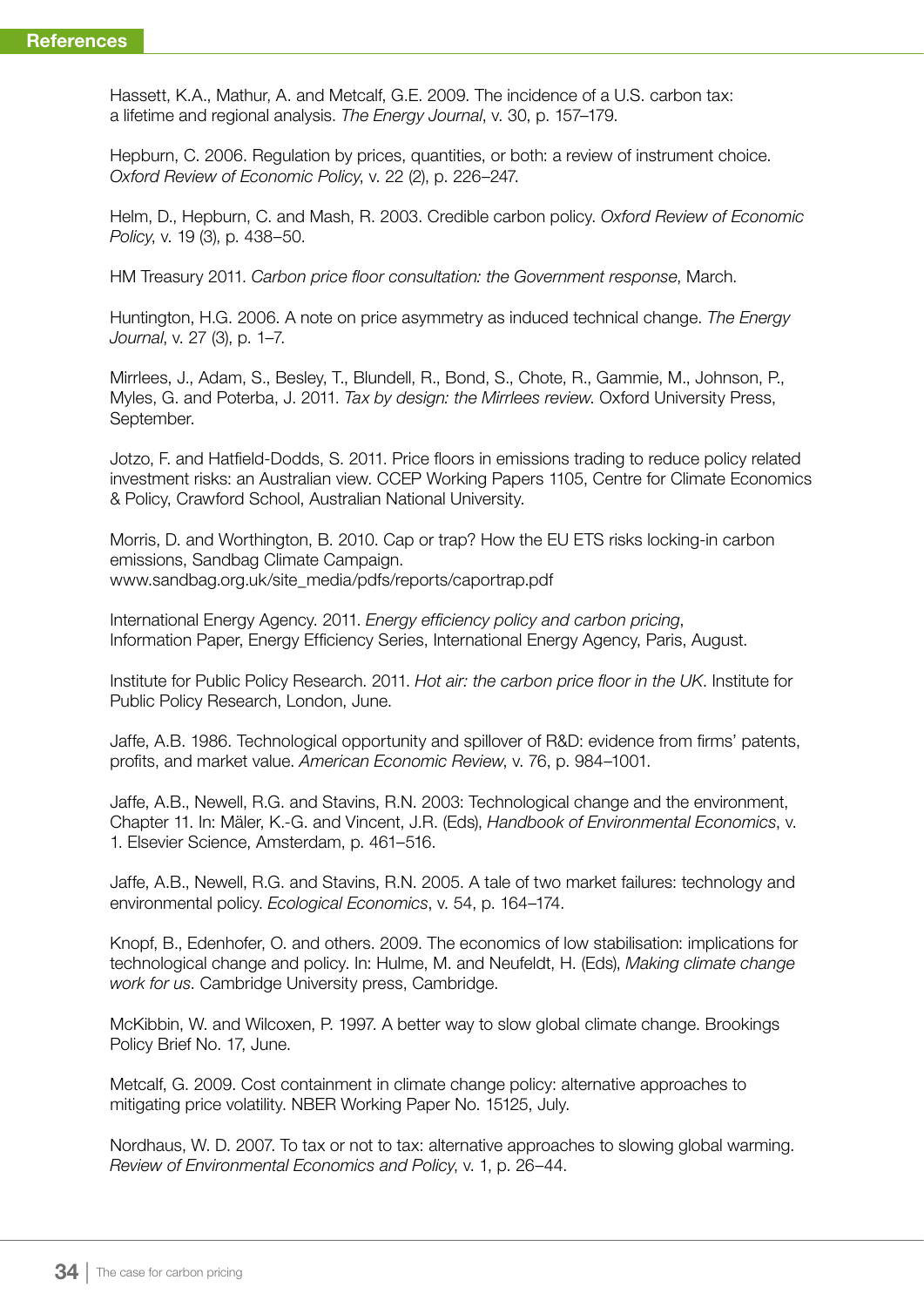Nordhaus, W.D. 2008. *A question of balance: weighing the options on global warming policies*. Yale University Press, New Haven.

Organisation for Economic Co-operation and Development. 2011. *Towards green growth*, Organisation for Economic Co-operation and Development, Paris, May.

Otto, V.M., Loschel, A. and Reilly, J. 2008. Directed technical change and differentiation of climate policy. *Energy Economics*, v. 30 (6), p. 2855–2878.

Pew Center on Climate Change. 2008. *Addressing competitiveness in U climate change policy*. Congressional Brief. Pew Center on Climate Change, Washington DC, Fall.

Pigou, A.C. 1912. *Wealth and Welfare*. Macmillan, London.

Pigou, A.C. 1932. *The Economics of Welfare*. 4th edition, Macmillan, London.

Pizer, W.A. 1997. *Prices vs. quantities revisited: the case of climate change.* Discussion Paper dp-98-02, Resources For the Future.

Pizer, W.A. 1999. The optimal choice of climate change policy in the presence of uncertainty. Resource and Energy Economics, v. 21 (3–4), p. 255–287.

Pizer, W.A. 2002. Combining price and quantity controls to mitigate global climate change. Journal of Public Economics, v. 85 (3), p. 409–434.

Popp, D. 2002. Induced innovation and energy prices. *American Economic Review*, v. 92 (1), p. 160–180.

Popp, D. 2006. Innovation in climate policy models: implementing lessons from the economics of R&D. *Energy Economics*, v. 28, p. 596–609.

Rausch, S., Metcalf, G.E. and Reilly, J.M. 2011. Distributional impacts of carbon pricing: a general equilibrium approach with micro-data for households. MIT Joint Program on the Science and Policy of Global Change, Report No. 202, July.

Richels, R.G. and Blanford, G.J. 2008. The value of technological advance in decarbonising the US economy. *Energy Economics*, v. 30 (6), p. 2930–2946.

Rosendahl, K.E. 2004. Cost-effective environmental policy: implications of induced technological change. *Journal of Environmental Economics and Management*, v. 48, p. 1099–1121.

Schmidt, R.C. and Marschinski, R. 2009. A model of technological breakthrough in the renewable energy sector. *Ecological Economics*, doi 10.1016/j.ecolecon.2009.08.023.

Sjögren, T. 2009. Optimal taxation and environmental policy in a decentralized economic federation with environmental and labor market externalities. Umeå Economic Studies 785, Department of Economics, Umeå University.

Stern, N. 2007. *The Economics of Climate Change – The Stern Review*. Cambridge University Press, Cambridge, 692 p.

Symons, E., Proops, J. and Gay, P. 1994. Carbon taxes, consumer demand and carbon dioxide emissions: a simulation analysis for the UK. *Fiscal Studies*, v. 15, no. 2, p. 19−43.